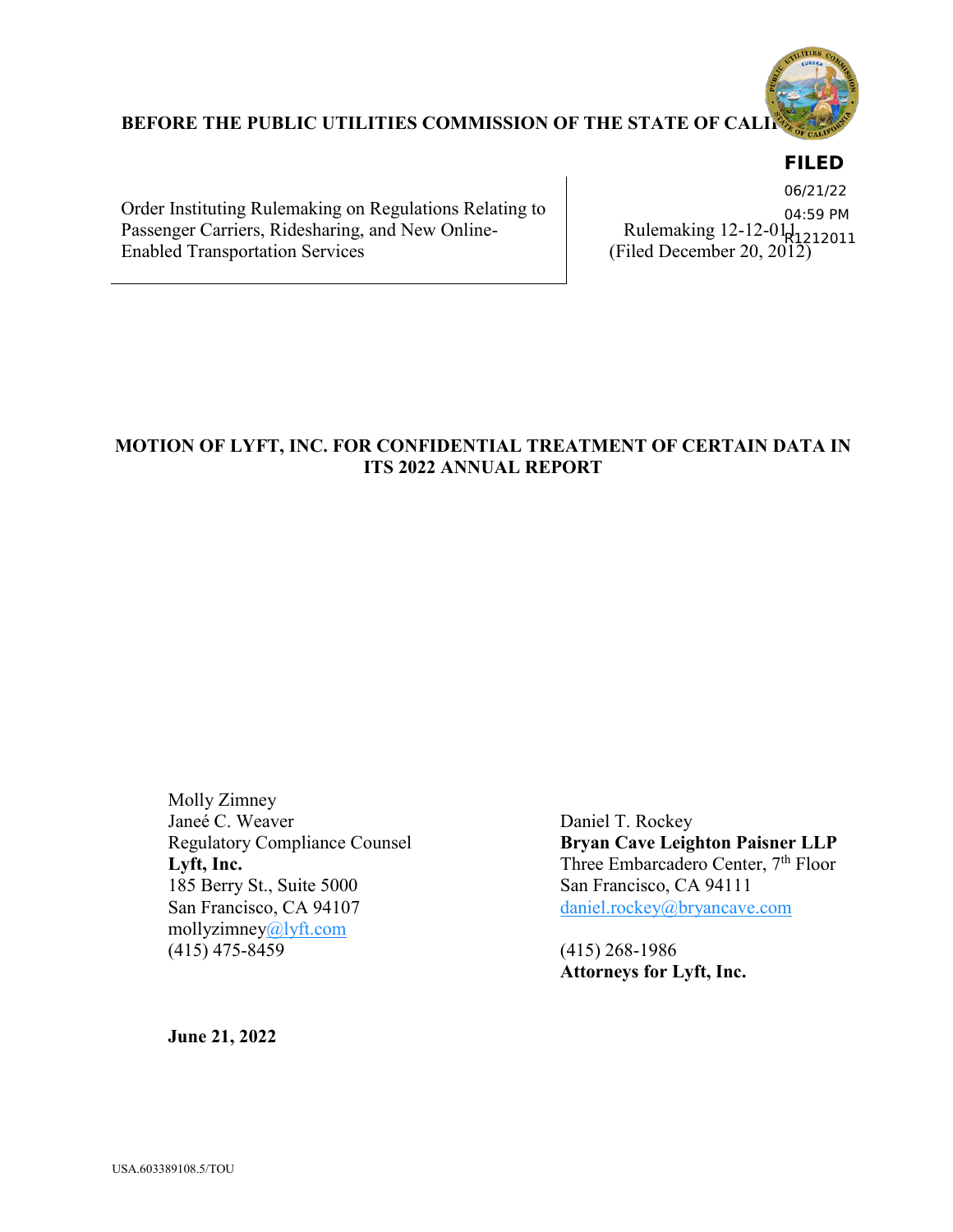#### **BEFORE THE PUBLIC UTILITIES COMMISSION OF THE STATE OF CALIFORNIA**

Order Instituting Rulemaking on Regulations Relating to Passenger Carriers, Ridesharing, and New Online-Enabled Transportation Services

Rulemaking 12-12-011 (Filed December 20, 2012)

## **MOTION OF LYFT, INC. FOR CONFIDENTIAL TREATMENT OF CERTAIN DATA IN ITS 2022 ANNUAL REPORT**

Pursuant to Decision (D.) 20-03-014 ("D.20-03-014") and Rule of Practice and Procedure ("Rule") 11.4, Lyft, Inc. ("Lyft") seeks an order authorizing it to file under seal certain specifically identified portions of its 2022 Annual Report (due to be submitted on September 19, 2022) and providing that such portions shall be deemed confidential for purposes of Commission General Order 66-D ("GO 66-D").

### **I. INTRODUCTION**

On December 21, 2020, the Commission issued an order on Lyft and Uber's 2020 motions for confidential treatment of their Annual Reports ("2020 Ruling"), ruling that certain fields could reveal the movements of individual users, implicate serious privacy concerns, and should be redacted from public versions of the reports.<sup>1</sup> The Commission affirmed the 2020 Ruling in Decision (D.) 22-05-003.<sup>2</sup> Although that decision is currently the subject of an Application for Rehearing ("Application"), and has been stayed at least until the Commission resolves the Application, no party has challenged the ALJ's 2020 Ruling to the extent it deems such fields confidential. Lyft relies upon that Ruling in seeking confidential treatment for those same categories of data in its 2022 Annual Report.

In addition to the categories of data deemed confidential by the 2020 Ruling, Lyft seeks confidential treatment of those categories that were the subject of its appeal of the ALJ's 2020 Ruling and its Application, which Lyft's refers to as Trip Data, as well as three new categories of Trip Data added by Consumer Protection and Enforcement Division staff for 2022.<sup>3</sup> In Seeking

<sup>&</sup>lt;sup>1</sup> Assigned Administrative Law Judge's Ruling on Uber Technologies, Inc.'s and Lyft's Motion for Confidential Treatment of Certain Information in their 2020 Annual Reports ("2020 Ruling").

 $2$  Decision Denying Appeal Of Lyft, Inc. Re: Ruling Denying, In Part, Motions By Uber Technologies, Inc. And Lyft Inc. For Confidential Treatment Of Certain Information In Their 2020 Annual Reports (D.22-05-003), p. 124.

 $3$  Lyft refers to all of the data, including the new categories, as Trip Data.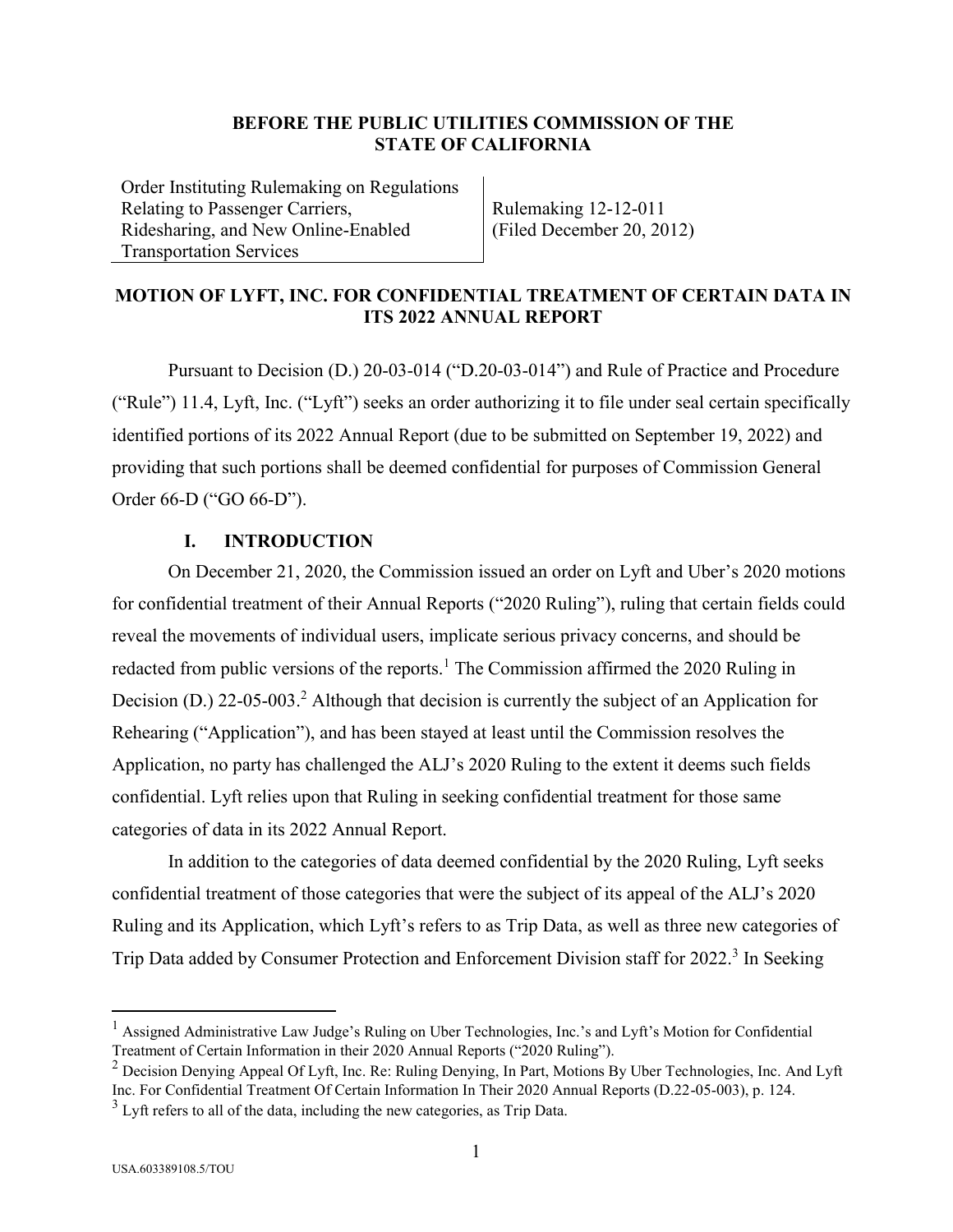confidential treatment for categories for which confidential treatment was denied in D.22-05-003, Lyft notes that the 2020 Ruling – which that decision affirmed – held only that the evidence submitted in support of the 2020 motions for confidential treatment was insufficient to carry the TNCs' burden. It did not rule that a need for confidentiality could not be shown on a more fulsome evidentiary record. Furthermore, as Lyft has yet to exhaust its administrative remedies, and is entitled to seek judicial review of D.22-05-003 in the event rehearing is not granted, Lyft is entitled to – indeed is obligated to – seek confidential treatment for data which it considers to be a trade secret or the disclosure of which would represent an unwarranted invasion of the privacy rights of Lyft and its users.

#### **II. BACKGROUND**

#### **A. Data Reports and Fields in 2021 Annual Reports**

The templates provided by the Commission for the 2022 TNC Annual Reports include numerous individual reports, each with multiple data fields. The reports are labeled as follows:

- Driver Names & IDs
- Accessibility Report
- Accessibility Complaints
- Accident & Incidents
- Assaults & Harassments
- $\bullet$  50,000+ Miles
- Number of Hours
- Number of Miles
- Driver Training
- Law Enforcement Citations
- Off-platform Solicitation
- Aggregated Requests Accepted
- Requests Accepted
- Requests Accepted Periods
- Aggregated Requests Not Accepted
- Requests Not Accepted
- Suspended Drivers
- Total Violations & Incidents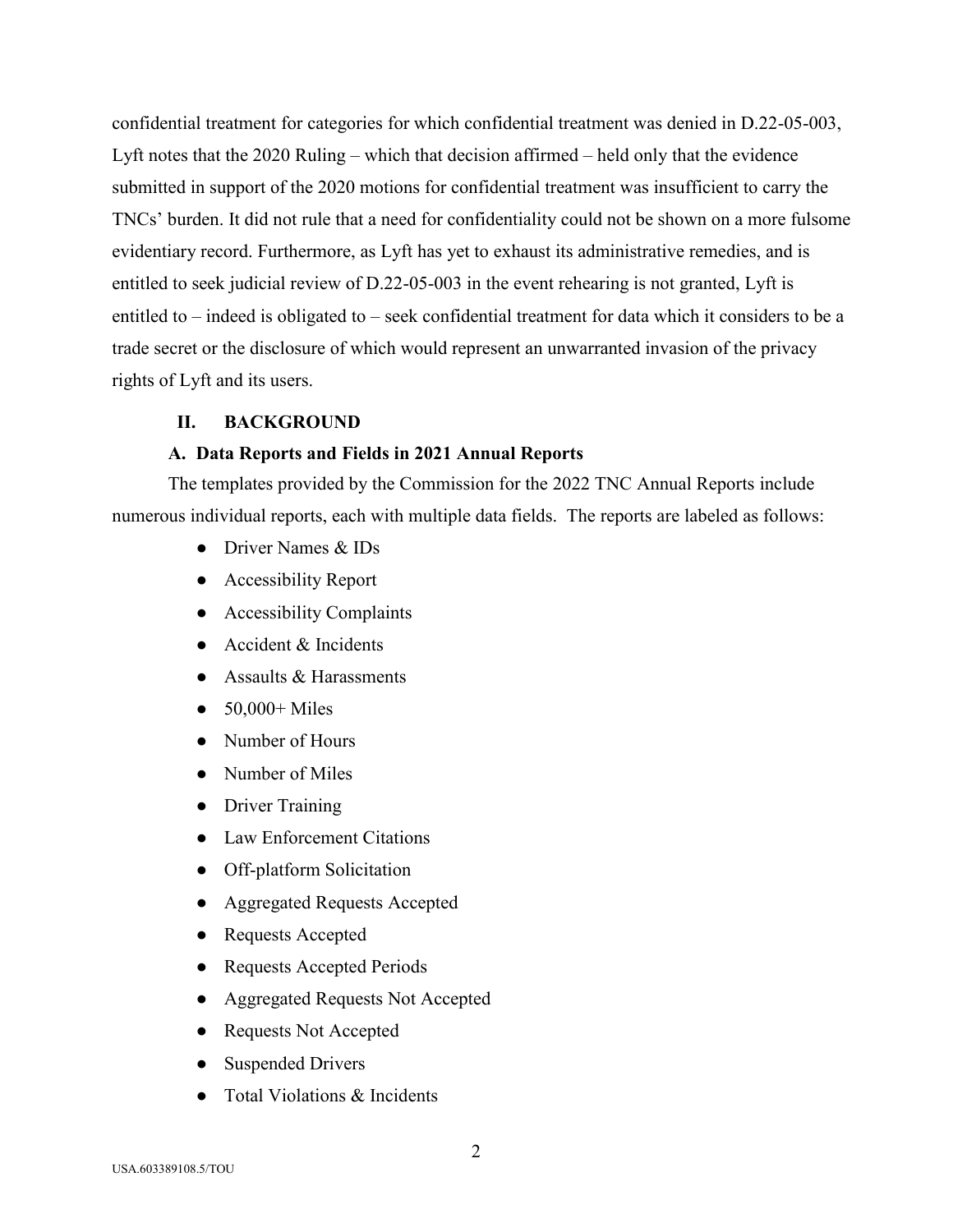# ● Zero Tolerance

Each of the foregoing reports includes various data fields, which are given an abbreviated descriptor by CPED staff, such as "DriverLicNum," "TripReqRequesterLat,"

"TripReqRequesterCB." In this motion, and the declaration which accompanies it, Lyft identifies each field for which confidential treatment is requested by first identifying the Report Name and then listing the abbreviated field descriptor provided by CPED.

# **B. Data Fields for Which Lyft Seeks Confidential Treatment**

# **1. Data fields deemed confidential pursuant to December 21, 2020 decision on Lyft and Uber motions for confidential treatment**

The ALJ's 2020 Ruling on Lyft's and Uber's motions for confidential treatment of the

2020 Annual Reports agreed with Lyft and Uber that certain fields in the TNC Annual Reports were confidential and should be redacted. Those fields include the following:<sup>4</sup>

| <b>Report</b>                    | <b>Field</b>                              |
|----------------------------------|-------------------------------------------|
| Requests Accepted                |                                           |
|                                  | Waybill1; Waybill2; Waybill3; Waybill4;   |
|                                  | Waybill5; Waybill6; Waybill7              |
|                                  | DriverID                                  |
|                                  | <b>VIN</b>                                |
|                                  | AppOnOrPassengerDroppedOffLat;            |
|                                  | AppOnOrPassengerDroppedOffLong            |
|                                  | TripReqRequesterLat; TripReqRequesterLong |
|                                  | TripReqDriverLat;                         |
|                                  | TripReqDriverLong                         |
|                                  | ReqAcceptedLat;                           |
|                                  | ReqAcceptedLong                           |
|                                  | PassengerPickupLat;                       |
|                                  | PassengerPickupLong                       |
|                                  | PassengerDropoffLat;                      |
|                                  | PassengerDropoffLong                      |
| <b>Requests Accepted Periods</b> |                                           |
|                                  | DriverID                                  |
|                                  | <b>VIN</b>                                |
|                                  | PeriodStartLat                            |
|                                  | PeriodStartLong                           |
|                                  | PeriodEndLat                              |
|                                  | PeriodEndLong                             |
| <b>Requests Not Accepted</b>     |                                           |

 $<sup>4</sup>$  The appendices to the ALJ's Confidentiality Ruling do not consistently track the descriptions given those fields by</sup> CPED. For clarity, Lyft has identified each specific field using the nomenclature provide by CPED in the 2021 templates.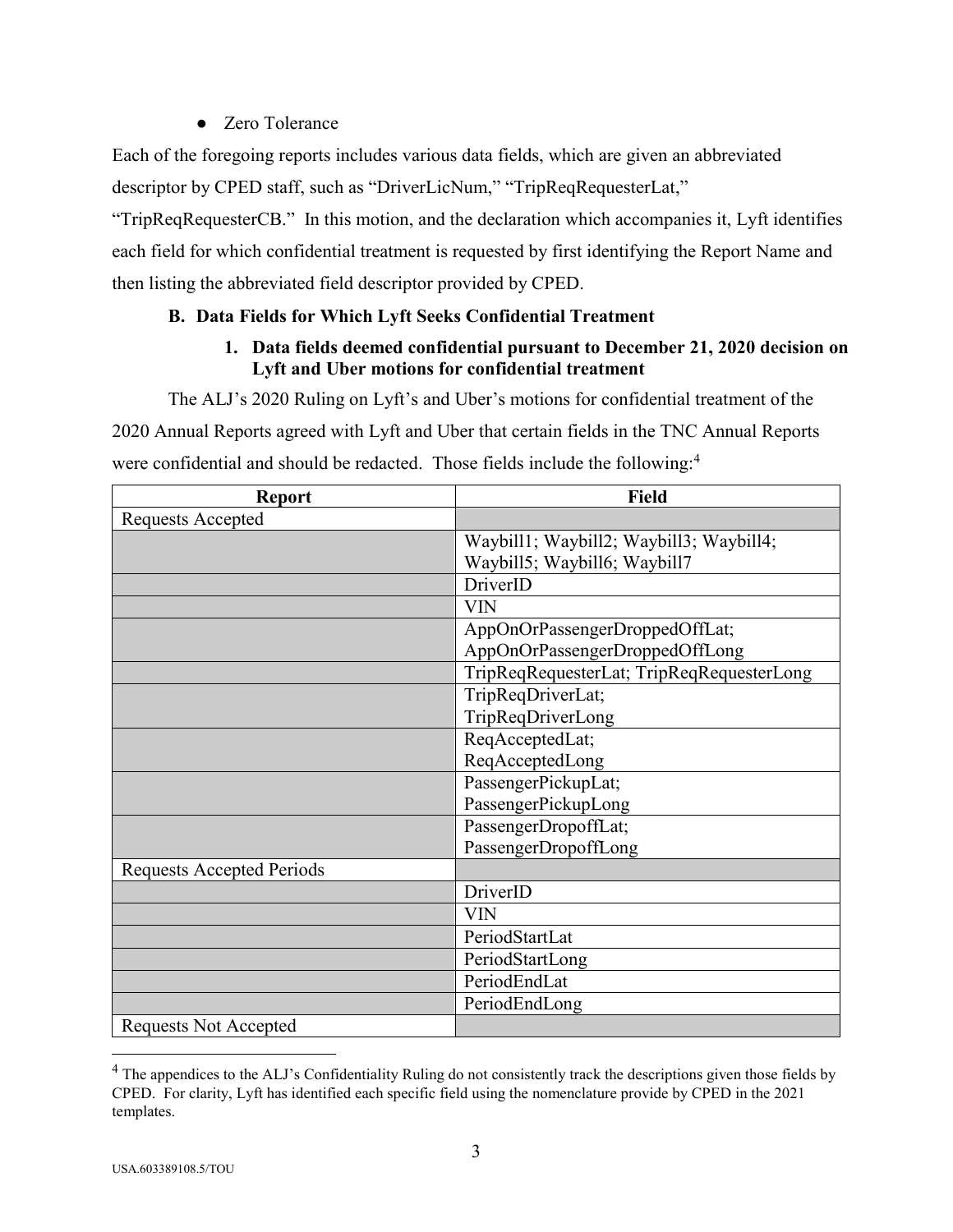|                                 | DriverID                                |
|---------------------------------|-----------------------------------------|
|                                 | <b>VIN</b>                              |
|                                 | TripReqRequesterLat                     |
|                                 | TripReqRequesterLong                    |
|                                 | TripRequesterDestinationLat             |
|                                 | TripRequesterDestinationLong            |
|                                 | NotAcceptedDriverLat                    |
|                                 | NotAcceptedDriverLong                   |
| Assaults & Harassments          |                                         |
|                                 | Waybill1; Waybill2; Waybill3; Waybill4; |
|                                 | Waybill5; Waybill6; Waybill7            |
|                                 | DriverID                                |
|                                 | <b>VIN</b>                              |
|                                 | AssaultHarassLat                        |
|                                 | AssaultHarassLong                       |
|                                 | AssaultHarassType; AssaultHarassDef     |
|                                 | <b>AssaultHarassDescr</b>               |
| Accidents & Incidents           |                                         |
|                                 | Waybill1; Waybill2; Waybill3; Waybill4; |
|                                 | Waybill5; Waybill6; Waybill7            |
|                                 | DriverID                                |
|                                 | <b>VIN</b>                              |
|                                 | IncidentAccidentLat                     |
|                                 | IncidentAccidentLong                    |
|                                 | AmountPaidAnyParty                      |
|                                 | AmountPaidDriverIns                     |
|                                 | AmountPaidTNC                           |
|                                 | AmountPaidOther                         |
| Driver Names & IDs              |                                         |
|                                 | DriverID                                |
|                                 | DriverFirstName                         |
|                                 | DriverMI                                |
|                                 | DriverLastName                          |
|                                 | DriverLicNum                            |
|                                 | DriverLicState                          |
|                                 | DriverLicExp                            |
| <b>Accessibility Complaints</b> |                                         |
|                                 | DriverID                                |
| 50,000+ Miles                   |                                         |
|                                 | DriverID                                |
|                                 | <b>VIN</b>                              |
| Number of Hours                 |                                         |
|                                 | DriverID                                |
| Number of Miles                 |                                         |
|                                 | DriverID                                |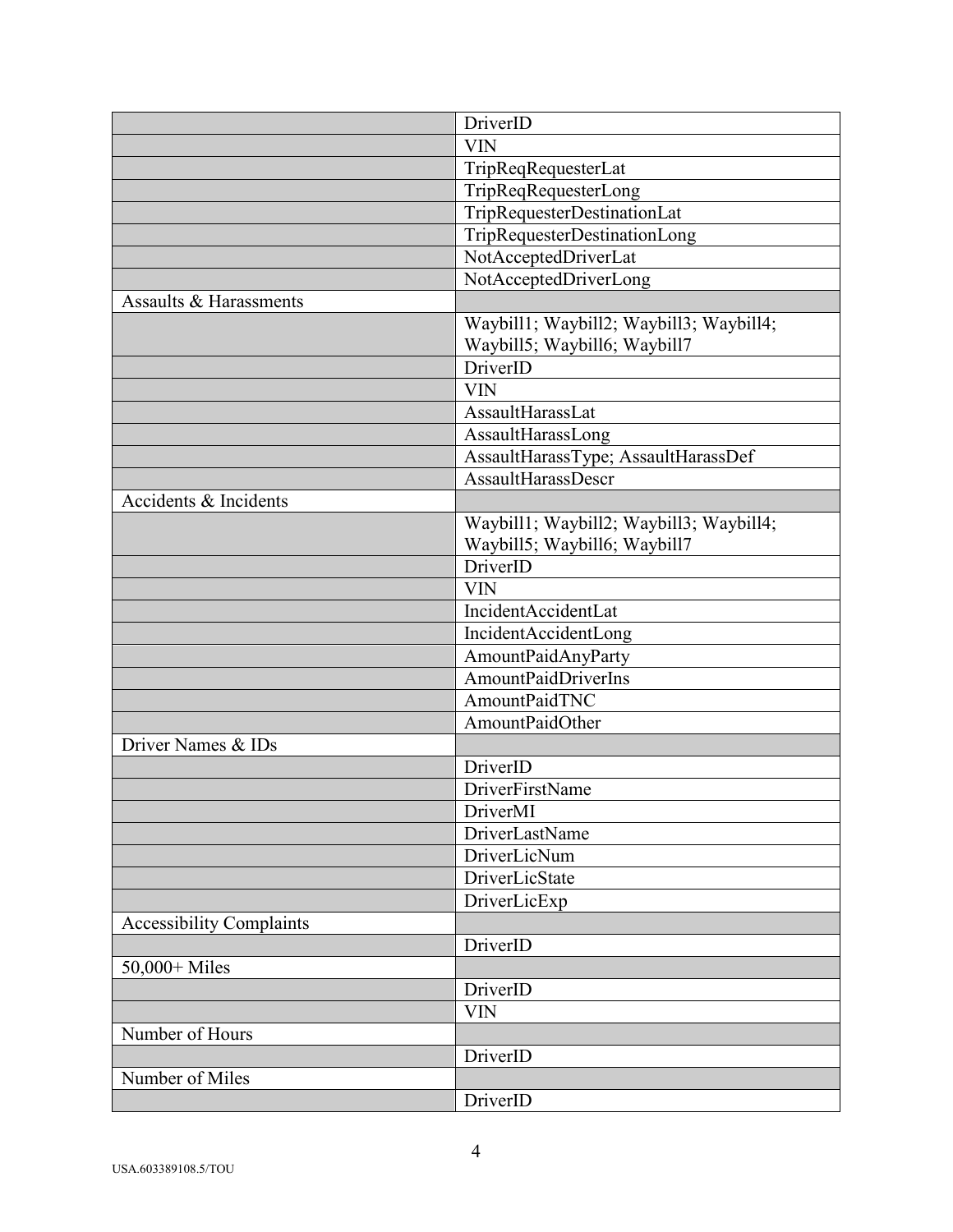| Law Enforcement Citations |                                         |
|---------------------------|-----------------------------------------|
|                           | Waybill1; Waybill2; Waybill3; Waybill4; |
|                           | Waybill5; Waybill6; Waybill7            |
|                           | DriverID                                |
|                           | <b>VIN</b>                              |
| Off-platform Solicitation |                                         |
|                           | DriverID                                |
|                           | <b>VIN</b>                              |
|                           | OffPlatformSolicitationLat              |
|                           | OffPlatformSolicitationLong             |
| <b>Suspended Drivers</b>  |                                         |
|                           | DriverID                                |
| Zero Tolerance            |                                         |
|                           | Waybill1; Waybill2; Waybill3; Waybill4; |
|                           | Waybill5; Waybill6; Waybill7            |
|                           | DriverID                                |
|                           | VIN                                     |
|                           | ZeroToleranceLat                        |
|                           | ZeroToleranceLong                       |

No party has challenged the 2020 Ruling on the confidentiality of these fields, which remain essentially unchanged from the 2020 Annual Report templates. The Commission reversed the 2020 Ruling with respect to the Waybills category, which was expanded in 2021 to include multiple Waybill cells and which carries through to the 2022 Annual Reports.<sup>5</sup> Lyft does not challenge that reversal and therefore does not seek confidential treatment for Waybill numbers. Lyft otherwise relies upon the ALJ's 2020 Ruling, and the evidence and argument submitted in its 2020 motion for confidential treatment, in seeking confidential treatment for the same data in the 2022 Annual Reports.<sup>6</sup>

# **2. Lyft seeks confidential treatment of the following additional fields in the 2022 Annual Report**

<sup>5</sup> The Confidentiality Ruling approved redaction of Waybill ID. For the 2021 Annual Report, CPED created multiple Waybill fields (e.g., Waybill 1, Waybill 2, Waybill 3, etc.), which have carried over to the 2022 Annual Reports. However, in the Administrative Law Judge's ruling on the 2021 Annual Reports [Ruling Granting, In Part, The Motions Of Uber Technologies, Inc., Lyft, Inc., Hopskipdrive, Inc., And Nomad Transit, LLC For Confidential Treatment Of Portions Of Their 2021 Annual Transportation Network Company Reports ("2021 ALJ Ruling")], the Commission reversed this decision concerning the confidentiality of Waybill data, finding that they should not be redacted. 2021 ALJ Ruling, p. 5-6.

<sup>6</sup> Motion of Lyft, Inc. for Confidential Treatment of Certain Information in Its 2020 Annual Report ("2020 Lyft Motion").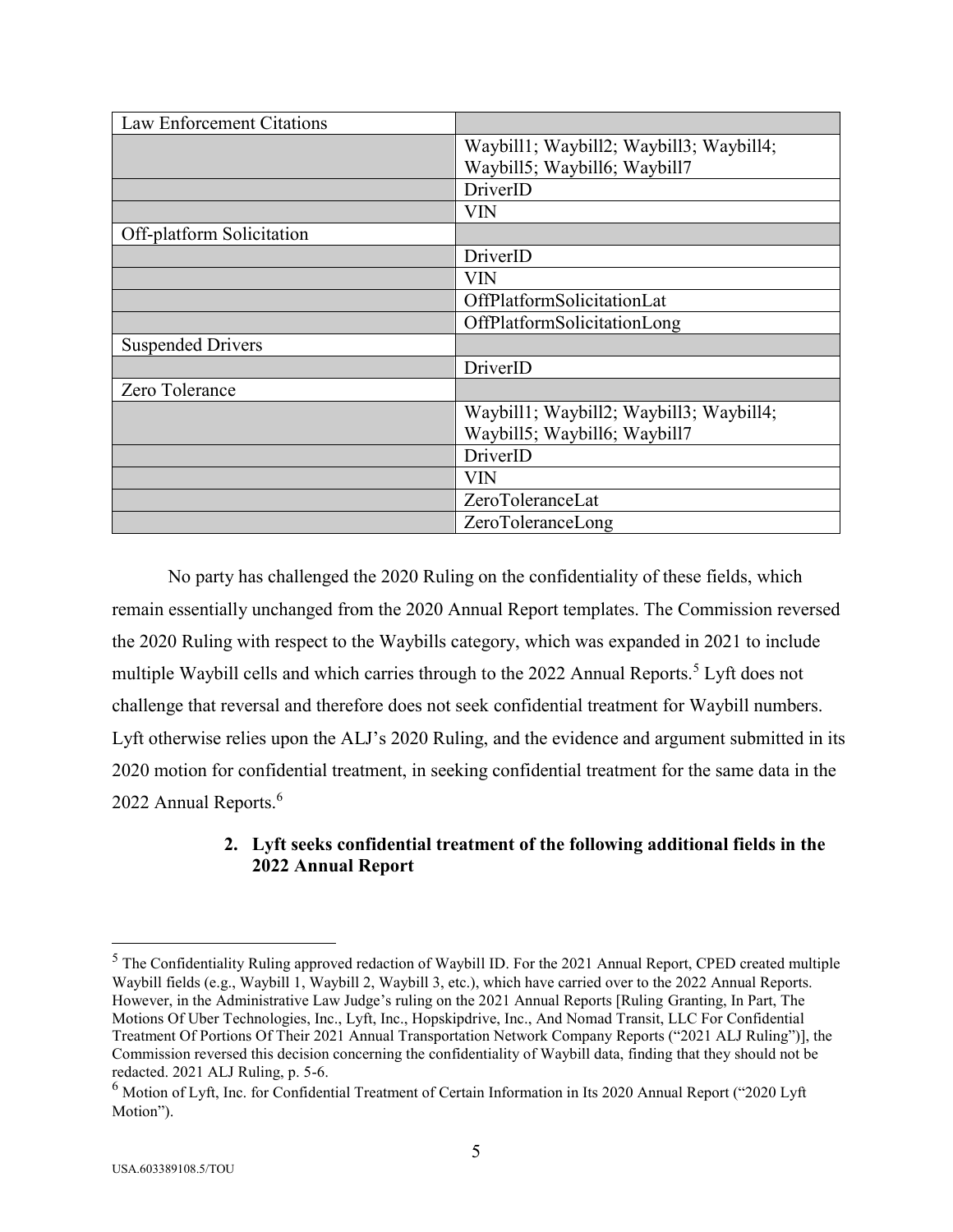The 2020 Ruling "agree[d] with Moving Parties with respect to the latitude and longitude of both the driver and rider of a particular TNC trip," finding "[s]upport for the proposition that this information might be engineered to identify the exact starting and ending addresses of a trip, which can then be combined with other information to identify a driver and/or passenger."<sup>7</sup> However, the 2020 Ruling "disagree<sup>[d]</sup> with Moving Parties' request that the balance of the geolocational data (date and time, census block and zip code of both the driver and rider; when the rider is picked up and dropped off; when the driver's app is turned on or the last rider dropped off; time a trip request was made; and when the trip request was accepted on the TNC's app) should be treated as confidential and redacted from the public version of the 2020 Annual Reports."<sup>8</sup> The Ruling found that "Moving Parties have failed to make the necessary granular showing how this geolocational data, either individually or in combination, could lead to the identification of a particular driver or customer."<sup>9</sup>

Lyft appealed to the Commission, seeking review of the portion of the 2020 Ruling that denied confidential treatment for "the balance of the geolocational data" relating to specific TNC trips. The Commission has since issued D.22-05-003, denying Lyft's Appeal as to the 2020 Annual Reports. However, Lyft has sought rehearing of that decision and the Commission subsequently granted Lyft's motion for a stay of the decision at least until the Application for Rehearing can be resolved.<sup>10</sup> Furthermore, the ALJ's 2020 Ruling and the ALJ's ruling on Lyft's 2021 motion for confidential treatment found only that Lyft had failed to submit sufficient evidence to support its claim. As a result, nothing precludes Lyft from seeking confidential treatment for data beyond that deemed confidential in the 2020 Ruling as to its 2022 Annual Reports. Based upon the *new* and *additional* evidence and argument submitted with this motion, Lyft seeks confidential treatment for the following additional fields in its 2022 Annual Report to be filed on September 19, 2022:

| <b>Report</b>     | <b>Field</b> |
|-------------------|--------------|
| Requests Accepted |              |
|                   | VehicleMake  |
|                   | VehicleModel |
|                   | VehicleYear  |

 $72020$  Confidentiality Ruling, p. 5.

<sup>8</sup> *Id.*

<sup>9</sup> *Id.*

<sup>10</sup> *See* Decision (D.) 22-06-023, Order Granting Stay Of Decision 22-05-003.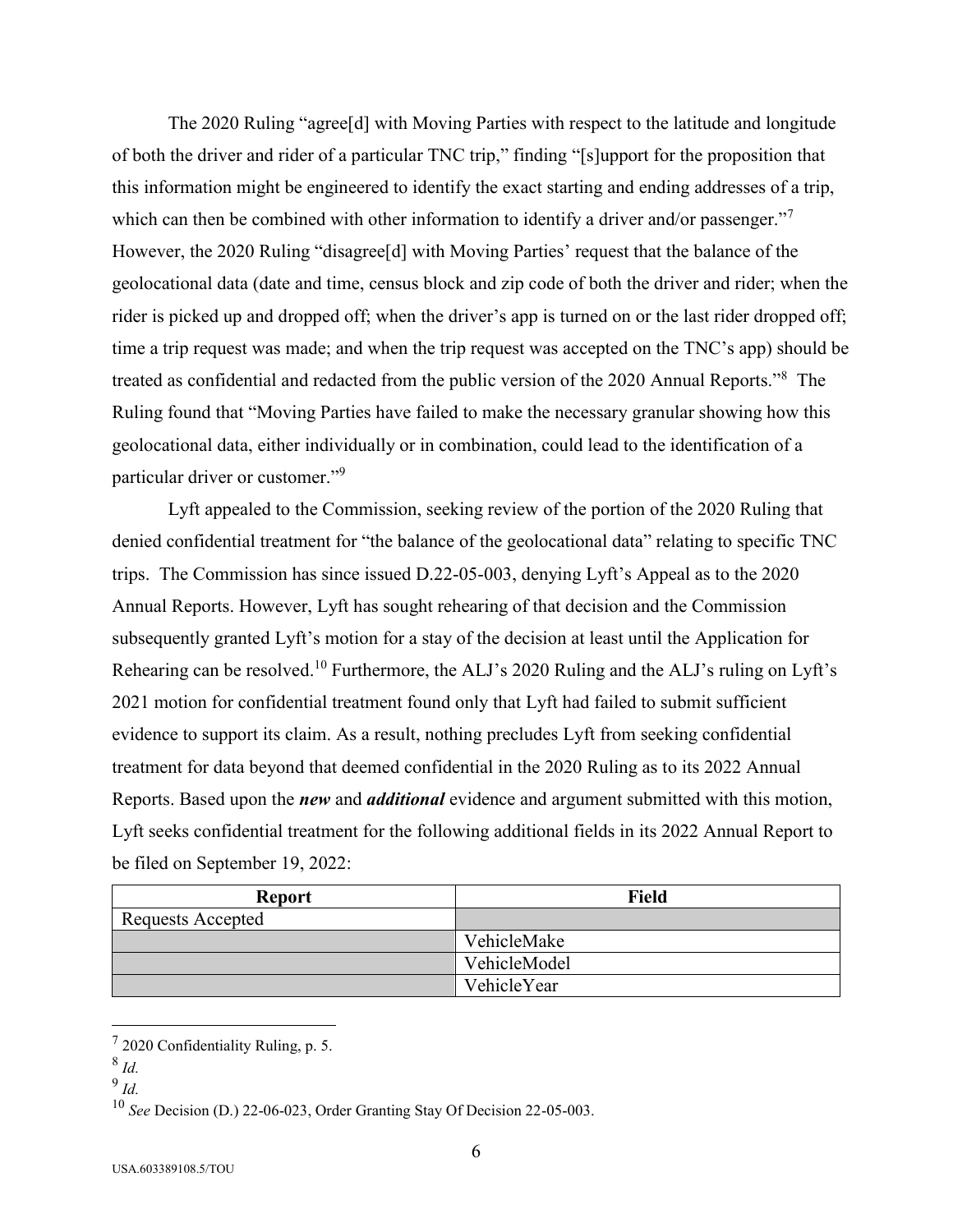|                                  | AppOnOrPassengerDroppedOffZip   |
|----------------------------------|---------------------------------|
|                                  | AppOnOrPassengerDroppedOffTract |
|                                  | AppOnOrPassengerDroppedOffCB    |
|                                  | AppOnOrPassengerDroppedOffDate  |
|                                  | TripReqRequesterZip             |
|                                  | TripReqRequesterTract           |
|                                  | TripReqRequesterCB              |
|                                  | TripReqDriverZip                |
|                                  | TripReqDriverTract              |
|                                  | TripReqDriverCB                 |
|                                  | TripReqDate                     |
|                                  | ReqAcceptedDate                 |
|                                  | ReqAcceptedZip                  |
|                                  | ReqAcceptedTract                |
|                                  | ReqAcceptedCB                   |
|                                  | PassengerPickupDate             |
|                                  | PeriodTwoMilesTraveled          |
|                                  | PassengerPickupZip              |
|                                  | PassengerPickupTract            |
|                                  | PassengerPickupCB               |
|                                  | PassengerDropoffDate            |
|                                  | PassengerDropoffZip             |
|                                  | PassengerDropoffTract           |
|                                  | PassengerDropoffCB              |
|                                  | PeriodThreeMilesTraveled        |
|                                  | TotalAmountPaid                 |
|                                  | PassengerPickupDatePrescheduled |
|                                  | RideIDMilesTraveledP23          |
|                                  | RideIDMilesTraveledP3           |
| <b>Requests Accepted Periods</b> |                                 |
|                                  | VehicleMake                     |
|                                  | VehicleModel                    |
|                                  | VehicleYear                     |
|                                  | PeriodStartZip                  |
|                                  | PeriodStartTract                |
|                                  | PeriodStartCB                   |
|                                  | PeriodEndDate                   |
|                                  | PeriodEndZip                    |
|                                  | PeriodEndTract                  |
|                                  | PeriodEndCB                     |
|                                  | PeriodMilesTraveled             |
| <b>Requests Not Accepted</b>     |                                 |
|                                  | VehicleMake                     |
|                                  | VehicleModel                    |
|                                  | VehicleYear                     |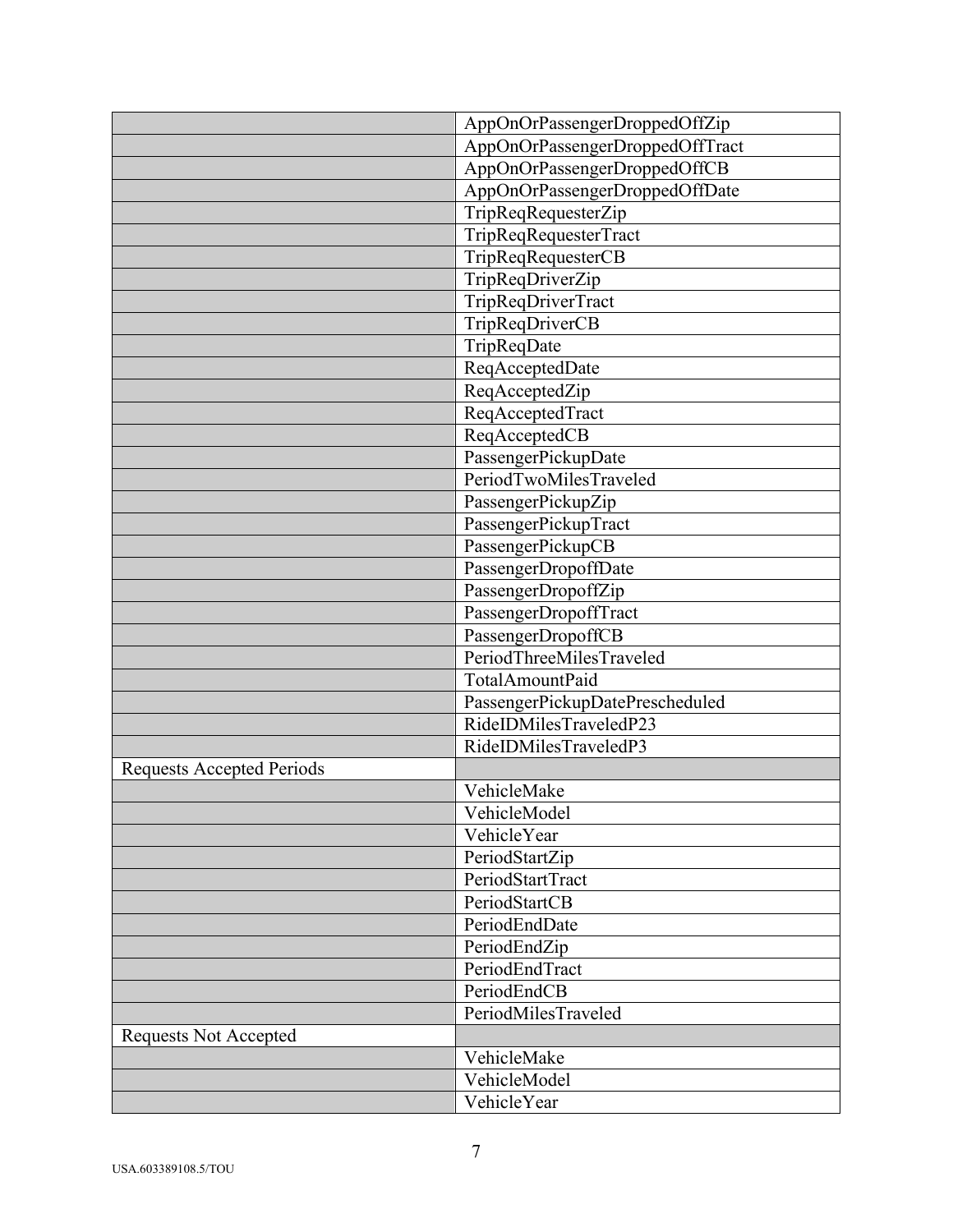|                        | TripReqDate                   |
|------------------------|-------------------------------|
|                        | TripReqRequesterZip           |
|                        | TripReqRequesterTract         |
|                        | TripReqRequesterCB            |
|                        | TripRequesterDestinationZip   |
|                        | TripRequesterDestinationTract |
|                        | TripRequesterDestinationCB    |
|                        | NotAcceptedDate               |
|                        | NotAcceptedDriverZip          |
|                        | NotAcceptedDriverTract        |
|                        | NotAcceptedDriverCB           |
| Assaults & Harassments |                               |
|                        | VehicleMake                   |
|                        | VehicleModel                  |
|                        | VehicleYear                   |

Lyft notes that for the 2022 Annual Report, staff added a number of new fields. Of those newly added field, Lyft seeks confidential treatment for PassengerPickupDate, Prescheduled RideIDMilesTraveledP23, and RideIDMilesTraveledP3, as each of these fields, in combination with the remainder of the Trip Data, constitutes Trip Data which has independent value from not being generally known and could reveal the movements of Lyft users. For convenience, Lyft refers to all of this data collectively as "Trip Data." As explained below, Lyft seeks confidential treatment of the Trip Data on the grounds that the data constitutes a trade secret and may reveal private personal details of TNC users, and is therefore exempt from disclosure under the California Public Records Act.

# **III. LEGAL ANALYSIS**

**A. Private Companies Compelled to Submit Information to Regulatory Agencies Do Not Lose the Right to Protect their Data from Public Disclosure**

## **1. That the Commission Requires Certain Data to Be Maintained Does Not Eliminate Lyft's Property and Privacy Interests in that Data**

Before addressing the specific bases for confidential treatment of the Trip Data, it is important to consider several fundamental principles of law that impose limits on the ability of regulatory agencies to convert the private data of entities they regulate into a public good accessible to all. The first, and perhaps most fundamental, principle is that regulated entities do not lose the right to protect their data from public intrusion by virtue of being regulated. To the contrary, regulated entities retain both a possessory and ownership interest in the data generated in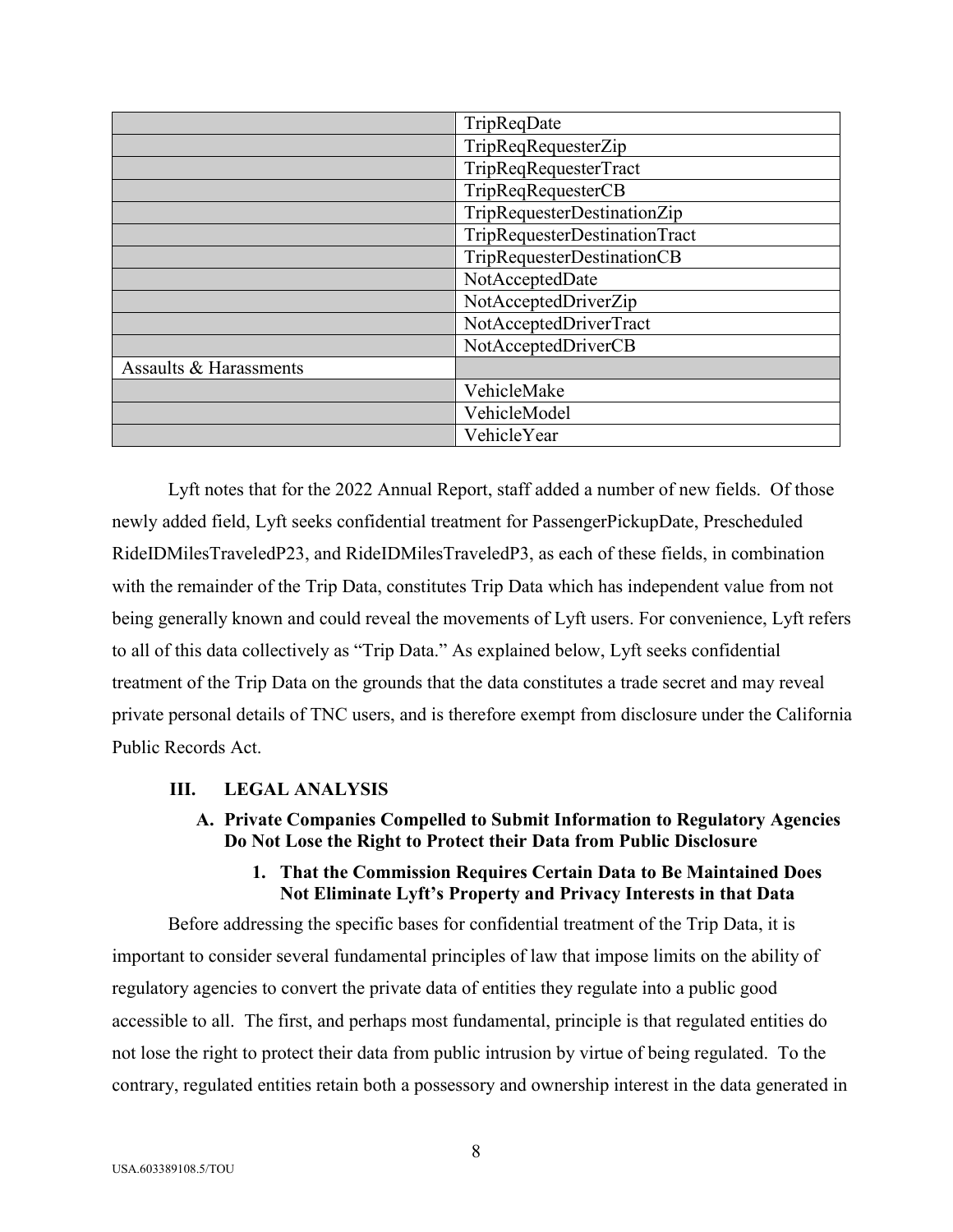the course of their business operations, and are entitled to all of the same rights and privileges as other citizens. As a result, administrative seizures of private company data must be narrowly tailored to serve a legitimate regulatory purpose of the agency which is informed by the regulatory scheme the agency seeks to enforce and must conform to other constitutional limitations, including the Fifth Amendment prohibition on unlawful "takings" (i.e., taking private property without just compensation). In the 2020 Ruling, and in D.22-05-003, the Commission appears to have consistently misunderstood Lyft's argument as to this issue. Lyft emphasizes these points not to contest the Commission's authority to require TNCs to submit Trip Data, but to demonstrate that prior to publicly disclosing data that Lyft is compelled to submit, the Commission must acknowledge Lyft's constitutional rights in that data and must lawfully justify its decision to destroy the secrecy of that data. It is the act of using the power of the State to force TNCs to publicly disclose Trip Data, which destroys its value and invades the privacy of Lyft and its users, that Lyft contests and which must be appropriately justified. In this regard, it is helpful to note that if the submission of data to a public agency destroyed any rights in that data, such that, once submitted, an agency can do as it pleases with the data, there would be no need for Government Code  $\S 6254(c)$ , 6354(k), or any of the other exceptions to the California Public Records Act; which are expressly concerned with avoiding the further invasion of rights that results from agency production of records in its possession.

In *Patel v. City of Los Angeles*, the Ninth Circuit addressed the authority of government agencies to demand access to the books and records of regulated entities.<sup>11</sup> In that decision, the court made clear that the "government may require businesses to maintain records and make them available for routine inspection when necessary to further a legitimate regulatory interest... [however,] the Fourth Amendment places limits on the government's authority in this regard."<sup>12</sup> Agency demands for access must be "sufficiently limited in scope, relevant in purpose, and specific in directive so that compliance will not be unreasonably burdensome."<sup>13</sup> Furthermore, the court explained, the fact that an entity is subject to government regulation does not thereby

<sup>11</sup> *Patel v. City of Los Angeles,* 738 F.3d 1058 (9th Cir. 2013), *aff'd sub nom. City of Los Angeles, Calif. v. Patel*, 135 S.Ct. 2443 (2015).

<sup>12</sup> *Patel*, 738 F.3d at 1064 (*citing California Bankers Ass'n v. Shultz*, 416 U.S. 21, 45–46, 94 S. Ct. 1494, 39 L. Ed. 2d 812 (1974)).

<sup>13</sup> *Id.*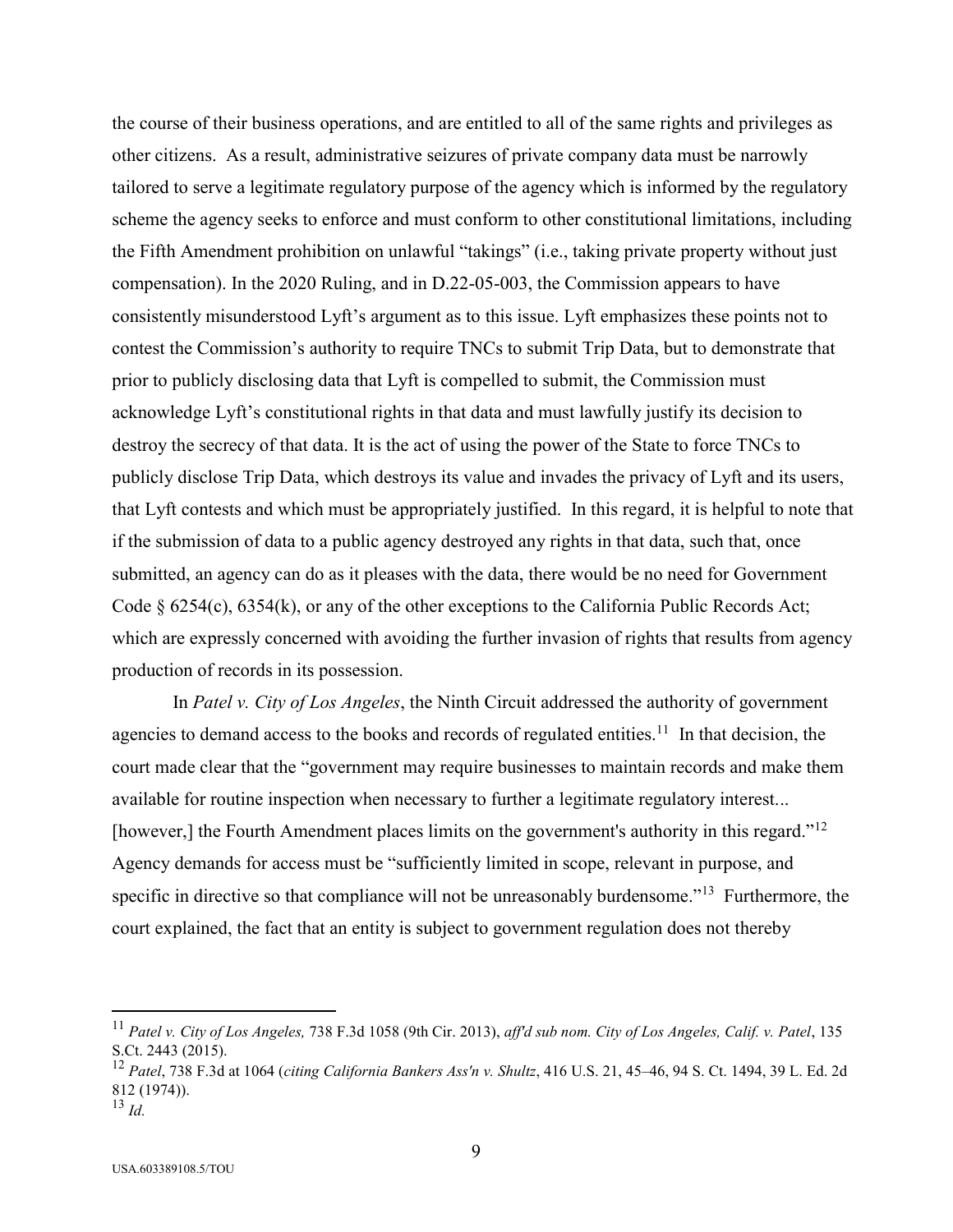transform its records into a public good.<sup>14</sup> This is because regulated entities retain "both a possessory and an ownership interest" in their books and records and have "the right to exclude others from prying into the contents of [those] records...."<sup>15</sup>

The Supreme Court affirmed the Ninth Circuit's decision, making clear that even as to pervasively regulated industries – which TNCs have never been determined to be – agency access to records must serve "a 'substantial' government interest that informs the regulatory scheme pursuant to which the inspection is made" and "the warrantless inspections must be 'necessary' to further [the] regulatory scheme."<sup>16</sup> Importantly, the fact that a regulated entity is required by law to maintain certain records does not eliminate the entity's right of privacy in those records. As the Supreme Court explained, regulated entities "retain[] that expectation of privacy notwithstanding the fact that the records are required to be kept by law."<sup>17</sup>

In the time since the Supreme Court issued its decision in *Patel*, other courts have applied that holding to nonpublic user data generated by online platforms similar to TNCs, including the peer-to-peer rental platform Airbnb. In *Airbnb, Inc. v. City of New York*, the City enacted an ordinance requiring short-term rental platforms to provide monthly disclosures of rental data to the city. The District Court held that such administrative demands for data of private companies likely violated the companies' 4th Amendment rights, explaining:

> [A]s the Ninth Circuit observed in *Patel*, customer-facing businesses, including in hospitality industries, "do not ordinarily disclose, and are not expected to disclose ... commercially sensitive information" such as "customer lists," other customer-specific data, and "pricing practices." [citation] ("The businessman, like the occupant of a residence, has a constitutional right to go about his business free from unreasonable official entries upon his private commercial property."); [citation] As in *Patel*, where the hotels were held to have a Fourth Amendment interest in the records of their guests, this Court holds that platforms have privacy interests in their

<sup>14</sup> 738 F.3d at 1061–1062.

<sup>15</sup> *Id.* at 1061.

<sup>16</sup> *Patel*, 135 S.Ct. at 2456.

<sup>17</sup> *Id.* at 1062; *McLaughlin v. Kings Island, Div. of Taft Broad. Co.,* 849 F.2d 990, 995–96 (6th Cir.1988) (even in a pervasively regulated industry, that company is required to maintain records does not eliminate "recognizable privacy interest" in those records nor make them "public property."); *Brock v. Emerson Elec. Co.,* 834 F.2d 994, 996 (11th Cir.1987) (fact that records are required by law to be kept "does not serve to strip away a company's attendant privacy interest in that information.").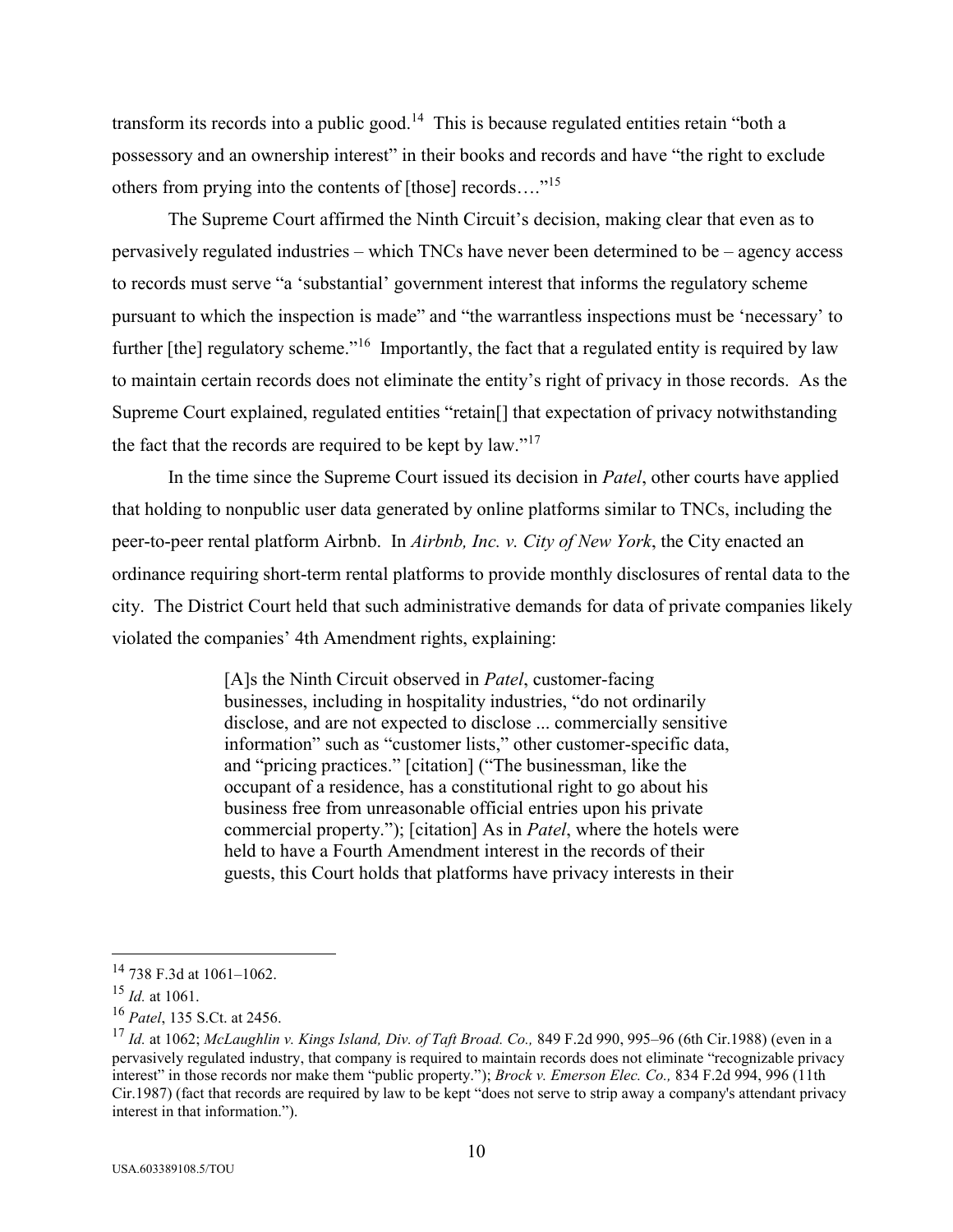user-related records that "are more than sufficient to trigger Fourth Amendment protection."<sup>18</sup>

As the court further explained:

Like a hotel, a home-sharing platform has at least two very good reasons to keep host and guest information private, whether as to these users' identities, contact information, usage patterns, and payment practices. One is competitive: Keeping such data confidential keeps such information from rivals (whether competing platforms or hotels) who might exploit it. The other involves customer relations: Keeping such data private assuredly promotes better relations with, and retention of, a platform's users.<sup>19</sup>

The court thus concluded that the city's interest in regulating short-term rentals did not "deprive the platforms of the right to claim a reasonable expectation of privacy in their business records chronicling their dealings with customers."<sup>20</sup>

Similarly, in *Airbnb, Inc. v. City of Boston,* the court held that "Airbnb has a reasonable expectation of privacy in the nonpublic usage data for its listings—especially when paired with additional information such as the location of the unit—and that the City cannot lawfully require disclosure of that information without the protections guaranteed by the Fourth Amendment (protections which are not accounted for in the Ordinance)."<sup>21</sup> The very same principles apply to the data collected by Lyft's and Uber's online platforms.

First, and perhaps most importantly, the above decisions make clear that although TNCs may be subjected to warrantless administrative demands for data, such as the Annual Report requirement here, the requirement to submit data to the Commission does not deprive TNCs of their constitutionally protected privacy and property interests in that data. As this point has been consistently misunderstood, Lyft repeats it here for emphasis. Lyft does not contest the Commission's authority to require submission of the Trip Data in the first instance. Lyft cites these decisions to make clear that, notwithstanding the Commission's requirement to submit Trip Data, Lyft nevertheless retains a constitutionally protected property and privacy right in its data. Those rights do not evaporate upon submission to the Commission. If they did, there would be no need

<sup>18</sup> *Airbnb, Inc. v. City of New York*, 373 F. Supp. 3d 467, 484(S.D.N.Y. 2019), *appeal withdrawn*, No. 19-288, 2019 WL 3492425 (2d Cir. May 9, 2019)

<sup>19</sup> *Id.* at 484.

<sup>20</sup> *Id.*

<sup>21</sup> *Airbnb, Inc. v. City of Boston*, (D. Mass. 2019) 386 F.Supp.3d 113, 125, appeal dismissed (1st Cir., Sept. 3, 2019, No. 19-1561) 2019 WL 6522166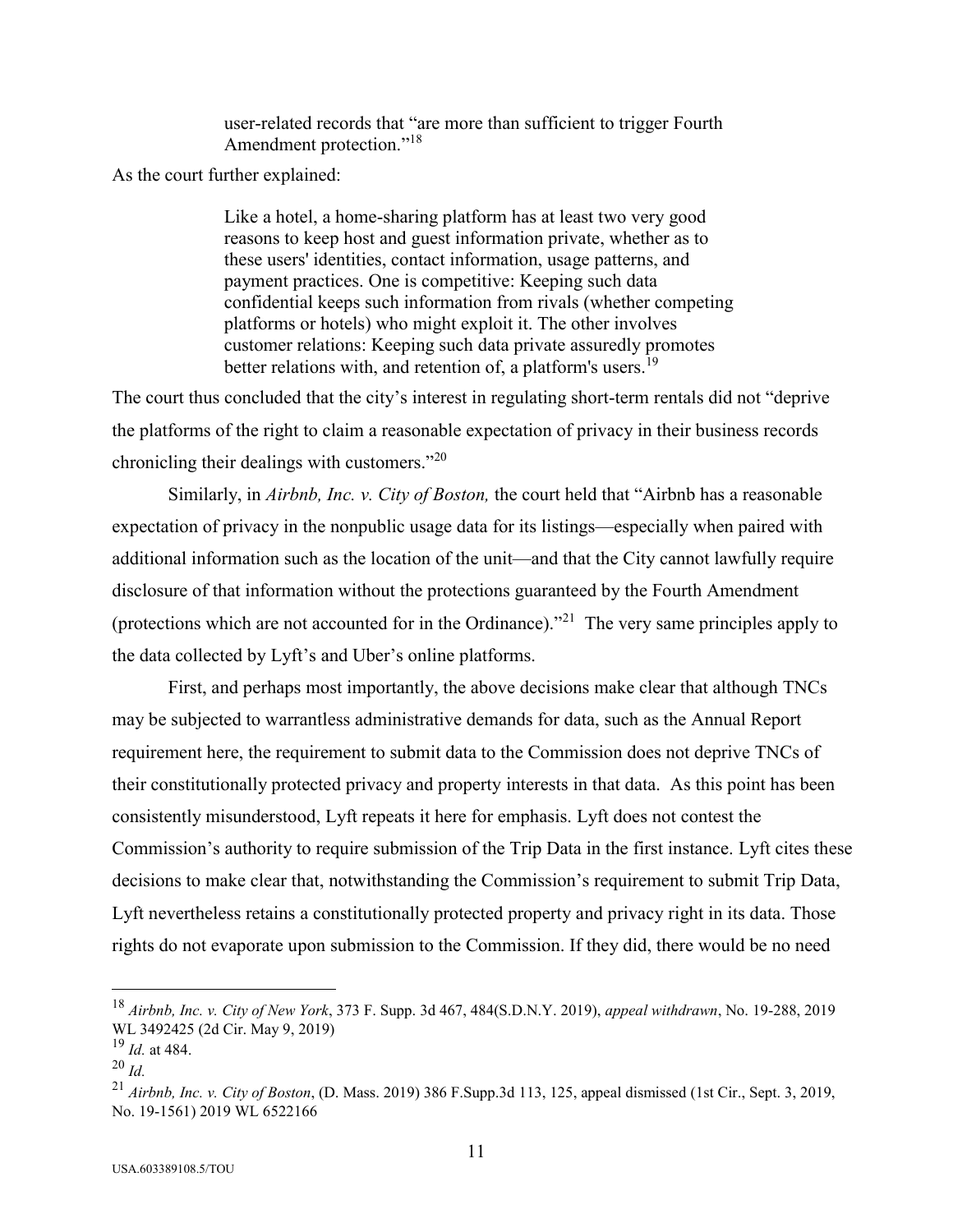for the various exceptions to the California Public Records Act, particularly including  $\S$  6254(c), which expressly recognizes the existence of privacy rights in records maintained by government agencies. As a result, any decision to order disclosure of Lyft's Trip Data must address Lyft's own property and privacy rights in that data, and must justify the decision to destroy them over Lyft's objections in accordance with applicable law.

Second, although the foregoing decisions recognize the Commission's authority as a government agency to compel TNCs to submit data, the exercise of that power must serve the Commission's own, narrowly tailored regulatory purpose, informed by the relevant statutory scheme. It is not authorized to collect data the Commission itself does not use for the purpose of turning it over to local agencies, or others, for their own purposes. Thus, any decision to require disclosure of TNC Trip Data cannot be justified not by the Commission's regulatory power. It may be ordered solely pursuant to the CPRA and consistent with the exceptions and limitations therein. If local agencies believe that TNC data is necessary, or would be useful, for their own regulatory purposes, their remedy is to petition the California legislature for authority to demand access to such data. The Commission may not employ its regulatory authority to seize the data from TNCs and then publicly expose it in the interest of providing access to local agencies for their own purposes.

## **B. The Trip Data Constitutes a Trade Secret and Cannot Be Disclosed in the Absence of Fraud or Injustice**

Under the California Uniform Trade Secrets Act ("CUTSA"), a trade secret is "information, including a formula, pattern, compilation, program, device, method, technique, or process, that: (1) Derives independent economic value, actual or potential, from not being generally known to the public or to other persons who can obtain economic value from its disclosure or use; and (2) Is the subject of efforts that are reasonable under the circumstances to maintain its secrecy."<sup>22</sup>

In support of this Motion, Lyft has submitted the sworn declaration of Lyft's Vice President of Compliance, Alix Rosenthal, which attests, under penalty of perjury, to the following facts, which plainly establish both elements of §3426.1 with respect to the Trip Data. As Rosenthal explains:

<sup>&</sup>lt;sup>22</sup> Civ. Code  $$3426.1(d)$ ; see also D.20-12-021, at \*17.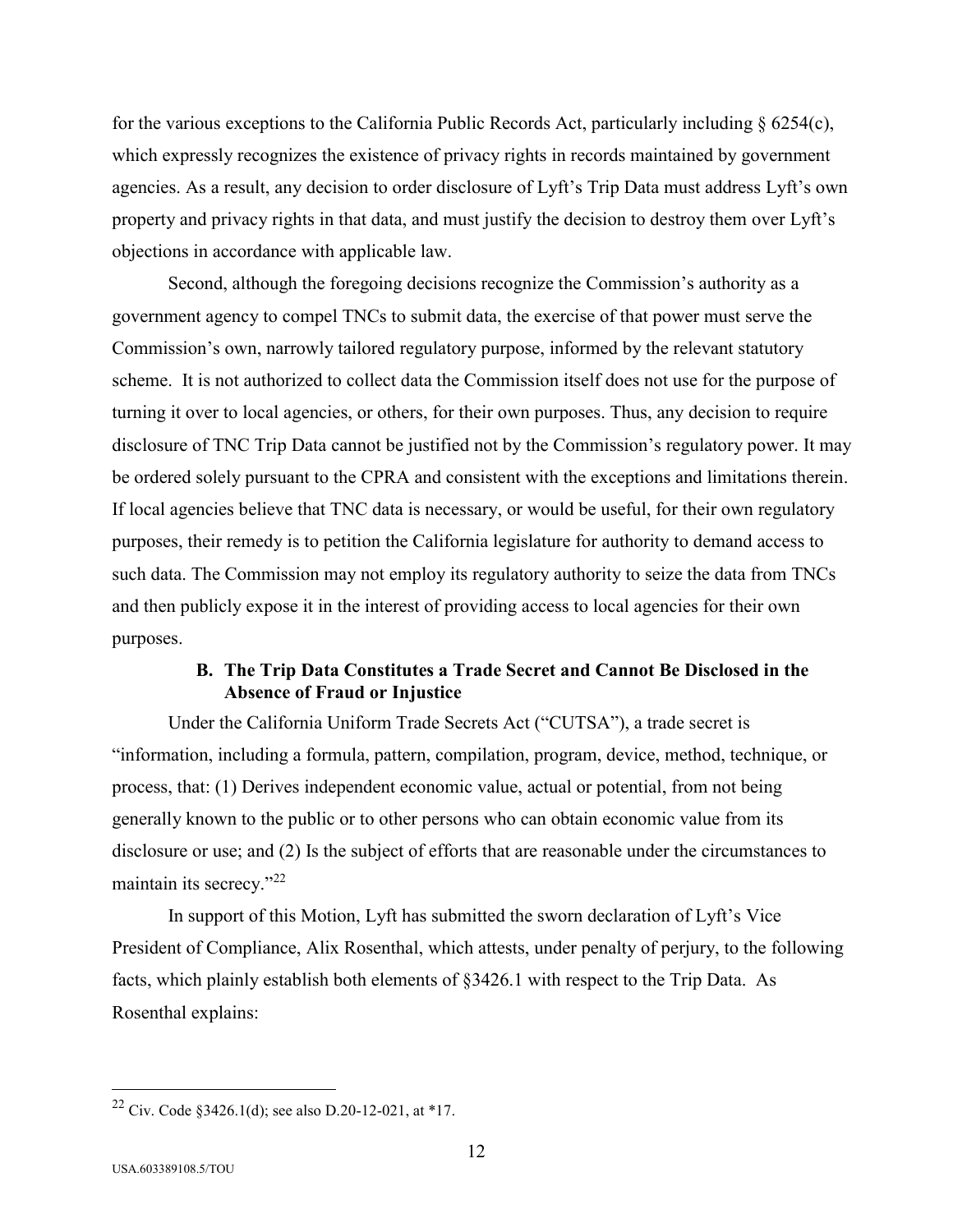The Trip Data includes an array of information regarding *every* ride request on the Lyft platform during the reporting period. The Trip Data is among the most sensitive and valuable data collected and maintained by Lyft. Trip data is captured using data collection, analysis and reporting processes developed by Lyft over time and at great effort and expense. These processes continually capture events occurring across the Lyft platform and store the resulting data in Lyft's proprietary databases. The data is used in Lyft's operations and is compiled for both regulatory reporting *and* business analytics purposes. In addition to enabling Lyft to adapt to continuallyevolving regulatory requirements, the data provides Lyft with critical insights into the effectiveness of its services, features, and marketing and promotional efforts, and helps Lyft to create an exceptional user experience for passengers and drivers.<sup>23</sup>

She continued:

11. Importantly, although Lyft formats the Trip Data (and other trip data which includes precise latitude and longitude and other details) to conform to CPED data reporting requirements when submitting its Annual Reports, that very same data has substantial value wholly apart from its value in allowing Lyft to comply with regulatory requirements. The data is continually collected, compiled, and analyzed as an integral aspect of Lyft's business operations, as the success of Lyft's business model depends upon continually optimizing the balance between ride demand and vehicle supply. Lyft endeavors to optimize supply and demand by using competitive pricing and promotions, such as ride credits and other discounts, to stimulate passenger demand, while increasing the supply of vehicles to areas with high demand by offering drivers minimum hour guarantees, bonuses, and other driver incentives. Lyft is continually adjusting these two levers to ensure, on the one hand, that fares and/or discounts are sufficiently enticing to attract passengers, and, on the other hand, that fares and driver promotions and incentives are sufficiently enticing to attract enough drivers to meet demand at any given time. This delicate balance is central to Lyft's competitiveness in California and in markets nationwide and the Trip Data allows Lyft to dynamically evaluate the effectiveness of its promotional, advertising, and incentive campaigns used to balance supply and demand. For example, by comparing the number and variety of rides completed during a particular time period in a particular area (e.g., a zip code, census block, city, or county) against the driver incentive programs deployed during that period for that area, Lyft can gauge the effectiveness of those incentives in

<sup>&</sup>lt;sup>23</sup> Declaration of Alix Rosenthal in Support of Request Of Lyft, Inc. for Confidential Treatment of Certain Data In Its 2022 Annual Report ("Rosenthal Decl."), at ¶10.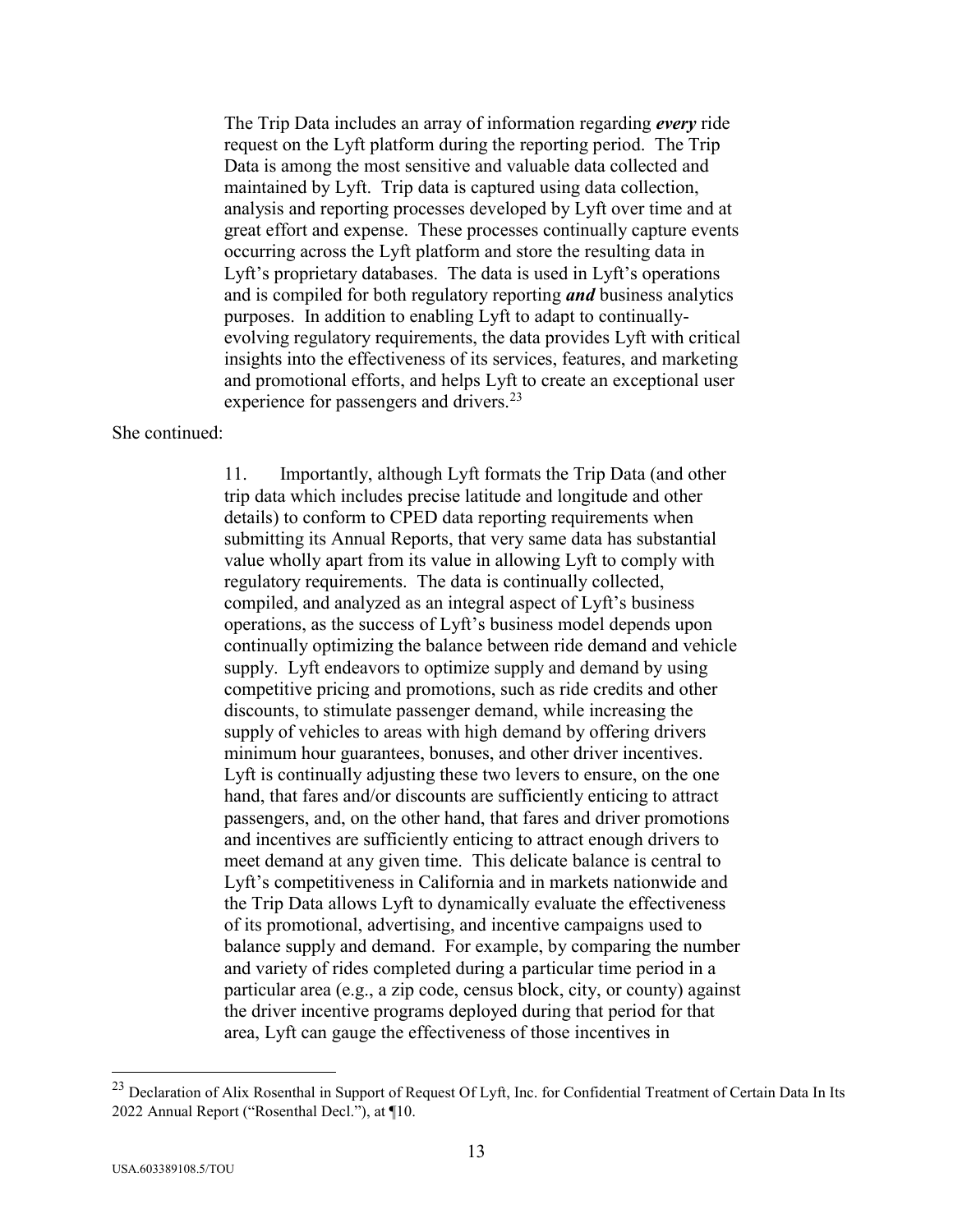increasing the supply of drivers and can adjust its incentive programs going forward. Similarly, by cross-referencing the number and variety of rides against the particular passenger promotions run at that time, Lyft can track, assess, and understand the efficacy of its passenger-directed promotions, and can adjust them accordingly. Equally important, Lyft can identify those promotions that are ineffective and can avoid further expenditures on ineffective promotions. The ability to effectively measure the real-world effectiveness of its promotions and incentives using metrics collected during each individual trip allows Lyft to save a tremendous amount of time and effort on ineffective campaigns or promotions. To the best of my knowledge, no other company or individual has the ability to collect the same data from rides completed on the Lyft platform, making Lyft's Trip Data unique and distinct from data sets that may be collected by other TNCs concerning rides on their platforms, or by other companies from vehicle-connected GPS systems or processes. There is no other source of this extremely valuable data and to Lyft's knowledge, no one else maintains or is capable of generating the same compilation of data elements as those contained in Lyft's Trip Data..<sup>24</sup>

Rosenthal further explains that the Trip Data would be extremely valuable to Lyft's competitors for similar reasons:

> If Lyft's competitors, including Uber, HopSkipDrive, Wings, Silver Ride, Nomad Transit, and any other company that has obtained or might wish to obtain a TNC permit from the Commission, were provided access to Lyft's Trip Data, they could and would analyze and manipulate that data to gain insights into Lyft's market share, its pricing practices, its marketing strategies, its route optimization algorithms, and other critical aspects of its business that it does not publicly disclose. For example, the Trip Data would allow competitors to identify neighborhoods or portions of neighborhoods (defined by census block or zip code) in which Lyft drivers complete the greatest numbers of rides, allowing them to target these passenger rich areas. Alternatively, such competitors could identify areas of low activity, allowing them to profitably avoid such areas. Without access to Lyft's data, it would be extremely difficult and costly to obtain the same insight into these important commercial realities. Furthermore, because Lyft's fares and promotions are, by their nature, publicly accessible, if competitors had access to the Trip Data they could track those fares and promotions and analyze how the number or variety of rides fluctuated in response to changes in fares or promotional activities. They could then adjust their fares, or copy those promotions that the data shows were successful, in order

 $^{24}$  Id. at ¶11.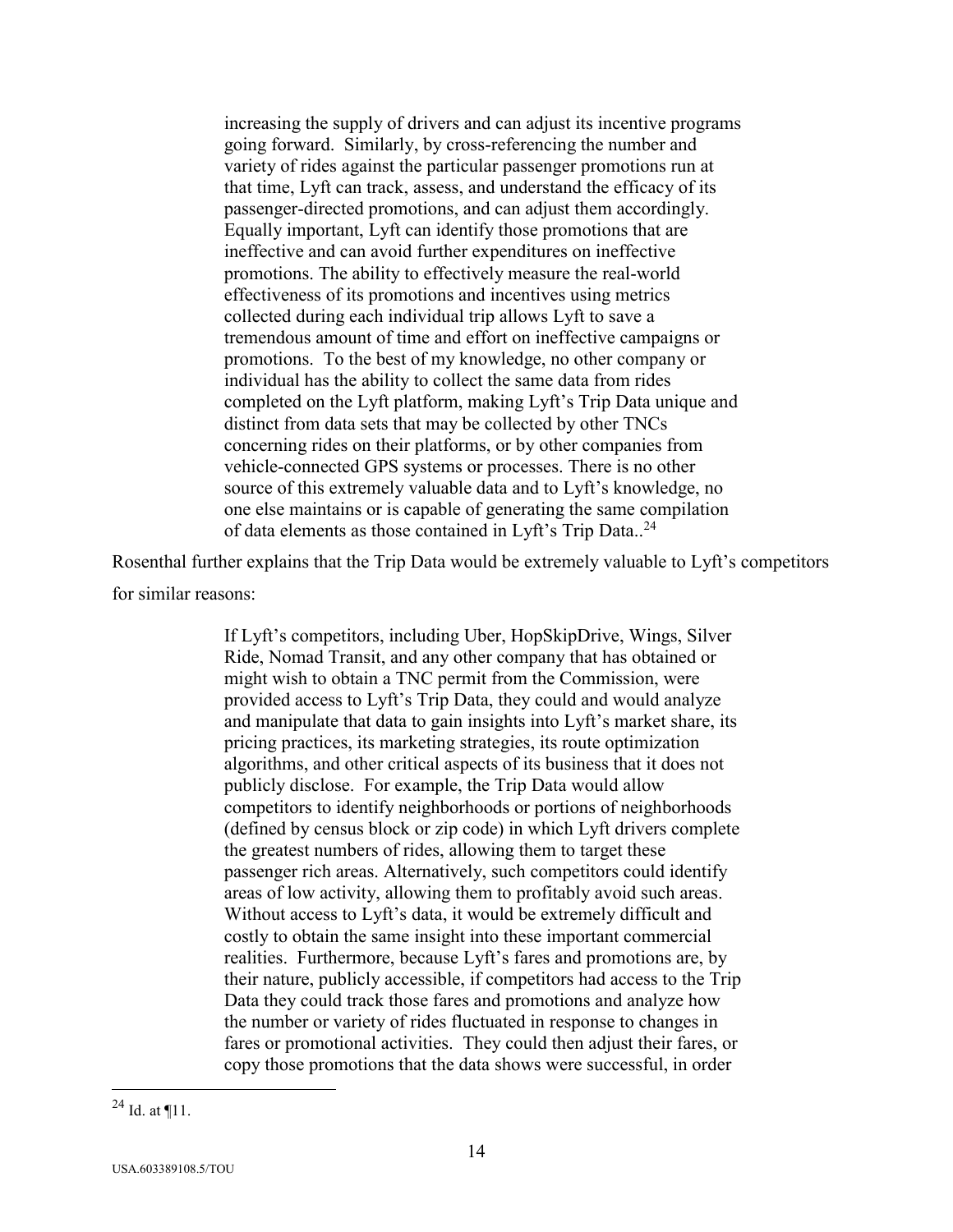to drive new customers to their platforms. Such insights would be enormously valuable to a competitor, who would not need to invest the significant resources that Lyft has invested to test these programs and analyze the data to understand the market and optimize revenue generation. A new competitor could enter the market with a substantially reduced investment in money and human resources, while existing competitors could use the data to increase their market share, reduce their costs, or undercut Lyft's marketing campaigns, by "free-riding" on Lyft's data. I am confident in these assessments as I know that if Lyft were to obtain access to the trip data of its competitors, Lyft would analyze the data to assess the competitor's market share, its promotional initiatives, and other aspects of its business operations to gain insights that might be useful to Lyft in modifying its promotions or operations.<sup>25</sup>

Equally important, Rosenthal also explains that GPS-derived mobility data, like the Trip Data at issue here, has tremendous value to a wide variety of businesses for a variety of purposes – not only Lyft's competitors – and that Lyft has, in fact, been contacted by at least one third party who expressed interest in purchasing access to anonymized trip data:

1. It is my opinion, based upon my years of experience in the TNC field and prior work with vehicle data analytics, that mobility data collected from GPS-connected vehicles or mobile devices in vehicles, such as the Trip Data here, has enormous commercial value for a variety of purposes and organizations, not just TNCs. In fact, I am aware that an active market has developed for the sale or licensing of such data. For example, a company called Datarade hosts an online marketplace to facilitate the sale or licensing of GPS mobility data. The website and online marketplace can be found here: [https://datarade.ai/data-categories/mobility-data.](https://datarade.ai/data-categories/mobility-data) I am also aware of another company called Streetlight Data, which is focused on selling "anonymized location records from smart phones and navigation devices in connected cars and trucks." The website for Streetlight Data can be found here. [https://www.streetlightdata.com/our-data/.](https://www.streetlightdata.com/our-data/) In addition, I am aware that consulting firms, such as McKinsey  $& Co$ , have issued reports analyzing the monetary value of mobility data collected from smart phones and GPS connected vehicles – essentially the same data at issue here. See "Unlocking the Full Life-Cycle Value from Connected Car Data," at [https://www.mckinsey.com/industries/automotive-and-assembly/our](https://www.mckinsey.com/industries/automotive-and-assembly/our-insights/unlocking-the-full-life-cycle-value-from-connected-car-data)[insights/unlocking-the-full-life-cycle-value-from-connected-car-data#;](https://www.mckinsey.com/industries/automotive-and-assembly/our-insights/unlocking-the-full-life-cycle-value-from-connected-car-data) see also "Car Data: Paving the Way to Value-Creating Mobility," at [https://www.the-digital-insurer.com/wp-content/uploads/2016/05/704](https://www.the-digital-insurer.com/wp-content/uploads/2016/05/704-mckinsey_car_data_march_2016.pdf) mckinsey car data march 2016.pdf. McKinsey & Co, is a well-known and highly regarded consulting firm. Each of the foregoing authorities helps to confirm my own view that vehicle–connected mobility data, such as Lyft's

 $\overline{a}$  $^{25}$  Id. at ¶12.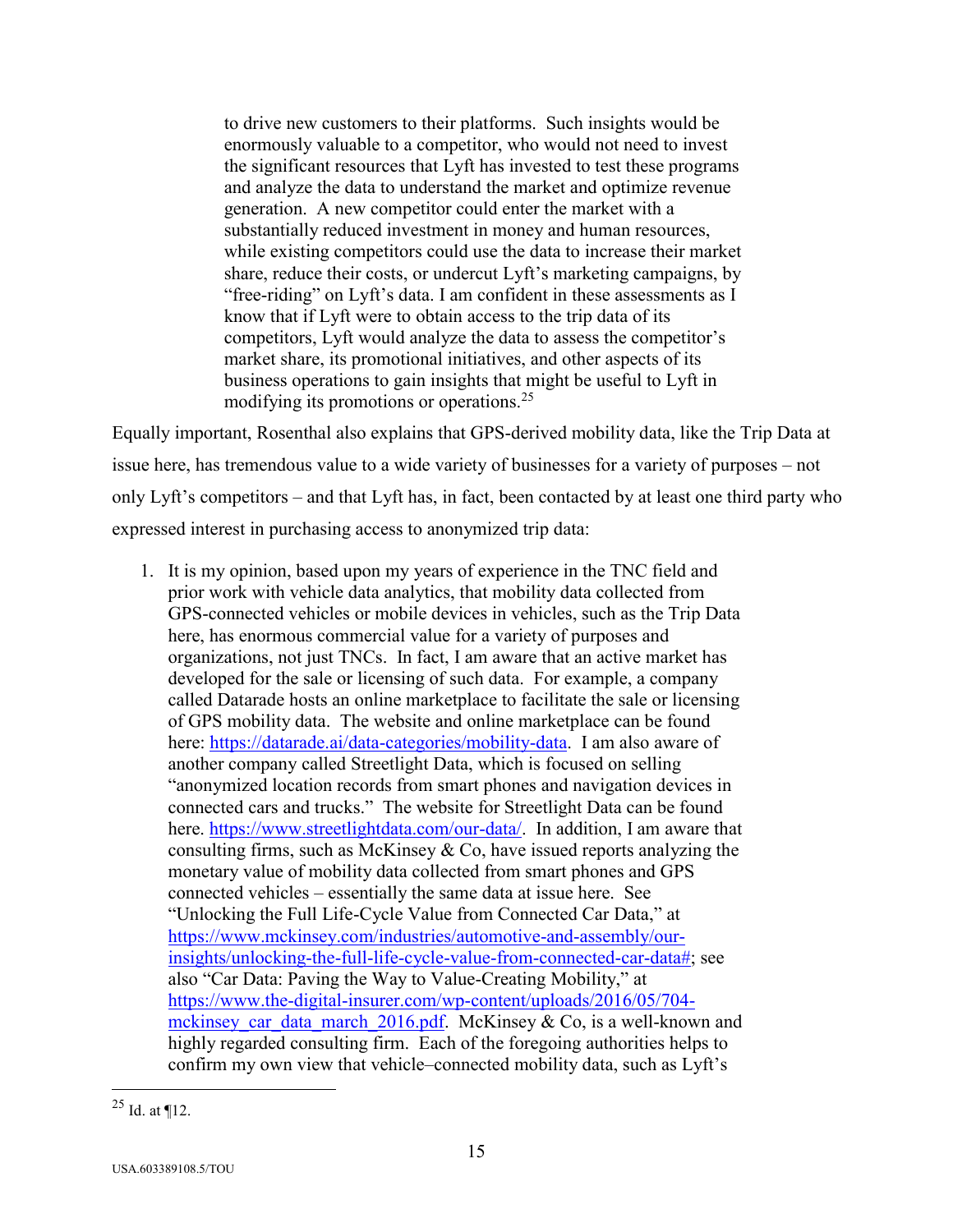Trip Data, has tremendous economic value for a variety of purposes wholly apart from Lyft's use of the data for its own operations or for compliance purposes. In fact, I am aware that at least one non-TNC entity has inquired of Lyft regarding the purchase or licensing of Lyft's Trip Data. The fact that third parties would be willing to pay Lyft for the right to access or license its Trip Data is alone sufficient to satisfy the second requirement of Civil Code §3426.1(d), that it is information that derives independent economic value, actual or potential, from not being generally known to the public or to other persons who can obtain economic value from its disclosure or use.<sup>26</sup>

Finally, Rosenthal establishes that Lyft takes commercially reasonable measures to maintain the

secrecy of the Trip Data:

1. Lyft stores the Trip Data on a secure software network protected by appropriate computer security controls, access to which is limited to a subset of Lyft employees who have been individually approved and use such information only to fulfill their job functions. Lyft also requires, as a condition of employment, that all new employees sign a confidentiality agreement. This agreement is put in place to protect Lyft's proprietary information from being disclosed by employees or former employees to unauthorized outside parties. The company also requires all employees to sign Lyft's employee handbook, which describes in detail each employee's obligations regarding technology use and security and protection of Lyft's confidential and proprietary information; and requires all visitors to Lyft headquarters to read and sign a non-disclosure agreement before proceeding past the reception desk. Furthermore, since the Commission issued General Order 66-D, Lyft has consistently complied with that order in seeking confidential treatment for the data it has identified as confidential herein, and otherwise vigorously protects such information from public disclosure. Significantly, although an individual driver or passenger would be aware of the location where a given ride commenced and terminated, individual drivers and passengers are not given access to rides completed by other drivers or passengers, or to the larger compilation of millions of rides completed over the course of a year that is included in the Annual Report.<sup>27</sup>

The foregoing evidence presented by Lyft plainly establishes that the Trip Data constitutes a trade secret under Civ. Code § 3426.1(d); *i.e.*, that the data has independent value from not being known to those who might make use of it and that it is the subject of reasonable efforts to maintain its secrecy. As the Commission itself recently recognized:

[I]f a company 1) has invested resources to obtain information it can choose to withhold or make known to others, 2) can identify such information in a manner sufficient to distinguish it from matters of general knowledge, 3) has made reasonable efforts to protect

 $^{26}$  Id., at ¶13.

 $^{27}$  Id., at ¶14.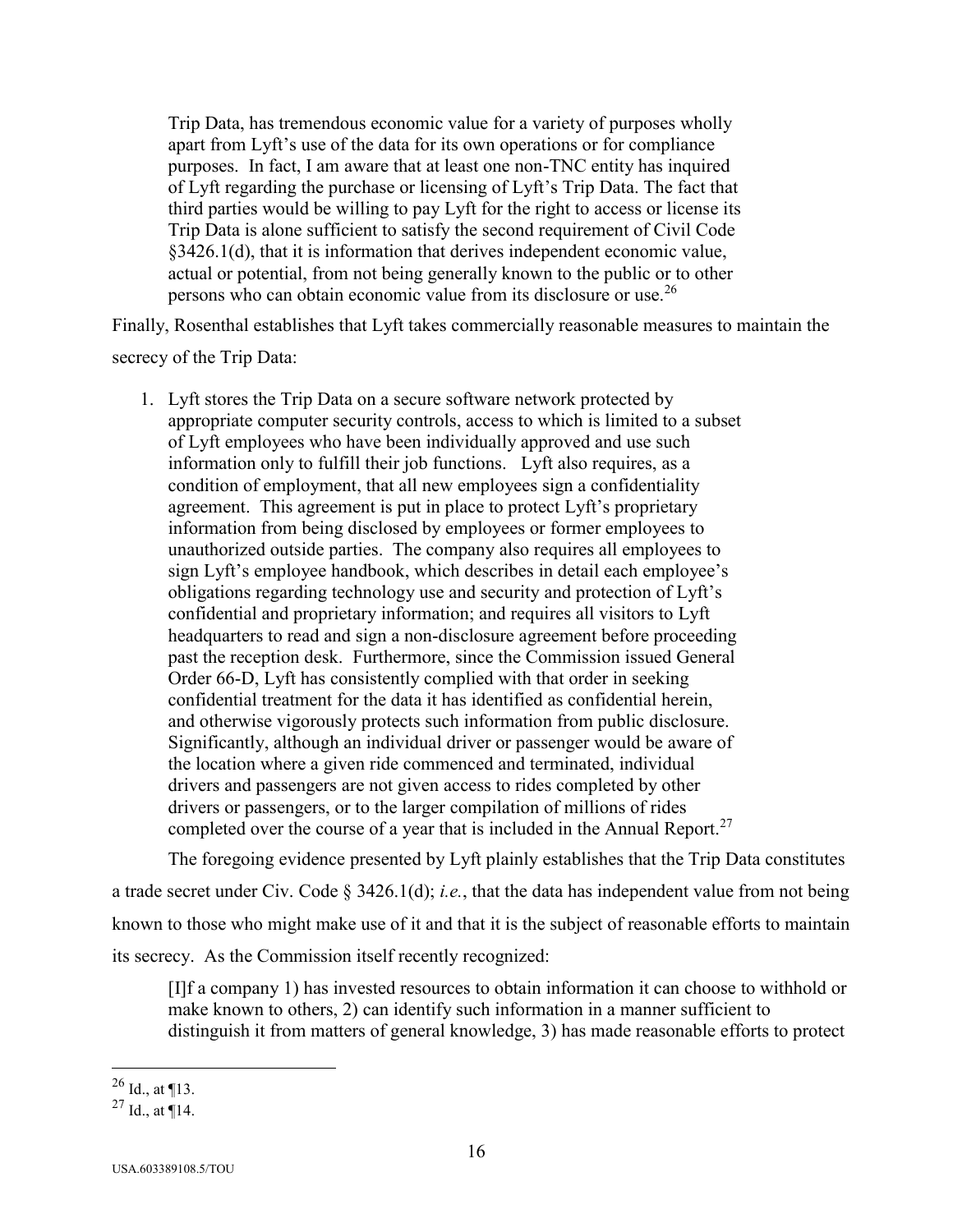the secrecy of the information (e.g., marking information as a trade secret, educating employees regarding such status, imposing strict controls, limiting physical or electronic internal and external access to the information, requiring nondisclosure agreements), 4) and can demonstrate that the secret information has independent economic value by virtue of being secret (as evidenced, for example, by the willingness of others to pay for the secret information), the company may have a protectable trade secret.<sup>28</sup>

Lyft has invested substantial resources in the systems and processes that allow it to collect the Trip Data, has specifically identified the components that make up that data, takes reasonable efforts to maintain the secrecy of that data, and has demonstrated that it has independent economic value, including by showing that others would be willing to pay for it. Thus, the Trip Data is protected from disclosure pursuant to Government Code §6254(k) and Evidence Code §1060 and may only be disclosed if the Commission correctly determines that redaction of such data would conceal fraud or work an injustice. There is no evidence that the failure to disclose such data would conceal a fraud or work an injustice.

## **1. D.22-05-003 Erroneously Applies a Uniqueness or Novelty Requirement for Demonstrating Trade Secret That Does Not Exist Under Applicable Law**

In D.22-05-003, the Commission held that Lyft's Trip Data did not constitute a trade secret because Lyft failed to meet a purported novelty or uniqueness requirement. This was clear error, as California does not recognize a novelty or uniqueness requirement for trade secrets. As explained above, Civil Code § 3426.1 sets forth two requirements to establish a trade secret. The proponent must show that it is information which:

> (1) Derives independent economic value, actual or potential, from not being generally known to the public or other persons who can obtain economic value from its disclosure or use; and

(2) Is the subject of efforts that are reasonable under the circumstances to maintain its secrecy.

D.22-05-003 acknowledged this provision, but nevertheless went on to hold that Trip Data is not trade secret because Lyft failed to prove the data is "novel or unique."<sup>29</sup> D.22-05-003 cites *Morlife v. Perry* (1997) 56 Cal. App. 4<sup>th</sup> 1514, 1523 as support for a "uniqueness requirement," but *Morlife* does not require a proponent of a trade secret to show that the secret is novel or unique. Instead,

 $^{28}$  Decision Addressing Carriers' Confidentiality Claims Related To Network Study Ordered In Decision 13-02-023, As Affirmed In Decision 15-08-041, Decision 20-12-021, 2020 WL 7862639 (Cal.P.U.C.), at \*14.

<sup>29</sup> D.22-05-003, p. 32.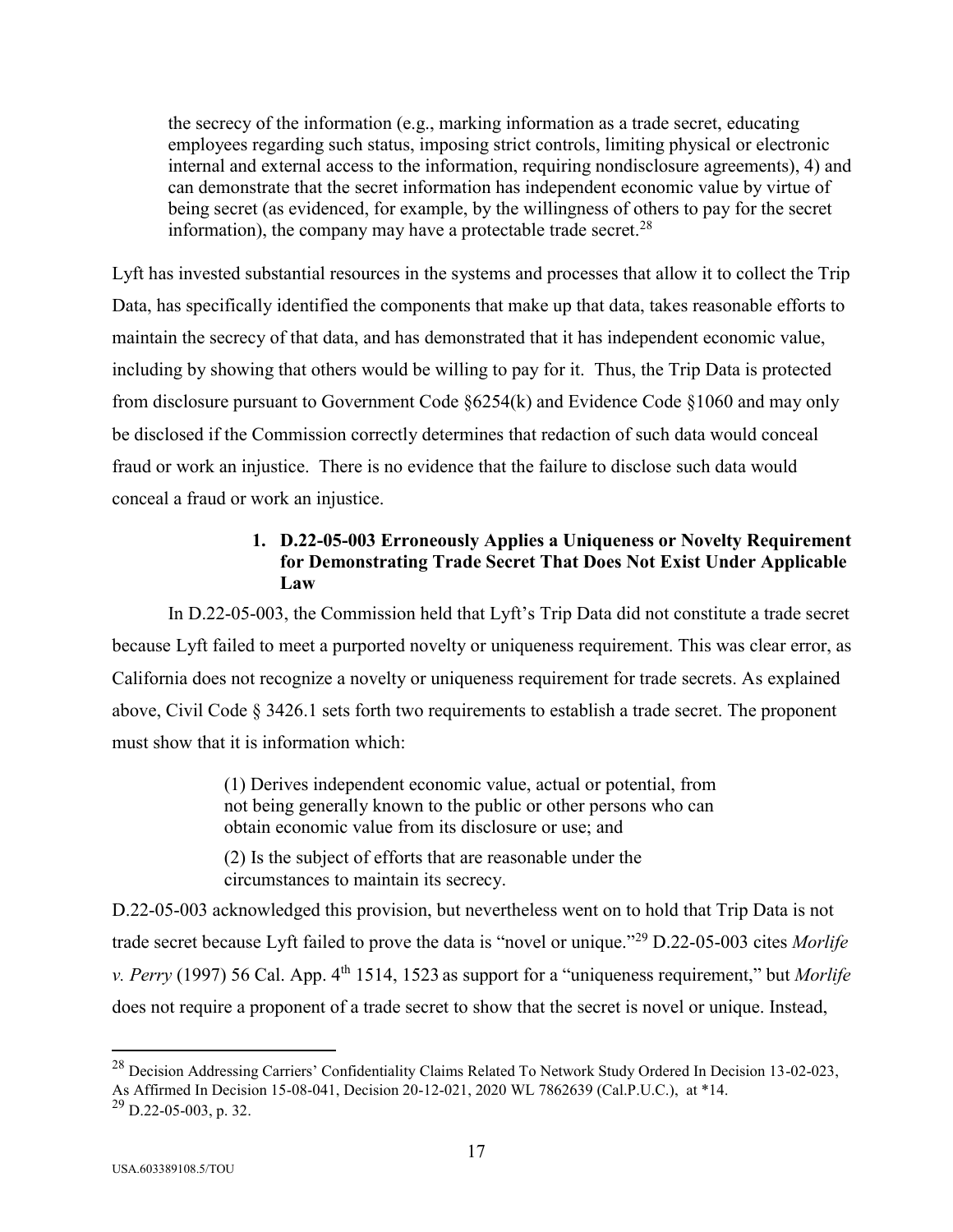the court in *Morlife* found that a customer list composed of publicly available contact information was a trade secret and that plaintiff need only show the compilation of elements is "not generally known to the public" to "satisf[y]  $\ldots$  the first prong of the statutory definition of a 'trade secret."<sup>30</sup> D.22-05-003 argues that because the court noted the specialized nature of Morlife's roofing business in rejecting an argument that its customer list was not protectable, *Morlife* supports a uniqueness requirement, but in so doing, mistakes the requirement that a trade secret be secret (i.e., not generally known) for a requirement that it be unique. *Morlife* noted the specialized nature of Morlife's customer list in rejecting an argument that "there is nothing inherently secret or confidential about Morlife's customer base as all commercial buildings will need either repairs to an existing roof or a new roof." 56 Cal. App. 4th at 1523. In other words, the customer list would have no value if it was already generally known that every potential customer would need a new roof. Nothing about that holding requires a trade secret claimant to establish that its trade secret is novel or unique; only that it is not generally known to those who would make use of it.

D.22-05-003 also cites *US v. Nosal* (9th Cir. 2016) 844 F.3d 1024, but *Nosal* also does not support a uniqueness requirement. The Decision cites the following passage as evidence of a uniqueness requirement:

> Nosal takes the view that the source lists are merely customer lists that cannot be protected as trade secrets. This characterization attempts to sidestep the unique nature of the source lists, which are the customized product of a massive database, not a list of wellknown customers.<sup>31</sup>

Again, this quote pertains to the *secrecy* element, not an unstated but implied "uniqueness" element. *Nosal* notes the "unique nature" of the source lists to distinguish them from lists that are "well-known" and thus not secret. Nowhere does it purport to create a new and distinct requirement beyond those imposed by the Legislature in § 3426.1 – nor could it. A court is not any more entitled to add to or amend the definition adopted by the Legislature than is the Commission, as neither is part of the legislative branch or otherwise empowered to make such policy judgments.

D.22-05-003 strains to find support for a uniqueness requirement by also citing *Conseco Finance Servicing Corp. v. North American Mortgage Co.* (8th Cir. 2004) 381 F.3d 811, a decision applying Missouri law. The court in that case found that although the lead sheets at issue contained

<sup>30</sup> 56 Cal. App. at 1523.

 $31$  844 F. 3d, at 1043.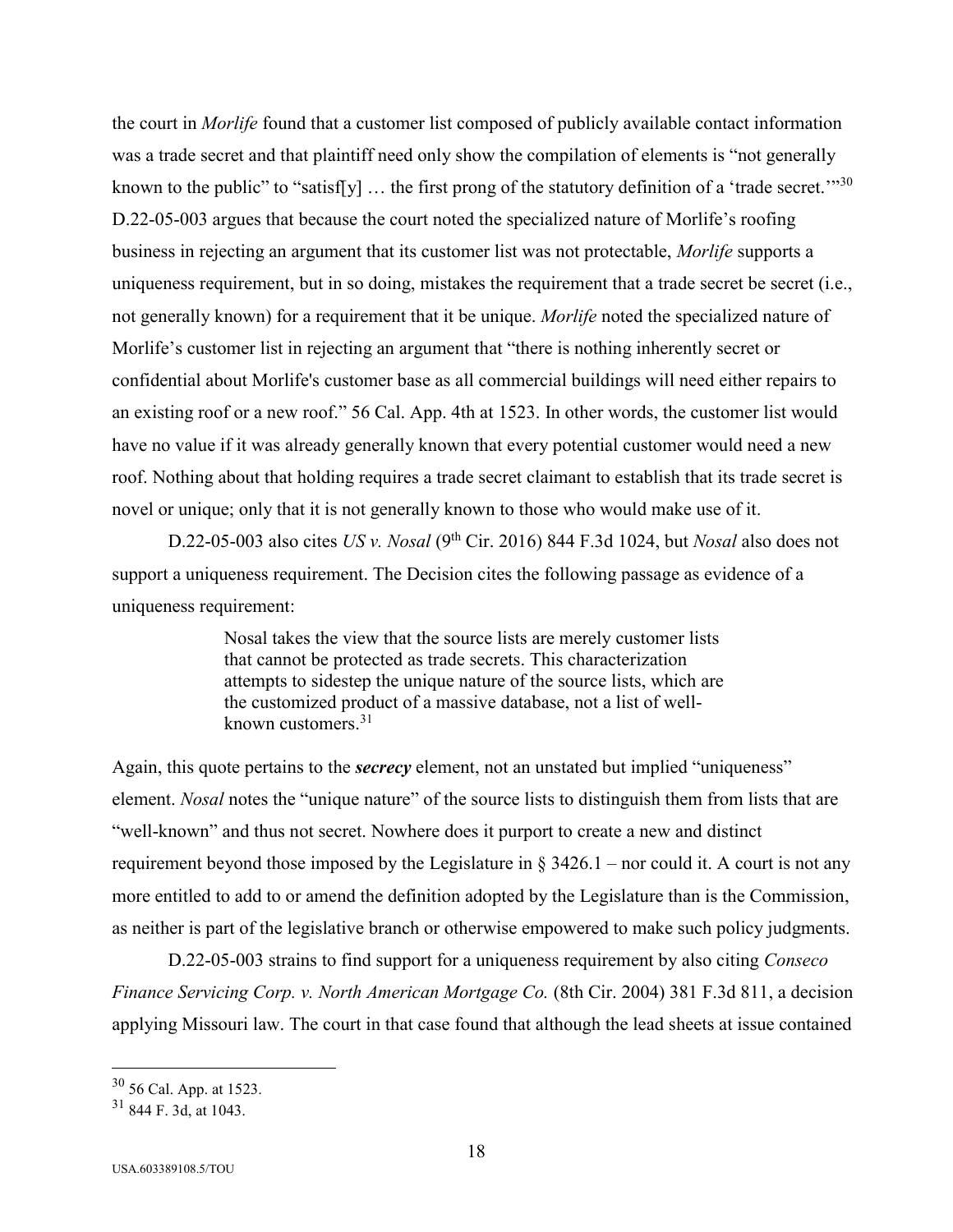public information, they were not generally known because the computer program that generated them – which, notably, was *not* the claimed trade secret – "was uniquely Conseco's." 381 F. 3d, at 819. That is, the court held that the sheets were not generally known, even though they contained public information, because they had been generated by a unique software program. It did not impose a uniqueness requirement, contrary to the suggestion in D.22-05-003.

D.22-05-003 also curiously relies upon two decisions applying Washington law,  $32$  but those decisions, like D.22-05-003, mistake the "not generally known" requirement for a need to show information is unique to be trade secret. Not only do these decisions not apply here, they are bad law and it is a mistake for the Commission to have relied upon them. Further, the reliance upon these Washington decisions to justify a uniqueness requirement is particularly problematic here because D.22-05-003 declines to follow the holding of the Washington Supreme Court in *Lyft, Inc., et al., v. City of Seattle* (2018) 190 Wn.2d 769, in which the Washington Supreme Court found that even less granular trip data than that at issue here constitutes a trade secret under Washington law. It is all the more puzzling that D.22-05-003 attempted to distinguish *City of Seattle* on the grounds that "there was no discussion or finding that the compilation was novel or unique, which is a requirement under California law."<sup>33</sup> That is, D.22-05-003 relies upon Washington law as support for a uniqueness requirement in California that does not exist and then rejects the Washington Supreme Court's ruling on the very issue before this Commission on the grounds that Washington has no uniqueness requirement. These utterly contradictory rulings cannot be reconciled. The Commission should correct this error here.

Contrary to D.22-05-003, there is no novelty or uniqueness requirement for trade secret protection. Put simply, "[n]ovelty, in the patent law sense, is not required for a trade secret." *Kewanee Oil Co. v. Bicron Corp.* (1974) 416 U.S. 470, 476; *BladeRoom Group Ltd v. Emerson Elec. Co*. (N.D. Cal. 2018) 331 F.Supp.3d 977, 981, *vacated and remanded* (9th Cir. 2021) 11 F.4th 1010, *and vacated and remanded* (9th Cir. 2021) 20 F.4th 1231 ("Information need not be complex, novel or outside the understanding of a layperson to constitute a trade secret."); *Graduation Solutions LLC v. Luya Ent. Inc.* (C.D. Cal., May 5, 2020, No. CV191382DMGJPRX)

<sup>32</sup> D.22-05-003, p. 37. The two Washington decisions cited by the Decision cite to *Machen, Inc. v. Aircraft Design, Inc*. (Wash. Ct. App. 1992) 65 Wash.App. 319, 332 [828 P.2d 73, 80], which was overruled in *Waterjet Technology, Inc. v. Flow Intern. Corp.* (2000) 140 Wash.2d 313. *Machen* confuses the "not generally known" requirement with the need to show novelty.

<sup>33</sup> D.22-05-003, p. 47.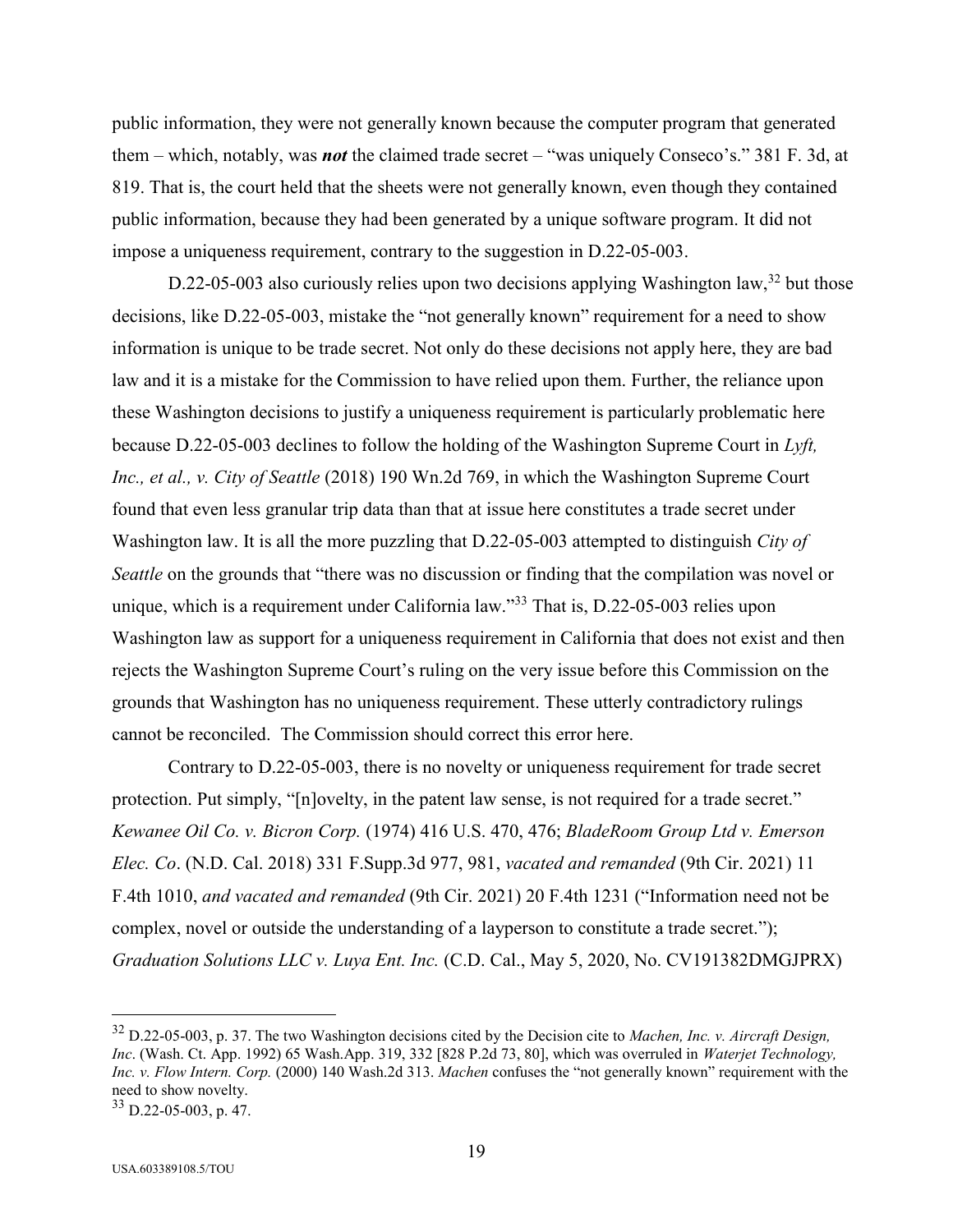2020 WL 9936697, at \*10 ("California courts have found a protectable trade secret even if the concept 'might be evident to a [product's] end user.'"). D.22-05-003 faults Lyft for not including in its comments on the Commission's proposed decision the whole of a lengthy quote from *Kewanee,* claiming that

> Lyft has misled the Commission in two material respects: first, it deliberately omitted the language "in the patent sense" between "novelty" and "is not required for a trade secret," thus giving the false impression that novelty is not a requirement for a trade secret claim. Second, Lyft left out the rest of the Supreme Court's comment that "some novelty will be required."

D.22-05-003, p. 105. Lyft firmly, but respectfully, disputes that its failure to cite the entire lengthy passage from *Kewanee* is misleading. As an initial, but not insignificant, matter, Lyft notes that the Commission denied Lyft's request to extend the page limit for comments. As a result, Lyft was severely (and in Lyft's view, unfairly) constrained in attempting to adequately address the errors in the 100-plus page Proposed Decision in only 15 pages, forcing Lyft to radically pare back its case citations to the absolute minimum necessary to preserve its arguments. To then criticize Lyft for not being more expansive is neither reasonable nor fair. More substantively and importantly, the portion of the quote omitted by Lyft – "[h]owever, some novelty will be required, if merely because that which does not possess novelty is usually known"<sup>34</sup> – does *not* support a uniqueness requirement, and instead supports precisely what Lyft said in its comments and above; that a trade secret must only "possess at least that modicum of originality which will separate it from everyday knowledge."<sup>35</sup> That is, a trade secret need not be novel or unique – it simply cannot be generally known, and thus common knowledge. The suggestion that because the omitted language mentions the word "novelty," it was misleading to omit it, is simply further confirmation of D.22-05-003's error in mistaking the need for secrecy for a requirement to be unique. Lyft made precisely this point in its Opening Comments on the Proposed Decision, citing to *Phillips*, *infra*, <sup>36</sup> and including the omitted language would have only further served to bolster that point.

<sup>34</sup> *Kewanee*, *supra*, 416 U.S. at p. 476.

<sup>35</sup> *Phillips v. Frey*, 20 F.3d 623, 628, 30 U.S.P.Q.2d (BNA) 1755 (5th Cir. 1994).

<sup>&</sup>lt;sup>36</sup> Comments Of Lyft, Inc. On Proposed Decision Denying Appeal Of Lyft, Inc. Re: Ruling Denying, In Part, Motions By Uber Technologies, Inc. And Lyft, Inc. For Confidential Treatment Of Certain Information In Their 2020 Annual Reports, p. 3.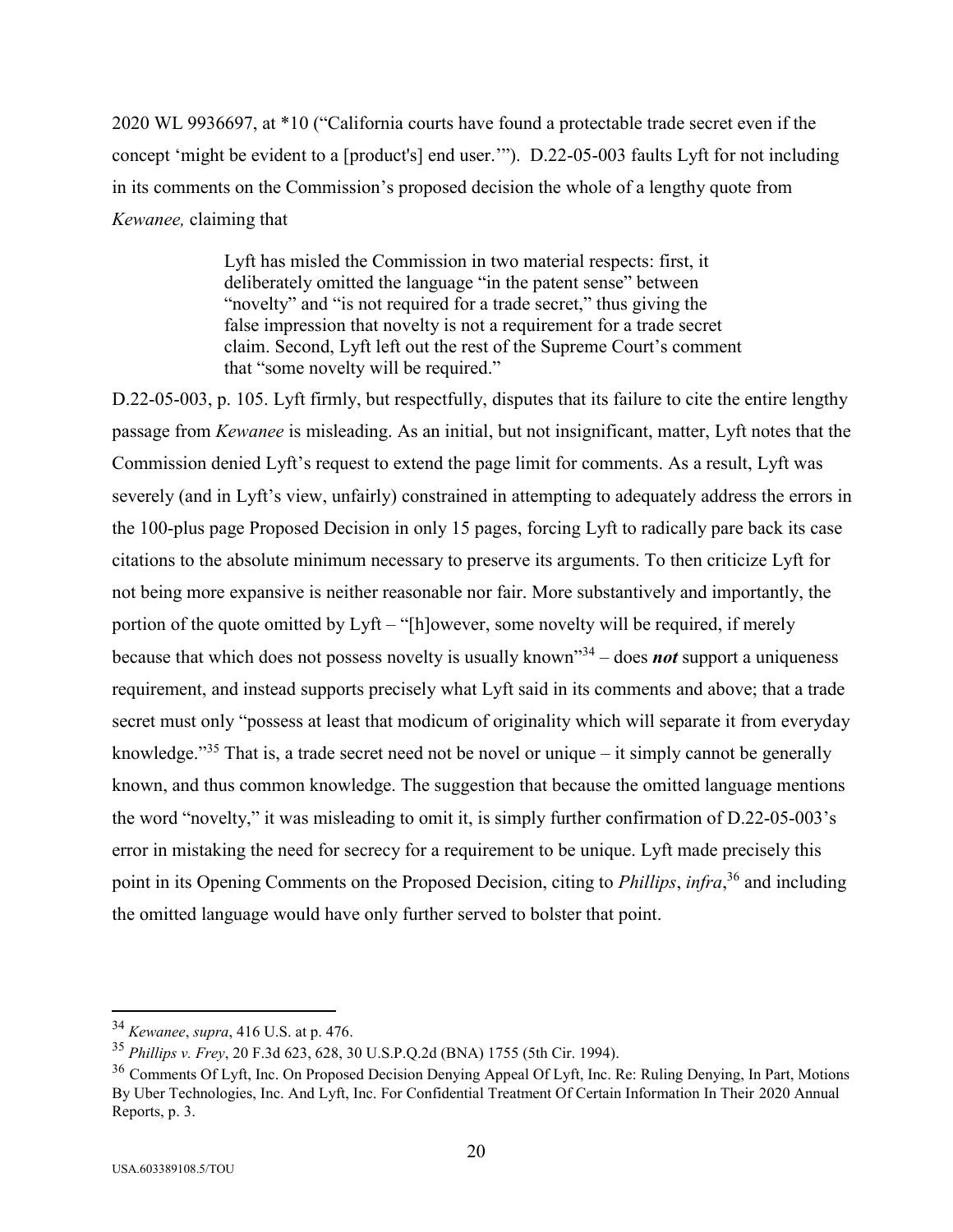D.22-05-003 also attempts to distinguish *Altavion, Inc. v. Konica Minolta Systems Lab., Inc.* (2014) 226 Cal.App.4th 26, 54, in which the Court held that "[n]ovelty and invention are not requisite for a trade secret…," by claiming that it was limited only to cases in which prior art is a component of a claim. But *Altavion* simply affirms what *Kewanee*, *Bladeroom*<sup>37</sup> and other courts have held – that a trade secret need not be novel or unique; it must simply not be generally known by those who would make use of it.

It is no surprise that courts would reject the notion that a trade secret must be novel or unique because neither the word "novel" nor "unique" appears in the definition of "trade secret" adopted by the Legislature. Civ. Code, § 3426.1(d). And, in fact, the courts consistently recognize that a proponent need only show independent economic value and reasonable efforts at secrecy. As the court said in *Gartner, Inc. v. Parikh* (C.D. Cal., Oct. 10, 2008, No. CV 07-2039-PSG) 2008 WL 11336333, at \*3:

> [T]wo requirements must be met for information to qualify as a trade secret. First, the information must have independent economic value. Cal. Civ. Code § 3426.1(d)(1). Second, the information must be the subject of efforts that are reasonable under the circumstances to maintain its secrecy. Id. at  $\S 3426.1(d)(2)$

*Id.*, at \*3; *Get Seen Media Group, LLC, et al. v. Orion Tiller, et al. Additional Party Names: Francis Mustafa, LeadVerticals, Inc.* (C.D. Cal., June 23, 2021, No. 220CV11682JAKPDX) 2021 WL 5083741, at \*5 ("Under both federal and California law, trade secret protection has two basic requirements: secrecy, and economic value derived from not being known."); *Softketeers, Inc. v. Regal West Corporation* (C.D. Cal., May 6, 2019, No. SACV19519JVSJDEX) 2019 WL 4418819, at \*8, *aff'd in part, remanded in part* (9th Cir. 2019) 788 Fed.Appx. 468 ("Trade secret protection has two basic requirements: secrecy, and economic value derived from not being known."). These cases leave no room for the Commission's interjection of a uniqueness requirement found nowhere in the statute.

Compounding the error, D.22-05-003 justifies the failure to consider the evidence Lyft offered in support of trade secret status on the grounds that "once the assigned ALJ determined that Lyft had failed to carry its burden of proof on the first element of a trade secret claim [the

<sup>37</sup> D.22-05-003 also attempts to distinguish *Bladeroom* as limited to expert testimony, but it was not so limited and the fact that the point was made in the context of expert testimony does not alter the fact that a trade secret need not be novel or unique.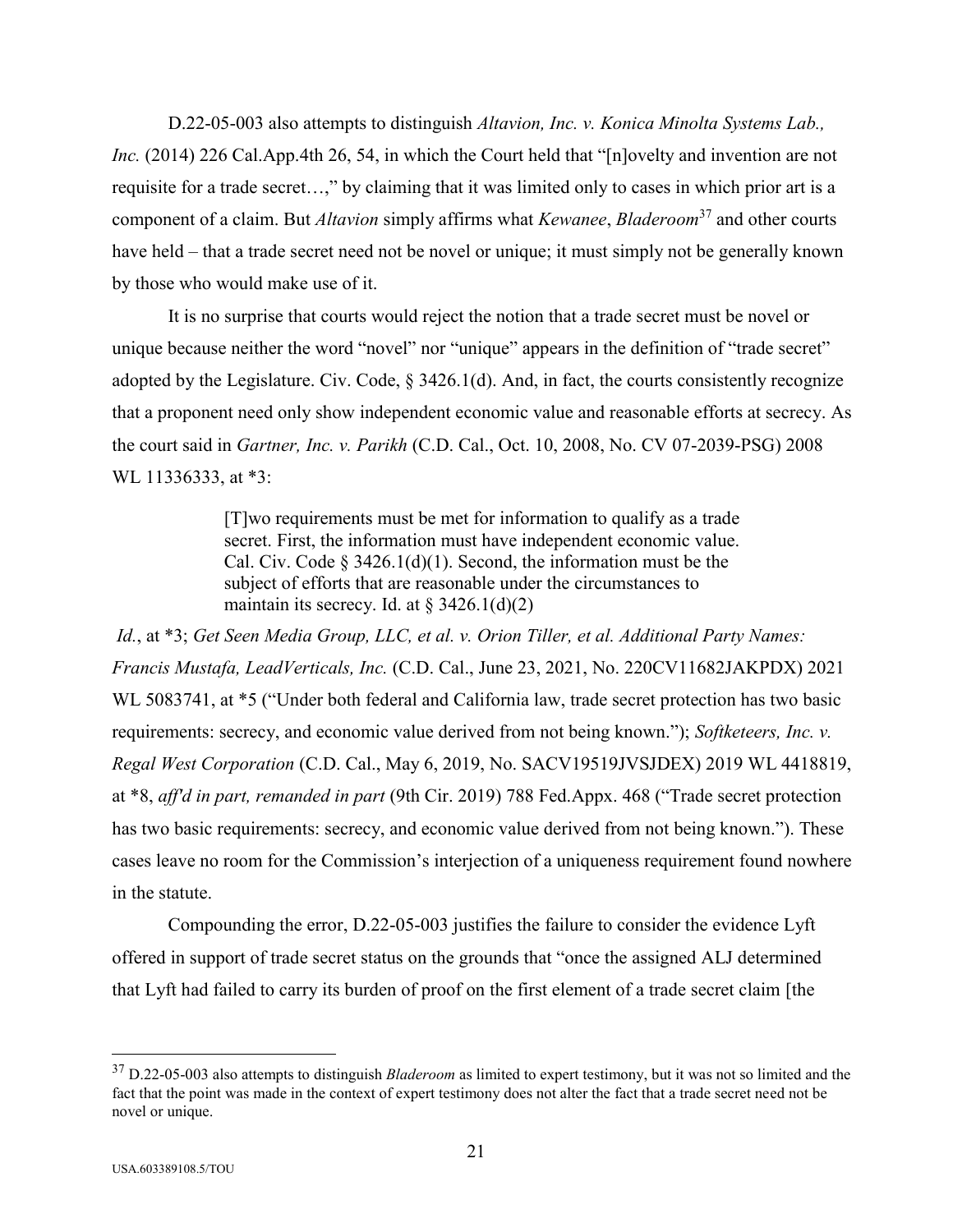erroneous uniqueness or novelty element], it was not necessary for the ALJ to continue and determine if the additional requirements specified in Civil Code § 3426.1(d) for establishing a trade secret claim had been satisfied."<sup>38</sup> The decision in D,22-05-003 not to consider Lyft's evidence on the basis of a nonexistent uniqueness requirement was a further clear error that should not be repeated here.

Finally, even if California law recognized such a requirement – which it does not– as Rosenthal explains, Lyft's Trip Data is entirely unique, as no other company or individual has the ability to assemble the same compilation of data elements concerning rides completed on the Lyft platform.<sup>39</sup> Other companies collect similar data concerning rides on their own platforms, but no one is capable of generating or independently reproducing Lyft's Trip Data. Thus, even if the Commission were correct that California has adopted an unstated uniqueness requirement for trade secrets, it is indisputable that the Trip Data would meet such a requirement and no evidence has even been submitted to contradict that fact.

#### **2. D.22-05-003 Erroneously Found that Lyft Did Not Take Reasonable Efforts to Ensure Secrecy of Its Trip Data**

In D.22-05-003, the Commission concluded that Lyft did not demonstrate reasonable efforts to maintain the secrecy of its Trip Data. That determination is clearly erroneous and should be corrected here. The efforts described by Rosenthal are precisely the kind that courts routinely find reasonable. *See, e.g.*, *Religious Technology Center v. Netcom Online*, 923 F.Supp. 1231, 1253 (1995). ("'Reasonable efforts' can include advising employees of the existence of a trade secret, limiting access to the information on a 'need to know basis,' [citation] requiring employees to sign confidentiality agreements, [citation], and keeping secret documents under lock."). D.22-05-003 determined that the measures to which Rosenthal attested in her declaration were insufficient on the grounds that a Lyft driver "knows what zip code from which the proposed ride originates and where it will terminate, and with that information the Lyft driver can determine the census block from where the ride commences and terminates.<sup>40</sup> It goes on to posit that secrecy of the Trip Data is destroyed because of "Lyft's failure to establish that its drivers must sign an exclusivity driving agreement as well as a nondisclosure agreement undermine the trade secret claim since the Lyft

 $38$  Decision, p. 54; p. 55 (justifying the "Ruling's decision to stop its trade secret analysis after Lyft had failed to satisfy its first evidentiary requirement….").

 $39$  Rosenthal Decl., ¶ 11.

 $^{40}$  D.22-05-003, p. 69.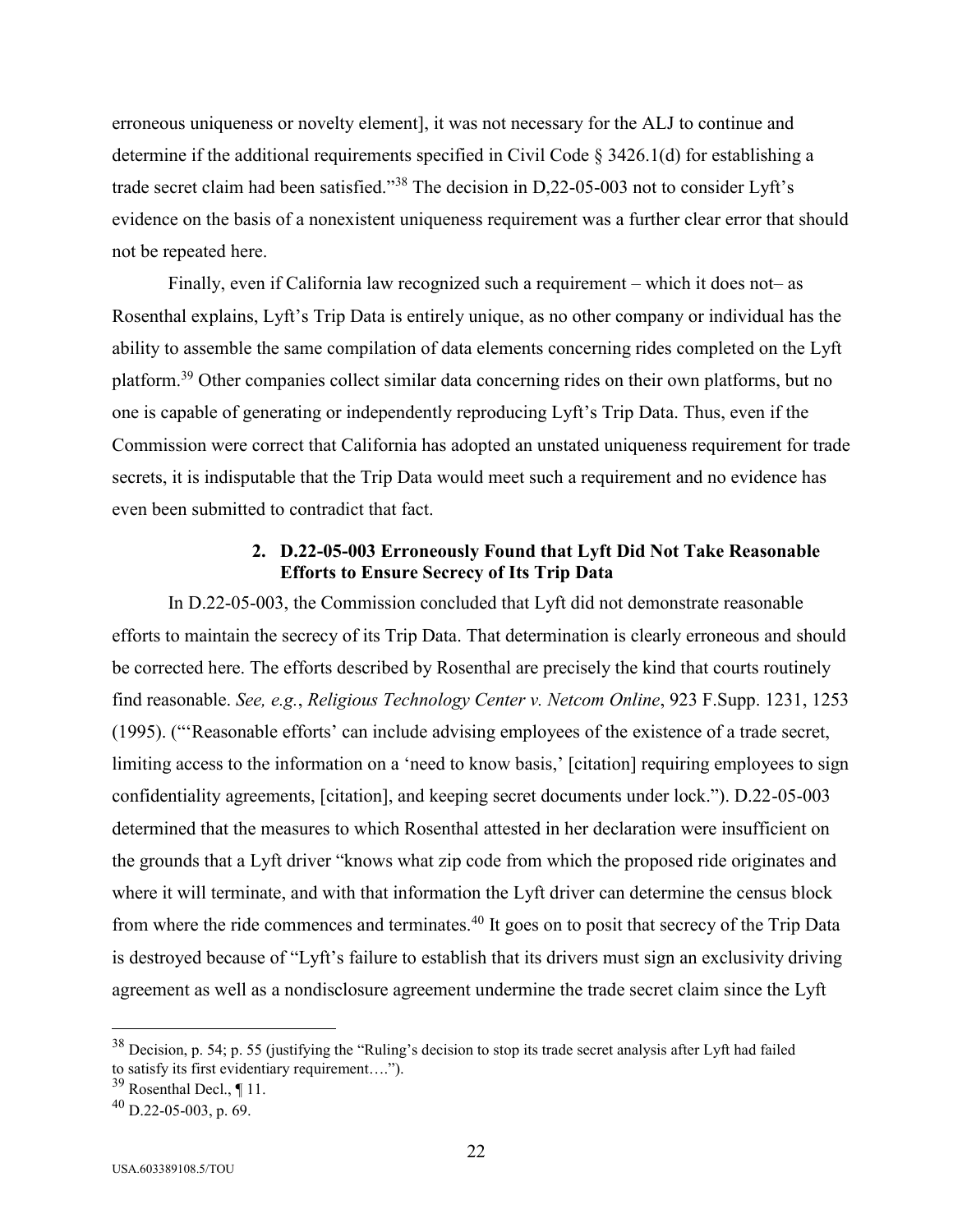drivers are being provided with unrestrained access to alleged trade secret trip data."<sup>41</sup> However, the courts have long held that compilations are protectable as trade secrets even though individual components are in the public domain.<sup>42</sup> The fact that a particular driver or passenger may have access to select information regarding their own rides (e.g., origination zip code or census block) does not mean the trade secret – *i.e.*, the collection of data elements from millions of rides – has become "generally known." *Religious Technology Center*, 923 F.Supp. 1231, 1255 ("disclosures that describe parts of the works or disclose isolated portions do not necessarily suffice to ruin the value of the entire works as secrets."). As Rosenthal attests, no driver or passenger is given access to data generated by other rides completed on the platform, or to the larger compilation of millions of rides completed over the course of a year.<sup>43</sup>

Materially indistinguishable from the Commission's contention in D.22-05-003, in *San Jose Construction, Inc. v. S.B.C.C., Inc.* (2007) 155 Cal.App.4th 1528, SBCC argued that project binders containing a complete set of bid materials for a construction project could not be trade secret because the bid materials were collected from third party subcontractors, each of whom had access to their own bids and pricing information. The court rejected that argument, explaining that "only SJC had the completed puzzle for each project, contained in the Project Binders.... No third party had it. The subcontractors each had a piece, and the owners had a piece, but no one except SJC had it all." 155 Cal.App.4th 1528, 1539; *see also id.*, at 1542 ("But here, as we have observed, that the binders contained individual components generated by or disclosed to third parties does not mean that the project proposal as a whole was available to each individual contributor."). Likewise here, although an individual driver or passenger has information concerning their own rides, none have all of the pieces which make up the completed puzzle.

The Commission attempted to justify this error by stating that "[w]hat the driver and passenger have unfettered access to is more than the partial disclosures of information in *Religious Technology* and *San Jose Construction*."<sup>44</sup> The Commission cites no record evidence in support of this conclusion, which a careful analysis of the decisions makes clear is simply not accurate. In

 $\overline{a}$ 

<sup>42</sup> *See, e.g.*, *Morlife, Inc. v. Perry* (1997) 56 Cal.App.4th 1514, 1522 (customer lists that are not generally available to the public are protected as trade secrets under California law though each customer is aware it is a customer); *Religious Technology Center,* 923 F.Supp. at 1253 (collection of teaching materials protectable as trade secret, even though certain components publicly disclosed); *Mattel*, 782 F.Supp.2d at 972.

<sup>43</sup> Rosenthal Decl., ¶14.

<sup>41</sup> *Id.*

<sup>44</sup> D.22-05-003, p. 113.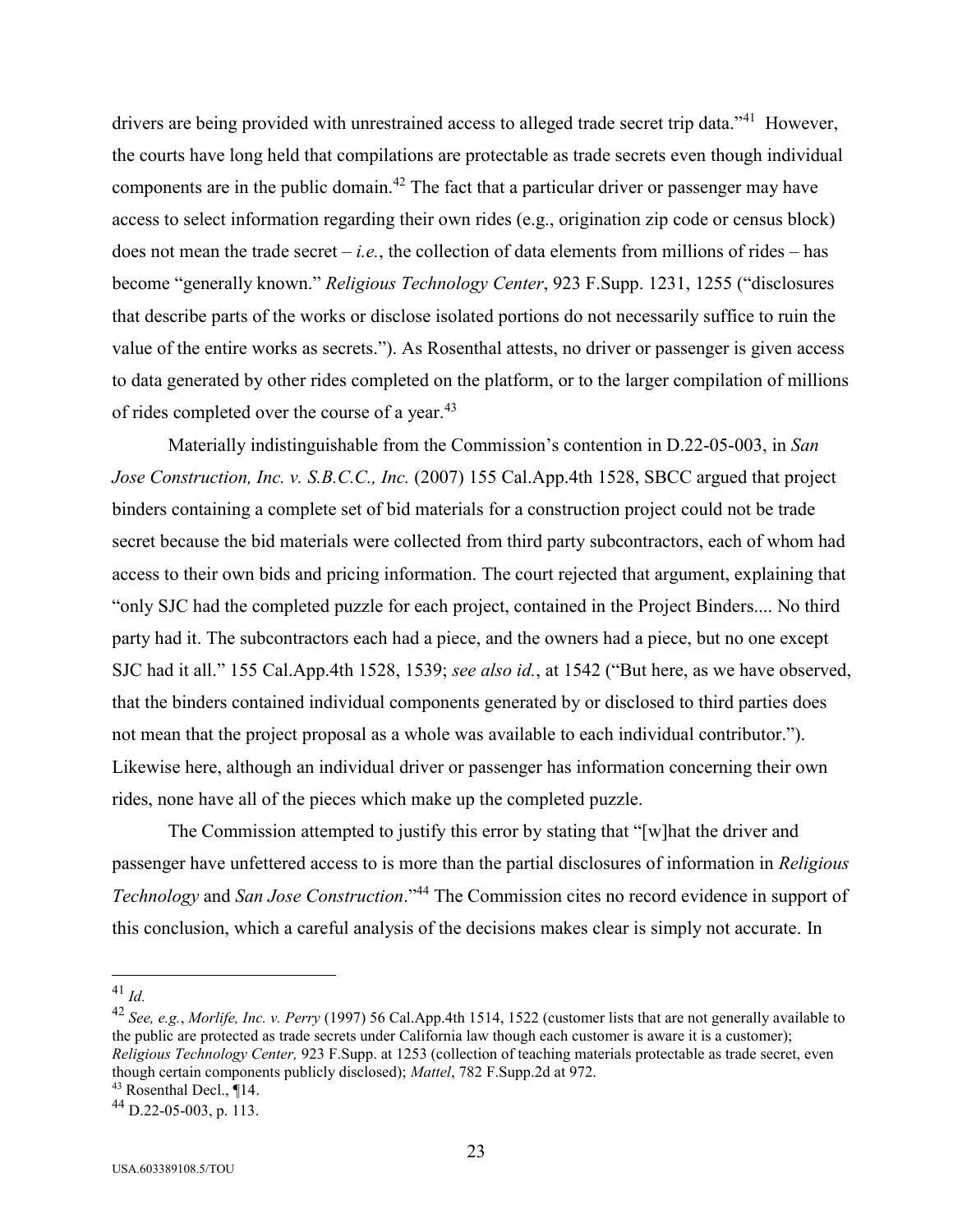*San Jose Construction*, the trade secret at issue was a collection of bid materials relating to five construction projects. The trial court found "that the binder documents could not have contained trade secrets because all had been either generated by or disclosed to third parties, whether project owners, architects, or subcontractors." *San Jose Construction* 155 Cal.App.4th at 1538. The appellate court reversed, finding that although each bidder had access to their own materials, that did not render the compilation generally known. In *Religious Technology Center*, the defendant argued that the course material "has been largely disclosed in the popular press," in the form of numerous articles discussing certain teaching modules, and that "many of the Advanced Technology documents have been available in open court records in another case." *Religious Technology Center*, 923 F.Supp. at 1255. This was held insufficient to render the compilation generally known. Here, the Trip Data includes a variety of detailed data elements concerning millions of rides completed by millions of individuals over the course of a year, much of which would not be known to either the driver or the passenger, even as to their own rides.<sup>45</sup> The comparatively miniscule sliver of data available to any individual driver or passenger pales in comparison to the core components disclosed in *Religious Technology Center* or *San Jose Construction*. In this regard, it is important to note that Lyft does not claim that the details of any particular ride have independent value. It is the compilation of millions of rides and the patterns and trends which emerge from analysis of that data which has independent value. The fact that any individual driver or passenger has limited information concerning their own rides in no way diminishes the value of the compilation as an analytical tool. That fact is dispositive of the issue and clearly demonstrates the error of D.22-05-003.

# **3. The Fact that Data Is Required to Be Submitted to the Commission Does Not Strip that Data of Trade Secret Status**

The 2020 Ruling affirmed in D.22-05-003 "question[ed] if the trade secret privilege should even be applicable to prevent this public dissemination of any portion of the Annual Reports."<sup>46</sup> Explaining this skepticism, the 2020 Ruling noted that "[i]n D.16-01-014, the Commission found that a common thread between these types of information is that 'it is something that the party claiming a trade secret has created, on its own, to further its business interest,"<sup>47</sup> and concluded

 $^{45}$  For example, neither a driver or passenger is likely to know the latitude or longitude of pick up or drop off, the precise number of miles traveled, the census block or census tract, or other fields included in the Trip Data.  $46$  ALJ Ruling, p. 15.

<sup>47</sup> *Id.*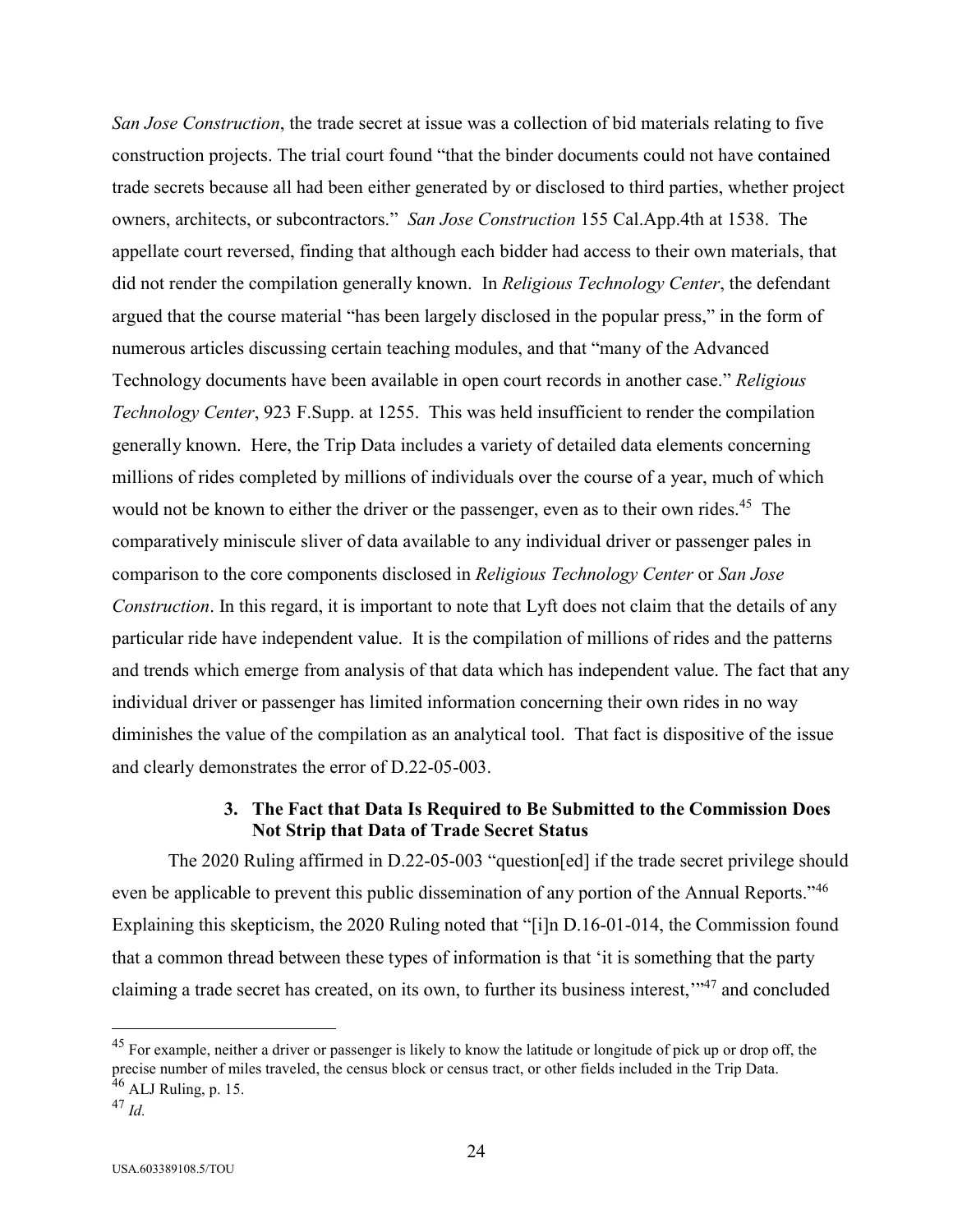that "the mere fact that Moving Parties possess a set of information and group that information for the purposes of complying with a Commission decision or a directive from Commission staff does not transform that information into a trade secret 'compilation."<sup>48</sup> Lyft does not contend that the mere fact that data is grouped together for purposes of complying with a Commission directive transforms that data into a trade secret. The pertinent question here is whether the fact that data used by a TNC in the course of its daily operations, and which has enormous commercial value wholly apart from its use in complying with Commission directives, is stripped of its trade secret status by virtue of having to be submitted to the Commission. As explained below, the answer to that question is indisputably "no."

Lyft acknowledges that in D.16-01-014, the Commission suggested TNC trip data might not be a trade secret because it is required to be submitted to the Commission, however, that language is mere *dicta*, as the Commission disposed of trade secret claims on other grounds, and therefore has no precedential value.<sup>49</sup> Second, and perhaps more importantly, the assertion that data required to be submitted to an agency cannot also constitute a trade secret is contrary to law. As stated in *Patel*, regulated entities retain "both a possessory and an ownership interest" in their books and records and have "the right to exclude others from prying into the contents of [those] records…"<sup>50</sup> and those rights are not diminished by "the fact that the records are required to be kept by law."<sup>51</sup> Indeed, the federal Freedom of Information Act, after which the CPRA is modeled,<sup>52</sup> expressly recognizes that data required to be submitted to a regulatory agency may constitute a trade secret, specifically exempting from FOIA's reach "trade secrets and commercial

 $48$  ALJ Ruling, p. 16.

<sup>49</sup> D.16-01-014, Modified Presiding Officer's Decision Finding Raiser-CA, LLC, in Contempt, in Violation of Rule 1.1 of the Commission's Rules of Practice and Procedure, and that Raiser-CA, LLC's License to Operate Should be Suspended for Failure to Comply with Commission Decision 13-09-045,Slip. Op., at 47-48 (Uber failed to show that data would provide competitive advantage); D.20-12-021, p. 32 ("The burden is on the information submitter to prove that the submitted information meets all the elements of the trade secret definition in Civ. Code § 3426.1(d) and that the submitter is entitled to assert the conditional Evid. Code  $\S$  1060 trade secret privilege. Neither AT&T, nor Frontier have met that burden with the specificity that GO 66-D requires.").

<sup>50</sup> *Id.* at 1061.

<sup>51</sup> *Id.* at 1062; *McLaughlin v. Kings Island, Div. of Taft Broad. Co.,* 849 F.2d 990, 995–96 (6th Cir.1988) (even in a pervasively regulated industry, that company is required to maintain records does not eliminate "recognizable privacy interest" in those records nor make them "public property."); *Brock v. Emerson Elec. Co.,* 834 F.2d 994, 996 (11th Cir.1987) (fact that records are required by law to be kept "does not serve to strip away a company's attendant privacy interest in that information.").

<sup>52</sup> *City of San Jose v. Superior Court* (2017) 2 Cal.5th 608, 616 ("CPRA was modeled on the federal Freedom of Information Act (FOIA) (5 U.S.C. § 552)"); *San Gabriel Tribune v. Superior Court* (1983) 143 Cal.App.3d 762, 772.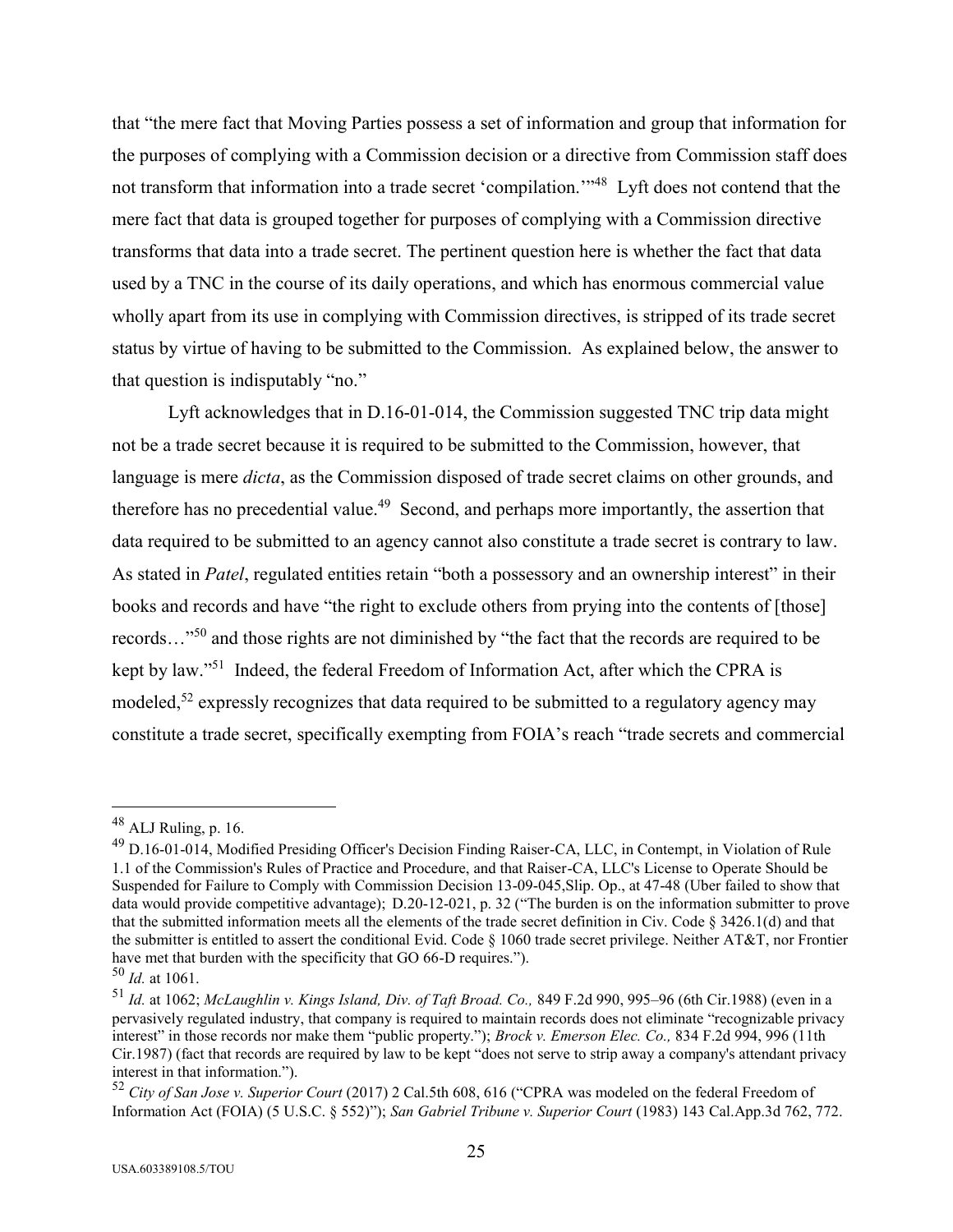or financial information obtained from a person and privileged or confidential."<sup>53</sup> As the court in *Associated Press v. Federal Bureau of Investigation* explained, confidential trade secret information "required to be submitted to the government" is exempt under 5 U.S.C. §552(b)(4) if disclosure would either impair the government's ability to collect such information, or cause substantial harm to the entity who submitted it.<sup>54</sup> Notably, various states' public access laws which, like the CPRA, were modeled after the FOIA, similarly stipulate that "[a]ny trade secrets obtained from a person or business entity that are required by law, regulation, bid, or request for proposal to be submitted to an agency" are exempt from disclosure.<sup>55</sup> Although the CPRA, unlike the FOIA, does not include an *express* exemption for trade secrets, it is well established that trade secrets are protected under §6254(k) and the California Supreme Court has explained that courts may draw upon FOIA, and judicial decisions interpreting it, in construing the exemptions available under the CPRA.<sup>56</sup> And, of course, California courts have held that use or disclosure of trade secrets by an agency may constitute misappropriation and a Fifth Amendment violation. In *Syngenta Crop Protection, Inc. v. Helliker*, the court analyzed whether data that Syngenta was required to submit to the Department of Pesticide Management as part of its registration application, concerning the health effects and environmental impact of a new pesticide, constituted a trade secret. In ruling on a request for an injunction, the court held that the DPM's use of the data likely constituted unlawful misappropriation of Syngenta's trade secrets, never questioning whether the data was deprived of trade secret status by the fact that the data was required by DPM as part of all new pesticide applications.<sup>57</sup> If, as suggested by the Commission, data required to be submitted to an agency could not constitute a trade secret, the FOIA and state exemptions for trade secrets would be rendered mere surplusage, and the court in *Syngenta Crop Protection* would have simply denied the request for an injunction.

The Commission's suggestion that trip data cannot also constitute a trade secret additionally conflicts with rulings made by other courts which have concluded that TNC trip data does, in fact, constitute a trade secret, although it was collected and submitted for compliance

 $53$  5 U.S.C. §552(b)(3), §552(b)(4).

<sup>54</sup> *Associated Press v. Federal Bureau of Investigation* (D.D.C. 2017) 265 F.Supp.3d 82, 101.

<sup>&</sup>lt;sup>55</sup> See, e.g., Ga. Code Ann. § 50-18-72(a)(34); see also Miss. Code. Ann. § 79-23-1 (exempting from public records law "Commercial and financial information of a proprietary nature required to be submitted to a public body"). <sup>56</sup> *San Gabriel Tribune v. Superior Court* (1983) 143 Cal.App.3d 762, 772.

<sup>57</sup> *Syngenta Crop Protection, Inc. v. Helliker* (2006) 138 Cal.App.4th 1135, 1172 (analyzing whether Syngenta met its burden of establishing trade secret status for studies required to be submitted to an agency).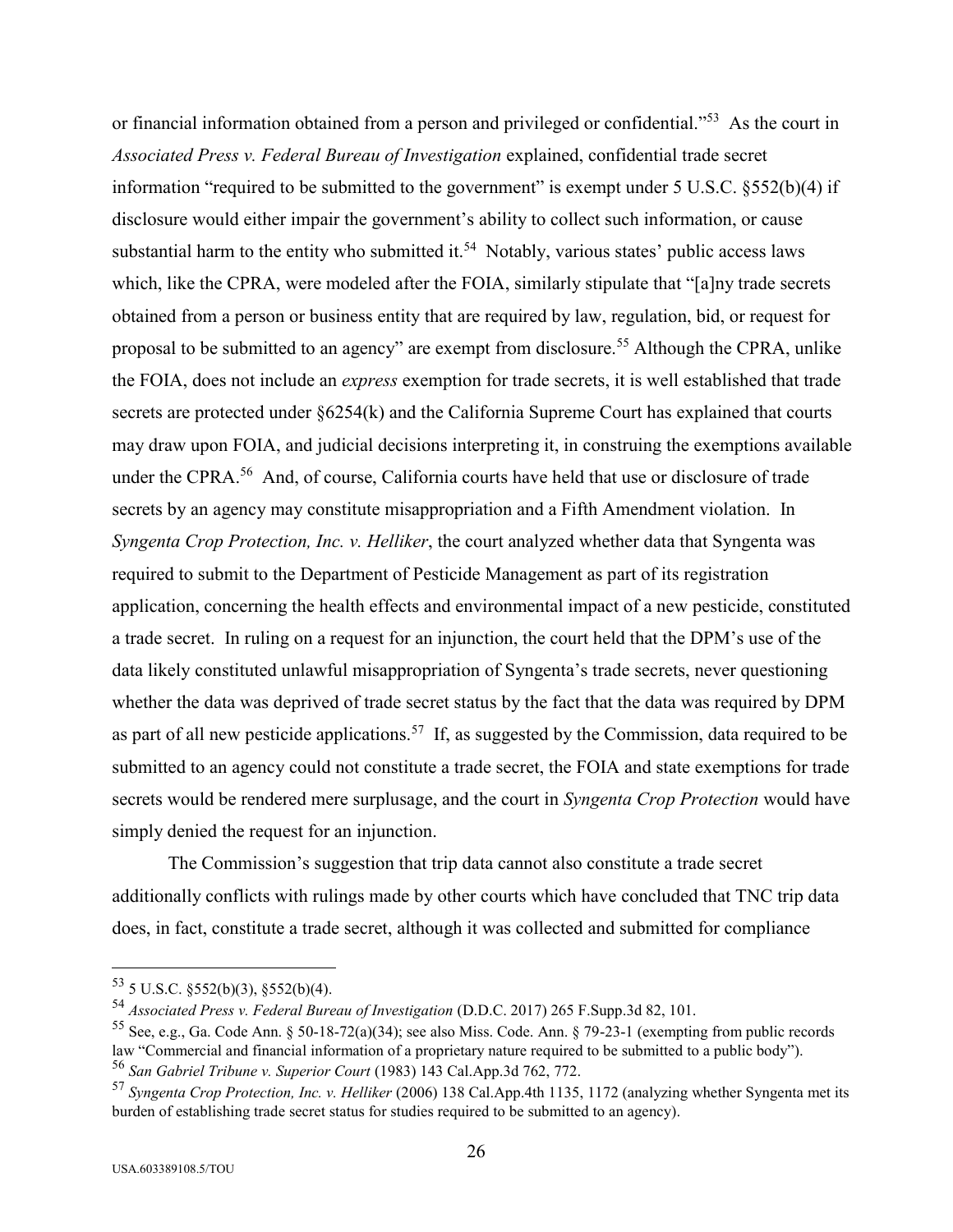purposes. As noted, in *City of Seattle*, <sup>58</sup> the Supreme Court of the State of Washington affirmed the trial court's determination that even less granular trip data than that at issue here constitutes a trade secret, finding that "the record sufficiently demonstrates the independent economic value of the data reflected by the zip code reports, including as an indicator for potential routes for launching new ride pool and sharing products, and markets for subscription services."<sup>59</sup> The ruling is persuasive authority because both states have adopted the Uniform Trade Secrets Act and employ the same definition of a trade secret.<sup>60</sup>

Here, Lyft has presented sworn testimony that the Trip Data has independent economic value to Lyft, its competitors, and others who could make use of this detailed and highly valuable GPS-derived mobility data, and nothing in the record contradicts such evidence. The fact that some or all of data is also formatted in such a way as to comply with CPED directives and submitted to the Commission in Annual Reports in no way diminishes the uncontradicted evidence that the data has substantial commercial value that would be forever destroyed by the Commission publicly disclosing it.

### **3. The Commission Has Improperly Determined that Preserving TNC Property Interests Would Work an Injustice**

The law protects the trade secrets of private companies from forcible disclosure – and consequent destruction – by regulatory agencies. As stated in *Bridgestone/Firestone, Inc. v. Superior Court* (1992) 7 Cal.App.4th 1384, 1391, *reh'g denied and opinion modified* (July 23, 1992), the government may compel disclosure of a trade secret only where to do otherwise would tend to conceal fraud or work a serious injustice. *See also* Evid. Code §1060 ("[T]he owner of a trade secret has a privilege to refuse to disclose the secret, and to prevent another from disclosing it, if the allowance of the privilege will not tend to conceal fraud or otherwise work injustice."). Indeed, the courts have confirmed that agency use or disclosure of trade secrets may constitute unlawful misappropriation in violation of the California Uniform Trade Secrets Act ("CUTSA"). For example, in *Syngenta Crop Protection, Inc. v. Helliker*, the court held that the Department of Pesticide Management's use of trade secret pesticide data in evaluating applications of a competitor constituted misappropriation of trade secrets, rejecting the DPM's argument that the

<sup>58</sup> 190 Wash. 2d 769 (2018).

<sup>59</sup> *Id*. at 782-83.

<sup>60</sup> *See* RCW 19.108 *et seq.* and Cal. Civil Code §3426 *et seq.*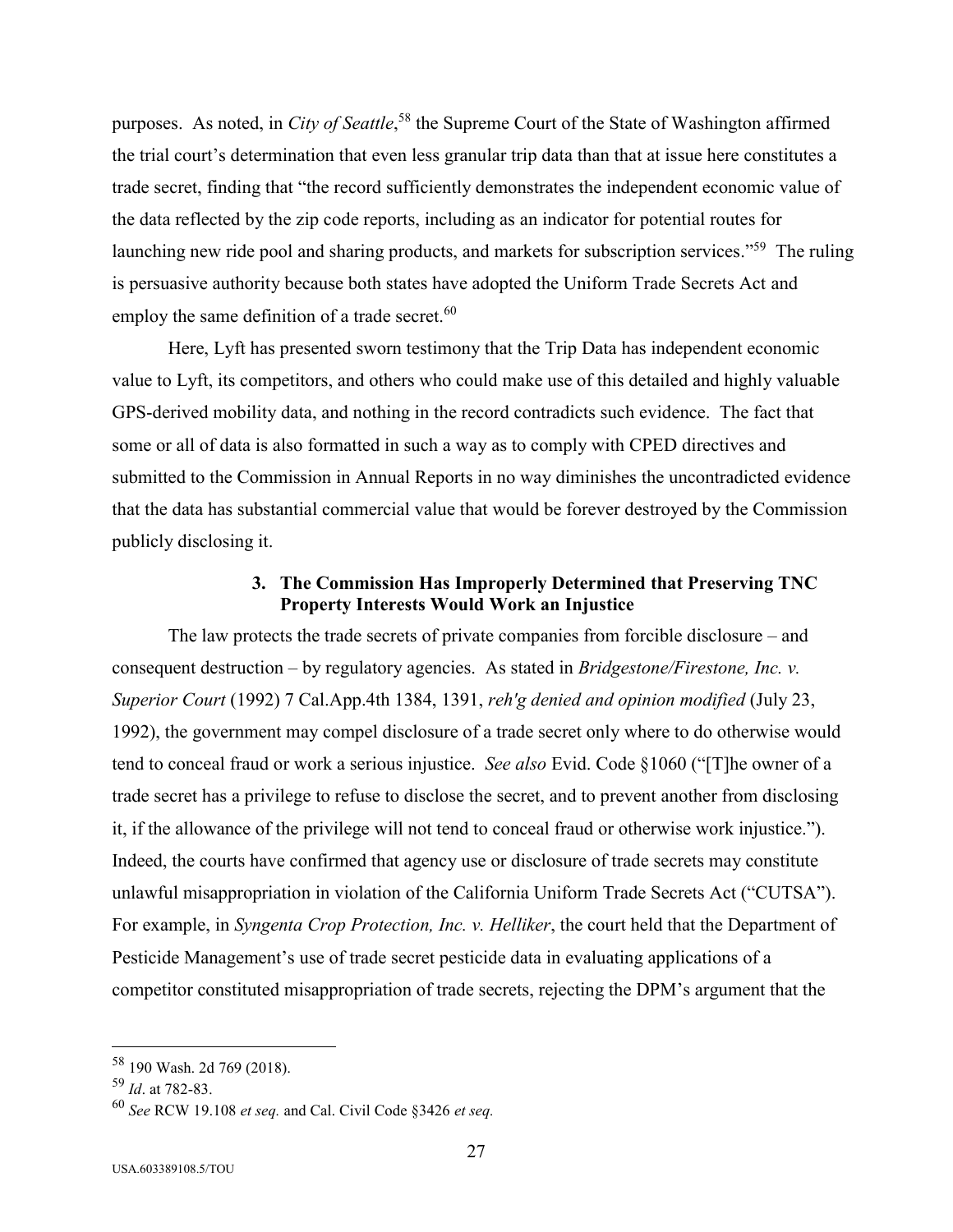California Public Records Act ("CPRA") authorized disclosure.<sup>61</sup> Furthermore, as the Supreme Court held in *Ruckelshaus v. Monsanto Co*., agency use of trade secret data of a regulated entity constitutes an unlawful government taking of private property without compensation, in violation of the Fifth Amendment to the Constitution, where the regulated entity has a reasonable, investment-backed expectation of confidentiality.<sup>62</sup> To be sure, as the *Bridgestone/Firestone* court made clear, a narrow exception exists where nondisclosure of the trade secret would conceal fraud or work an injustice; however, in the absence of such a finding, agencies are prohibited by state law and the U.S. Constitution from exposing, and thereby destroying, the trade secrets of entities they regulate.

In D.22-05-003, the Commission correctly acknowledged that the privilege protecting trade secrets may only be overcome if it would conceal fraud or work an injustice, but erroneously held that preservation of TNC trade secrets would work an injustice. The Decision first misstates the burden of proof, holding that "the moving party must prove that the 'allowance of the privilege will not tend to conceal fraud or otherwise work injustice."<sup>63</sup> This is incorrect. As stated in *Bridgestone/Firestone*, the burden is on the proponent to establish the existence of a trade secret, however, once established, the burden shifts to the party seeking access to the trade secret to show that nondisclosure would work an injustice. *Id.*, at 1393; *see also Davis v. Leal* (E.D. Cal. 1999) 43 F.Supp.2d 1102, 1110. The Commission attempted to explain this error in D.22-05-003, stating:

> Apparently, Lyft thinks that by "moving party" the Commission is referring to Lyft. It is not. By "moving party," the Commission is referring to the party moving for access to information protected by an established trade secret privilege. As such, "moving party" and "party seeking access" are one in the same so the Commission stands on its earlier analysis as to the allocation of the burden of proof.

D.22-05-003, p. 113-114. Lyft appreciates the effort to clarify what the Commission intended, though it appears to have misspoken. The Commission presumably intended to confirm, consistent with *Bridgestone*, that the party seeking access to the data – and not Lyft – bears the burden of demonstrating that *nondisclosure would* work an injustice. Assuming that is what the Commission intended, and consistent therewith, the burden here is upon any party who may

<sup>61</sup> *Syngenta Crop Protection, Inc. v. Helliker*, (2006) 138 Cal.App.4th 1135, 1172 (court found such use would improperly "relieve a current applicant of the expense of producing or otherwise acquiring similar data").

<sup>62</sup> *Ruckelshaus v. Monsanto Co.* (1984), 467 U.S. 986, 1004 [104 S.Ct. 2862, 2874, 81 L.Ed.2d 815].

 $^{63}$  D.22-05-003, p. 72.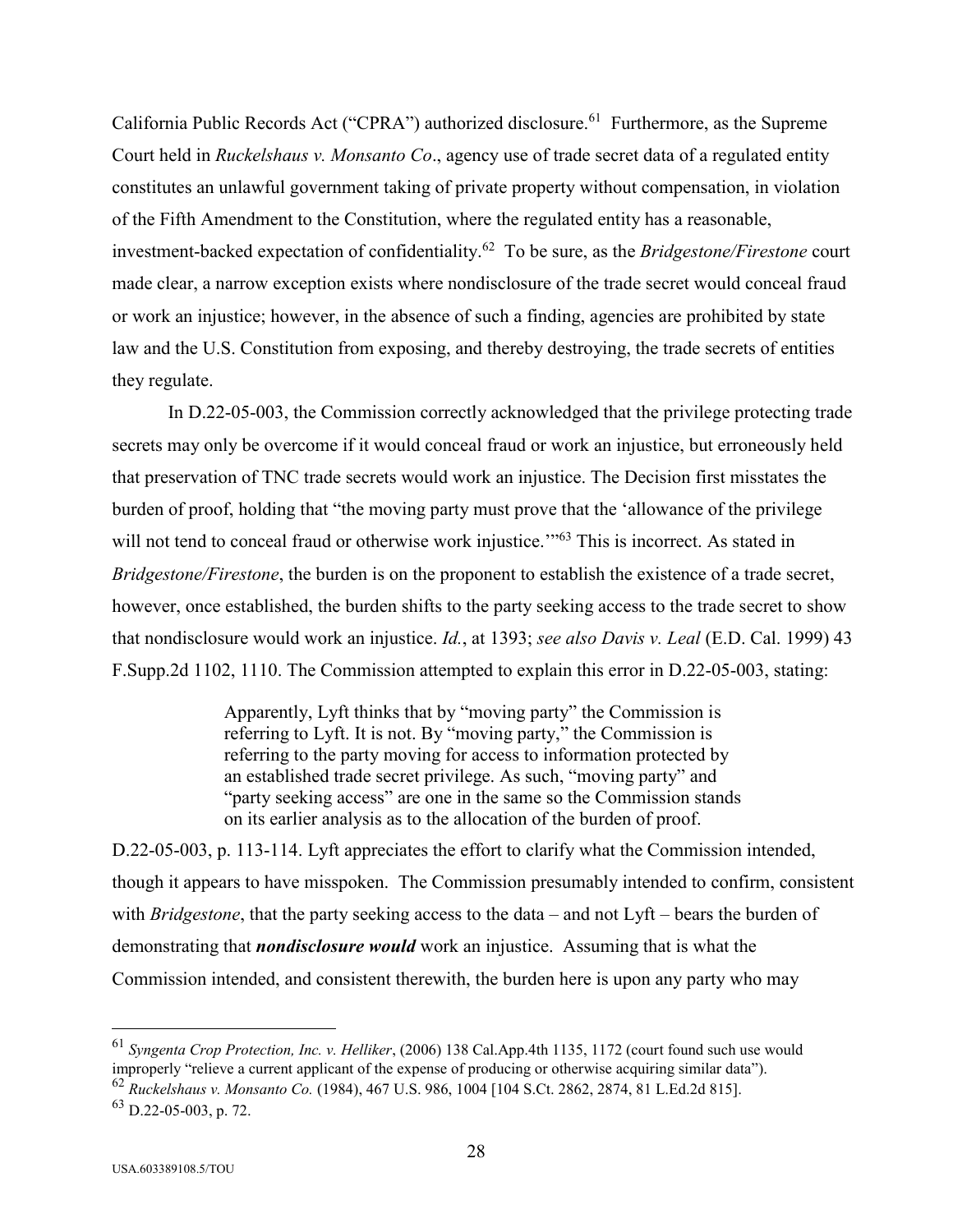oppose this Motion to prove that preserving Lyft's trade secret would conceal fraud or work an injustice. The presumption runs in favor of Lyft; not the other way around.

Equally important, D.22-05-003 fails to acknowledge that under *Bridgestone,* an agency *must* consider less intrusive alternatives to public disclosure, including whether a protective order would suffice to prevent injustice. 7 Cal.App.4th at 1393 ("[I]n the balancing process the court must necessarily consider the protection afforded the holder of the privilege by a protective order as well as any less intrusive alternatives to disclosure proposed by the parties."). D.22-05-003 fails to acknowledge this aspect of *Bridgestone*, and otherwise fails to consider whether alternatives exist. The Commission should not repeat that error here.

But perhaps most importantly of all, D.22-05-003 errs in finding that not sharing the data with local governmental agencies would constitute an injustice, citing comments filed by the San Francisco Municipal Transportation Agency ("SFMTA") in this proceeding. But whether the SFMTA would benefit from free access to Lyft's trade secret information is not relevant in determining whether to grant Lyft's request for confidential treatment of its Trip Data. Decisional law makes clear that a desire by local governmental agencies to obtain free access to trade secret data does not qualify as an injustice. In *Bridgestone*, the court held that "[a]llowance of the trade secret privilege may not be deemed to 'work injustice' within the meaning of Evidence Code §1060 simply because it would protect information generally relevant to the subject matter of an action or be helpful to preparation of a case." 7 Cal.App.4th at 1393. In that case, the estate of a woman killed in a car accident arising from the defendant's tire sought disclosure of the chemical formula used in manufacturing on the grounds that it would assist the plaintiff's expert in establishing why the tire failed. The court held that to overcome the trade secret claim, plaintiff must prove that the formula was both "relevant and necessary" to her claim and "essential to a fair resolution of the lawsuit." *Id.*, at 1393. Although plaintiff's expert "gave specific examples of the manner in which formulas were helpful in evaluating the reasons why tire components fail," and "explained, from his own experience and that of others in the field, how information like that sought by real parties was important in an analysis and proof of why a tire failed," the court refused to order disclosure, finding that access to the formula was not essential to that analysis. *Id.*, at 1396-97. This bears repeating: although the tire formula was concededly instrumental to assessment of liability for the death of the plaintiff, the court nevertheless refused to order its disclosure. A desire by local agencies to have access to TNC data for planning purposes, as to

29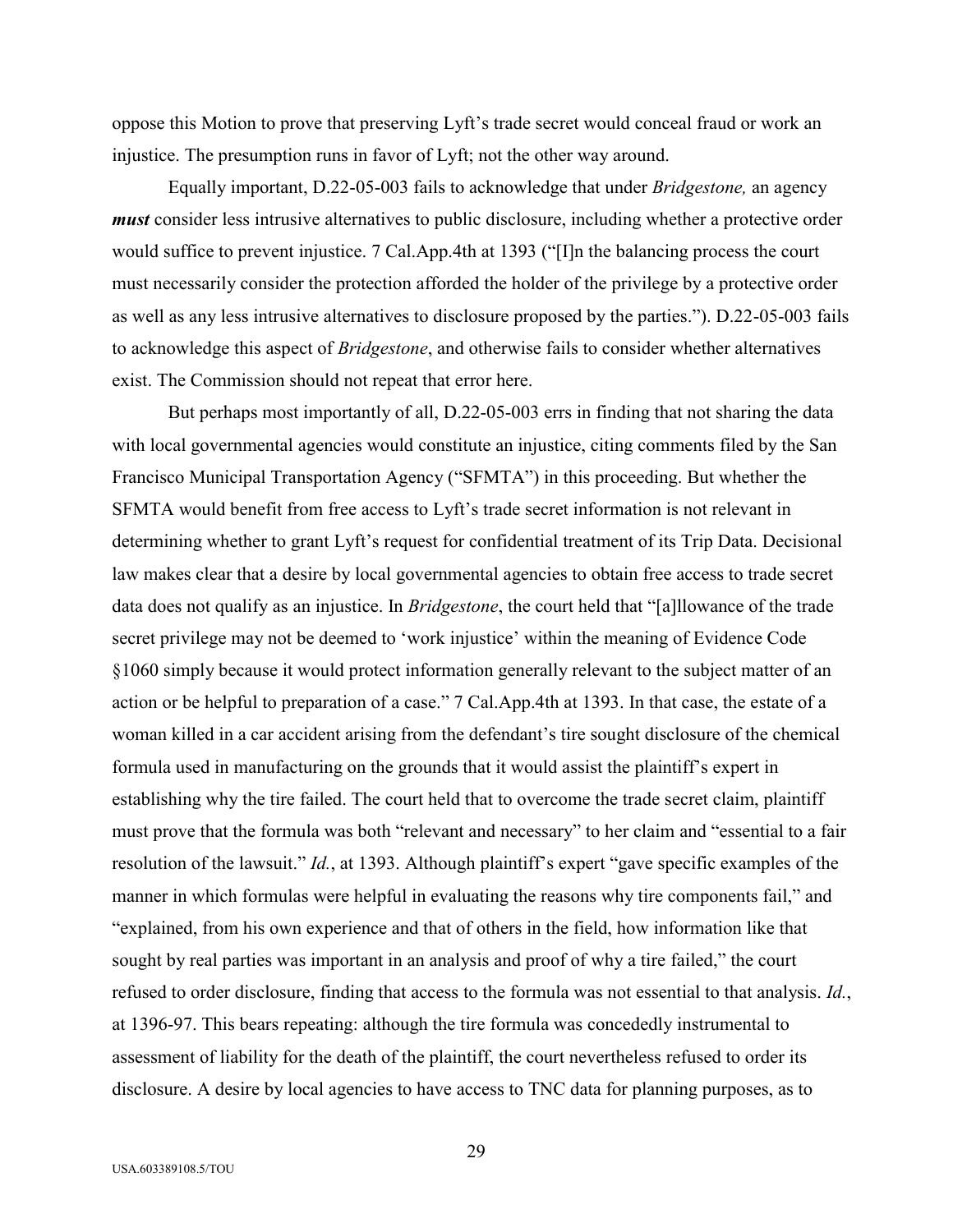which they concededly have alternatives, does not come close to meeting the standard established in *Bridgestone*.

In the few cases where courts have found injustice, the courts have imposed a very high bar. In *State Farm Fire & Casualty Co. v. Superior Court* (1997) 54 Cal.App.4th 625, 651, *as modified* (May 1, 1997), the court so held only because the crime-fraud exception vitiated both the attorney client privilege and the trade secret privilege, and the trade secret was essential to the dispute. That is not so as to Trip Data. In *Uribe v. Howie* (1971) 19 Cal.App.3d 194, the court declined to allow concealment of the composition of pesticide sprays because the information was necessary to "study the long range effects of pesticides on humans, and in the treatment of present illnesses traceable in whole or part to exposure to these chemicals." *Id.*, at 210. Thus, only because the data was necessary to preserve human health was it appropriate to require disclosure.

In D.22-05-003, the Commission conceded that TNC Trip Data is not essential. As stated in party comments, local governmental agencies have access to alternative data but would prefer to have the Commission seize Lyft's Trip Data and turn it over to them at no cost. The 2020 Ruling, which D.22-05-003 affirms, quotes SFMTA's admission that "[w]ithout TNC data, SFMTA transportation planners must rely instead on anecdotal information to fill the gap," and that "[c]reating public policy on factual, real time data, is clearly preferable."<sup>64</sup> San Francisco expressly concedes that it has alternate sources to TNC transportation data. The San Francisco County Transportation Authority ("SFCTA") prepared a highly detailed analysis of the impact of TNCs in San Francisco in 2018, called "TNCs and Congestion,"<sup>65</sup> in which SFCTA explained that it gathered data from a variety of sources, including data concerning "observed roadway conditions ... derived using the GPS- and fleet-based speed data licensed from [a company called] INRIX,"<sup>66</sup> as well as "San Francisco's travel demand model, SF-CHAMP, [which] produces estimates of traffic volumes on all roads in San Francisco and requires inputs describing factors such as population, employment, and multi-modal transportation network capacity and performance."<sup>67</sup> Although SFCTA admits it could access alternative sources of data, it made clear that it did not

<sup>65</sup> Opening Comments of the San Francisco Municipal Transportation Agency, San Francisco County Transportation Authority, San Francisco City Attorney's Office, and San Francisco International Airport To Phase III.C Scoping Memo And Ruling Of Assigned Commissioner: Track 3 – TNC Data ("SF III.C Comments") p. 10; TNCs and Congestion, at https://www.sfcta.org/sites/default/files/2019-05/TNCs\_Congestion\_Report\_181015\_Finals.pdf <sup>66</sup> *See* TNCs and Congestion, p. 13, for a detailed description of the data obtained by SFTCA.

<sup>64</sup> 2020 Ruling, p. 57.

<sup>67</sup> *Id.*, p. 14.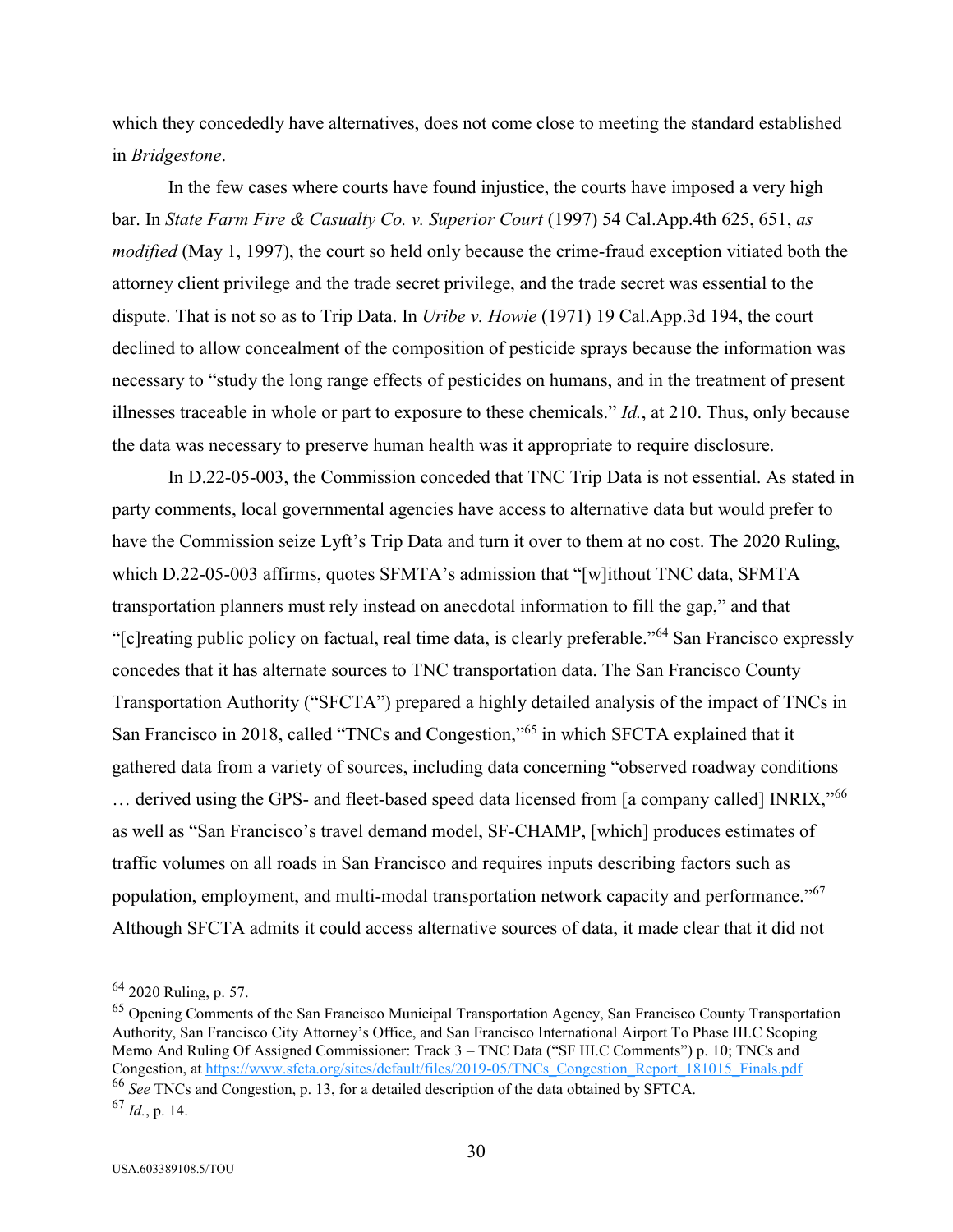think it should have to pay for the data, stating that "[t]he veil created by footnote 42 forced the TA to allocate hundreds of professional staff hours and tens of thousands of dollars to find alternative sources of data to inform its recent analysis of the impact of TNC service on traffic congestion in San Francisco."<sup>68</sup> As shown in *Bridgestone*, *State Farm* and *Howie,* however, the mere fact that local agencies could save some time and effort by having the Commission confiscate TNC Trip Data is patently insufficient to constitute an injustice.

Even more concerning, D.22-05-003 also attempts to bolster its finding concerning an injustice by citing *City and County of San Francisco v. Uber Technologies, Inc.* (2019) 36 Cal.App.5th 66, 73-74 for the proposition that "a municipality's interest in obtaining a TNC's trip data goes beyond environmental and infrastructure matters."<sup>69</sup> However, that decision merely illustrates the 2020 Ruling's dangerous implications. In *Uber Technologies, Inc.*, the City Attorney issued administrative subpoenas demanding that Uber produce Annual Reports, and Uber objected arguing production would impinge on the privacy of users and Uber's trade secrets. The court held the City Attorney "has a broad right to investigate, including the use of subpoenas, when it suspects an entity operating within its jurisdiction is violating the law" and that "[t]he subpoenaed items are relevant to an investigation of possible violations of law." 36 Cal.App.5th 66, 73–74, 75. Contrary to the Commission's suggestion in D.22-05-003, the court did *not* find that Uber's Annual Reports should be publicly disclosed. Instead, the court *acknowledged* Uber's confidentiality interests and held that those interests could be preserved by a stipulated protective order which *expressly required* the city to withhold the Annual Reports under the CPRA. *Id.*, at 83. Thus, the opinion upon which the Commission relies to justify its decision directly contradicts the Commission's decision.

Worse still, D.22-05-003 goes on to assert that "[s]everal investigations into whether a TNC like Lyft is operating in violation of various state and local laws would be stymied if governmental entities could not review the relevant trip data. Accordingly, assuming that the trip data was a trade secret, keeping that trip data private is outweighed by the injustice inflicted on governmental entities who would be denied access to trip data."<sup>70</sup> That is, D.22-05-003 holds that although municipalities may obtain TNC data in support of a legitimate investigation into criminal

 $68$  SF III.C Comments, p. 10.

 $69$  PD, pp. 74-76.

 $^{70}$  D.22-05-003, p. 76.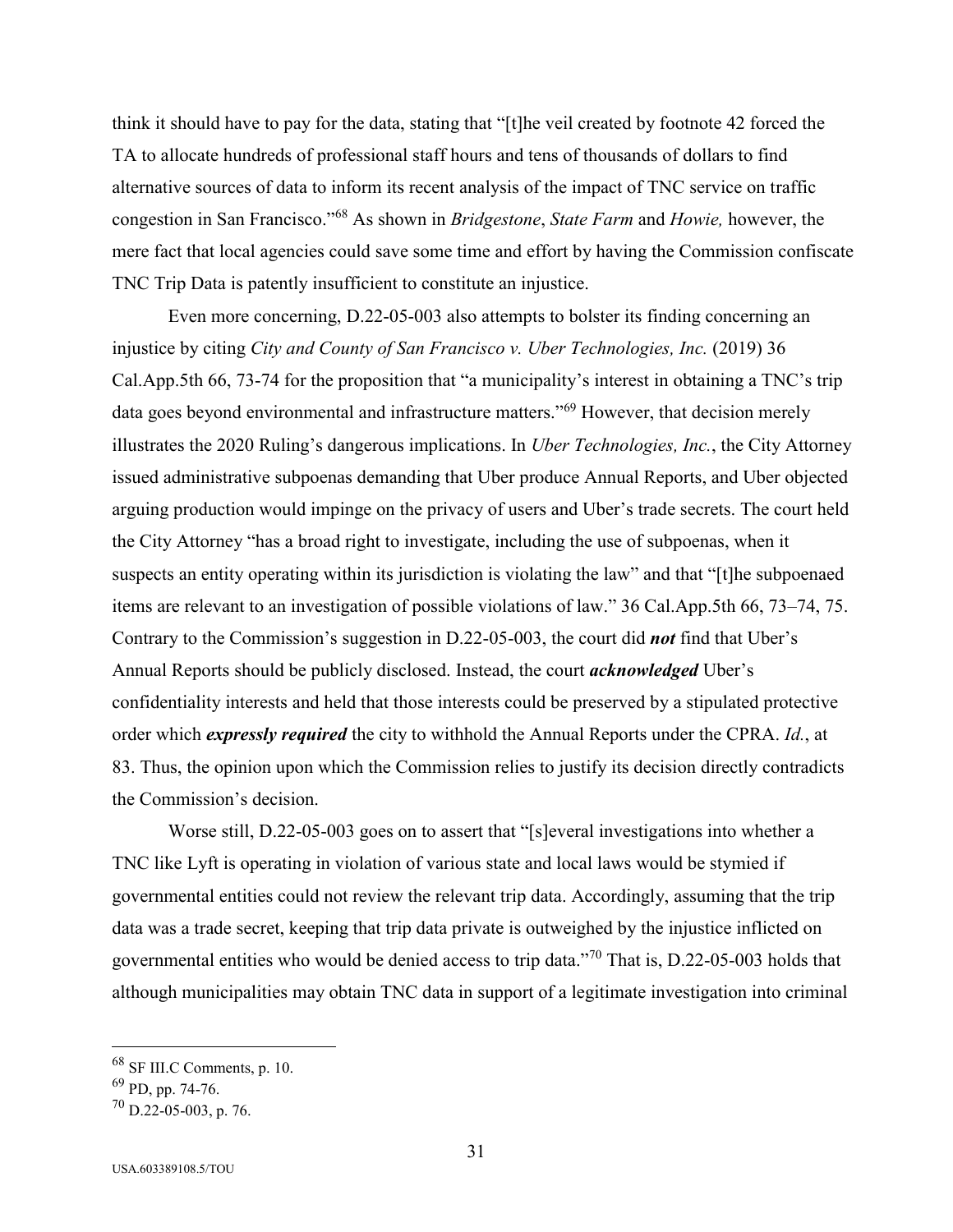or regulatory violations, an injustice would be "inflicted" upon them if they were not allowed to circumvent the due process limitations imposed on administrative or other subpoenas,  $\frac{71}{1}$  or had to agree to protect trade secrets under a protective order. In *Carpenter v. U.S.* (2018) 138 S.Ct. 2206, the Supreme Court warned against precisely this concern – warrantless fishing expeditions by law enforcement into a database of vehicle location data collected by a private company. *Id.* at 2218. The contention that Lyft's Trip Data must be disclosed for use by governmental entities in warrantless fishing expeditions in search of potential wrongdoing is contrary to law, including fundamental constitutional rights, and truly ominous in its implications.

Lyft has demonstrated that the Trip Data has economic value from not being generally known and is the subject to reasonable efforts to maintain its secrecy, and no party has established, or can establish, that preservation of Lyft's trade secret would work an injustice.

## **C. The Trip Data Is Also Protected under § 6254(c) as Files the Disclosure of which Would Constitute an Unwarranted Invasion of Privacy**

The California Constitution expressly provides that "nothing" about the right of the people to access "writings of public officials… supersedes or modifies the right of privacy guaranteed by Section 1."<sup>72</sup> Thus, the Supreme Court recently cautioned "that increased public access to government records can come at the expense of personal privacy and other important confidentiality interests."<sup>73</sup> Government Code §  $6254(c)$ , among other provisions, was enacted for the purpose of ensuring that agencies responding to requests for access do not infringe upon the privacy rights of individuals to whom the information relates.<sup>74</sup> Importantly, if submission of data to a government agency vitiated the privacy rights of the submitting party, there would be no need for  $\S 6254(c)$ , as there would be no continuing privacy right to protect.

# **1. Disclosing Trip Data at the Census Block and Zip Code Level Does Not Prevent Identification of Specific Individuals**

The 2020 Ruling agreed that to the extent TNC trip data includes driver names, vehicle identification numbers, and precise latitude and longitude data, that data is protected from disclosure pursuant to §6254(c), correctly finding "support for the proposition that this information

<sup>71</sup> *City and County of San Francisco v. Uber Technologies, Inc.* (2019) 36 Cal.App.5th 66, 74 (administrative subpoena must (1) relate to an inquiry which the administrative agency is authorized to make; (2) seek information reasonably relevant to that inquiry; and (3) not be too indefinite).

 $72$  Cal. Const., Art. I,  $83(b)(3)$ .

<sup>73</sup> *National Lawyers Guild , San Francisco Bay Area Chapter v. City of Hayward* (2020) 9 Cal.5th 488, 492–493. <sup>74</sup> *Id*. at 493.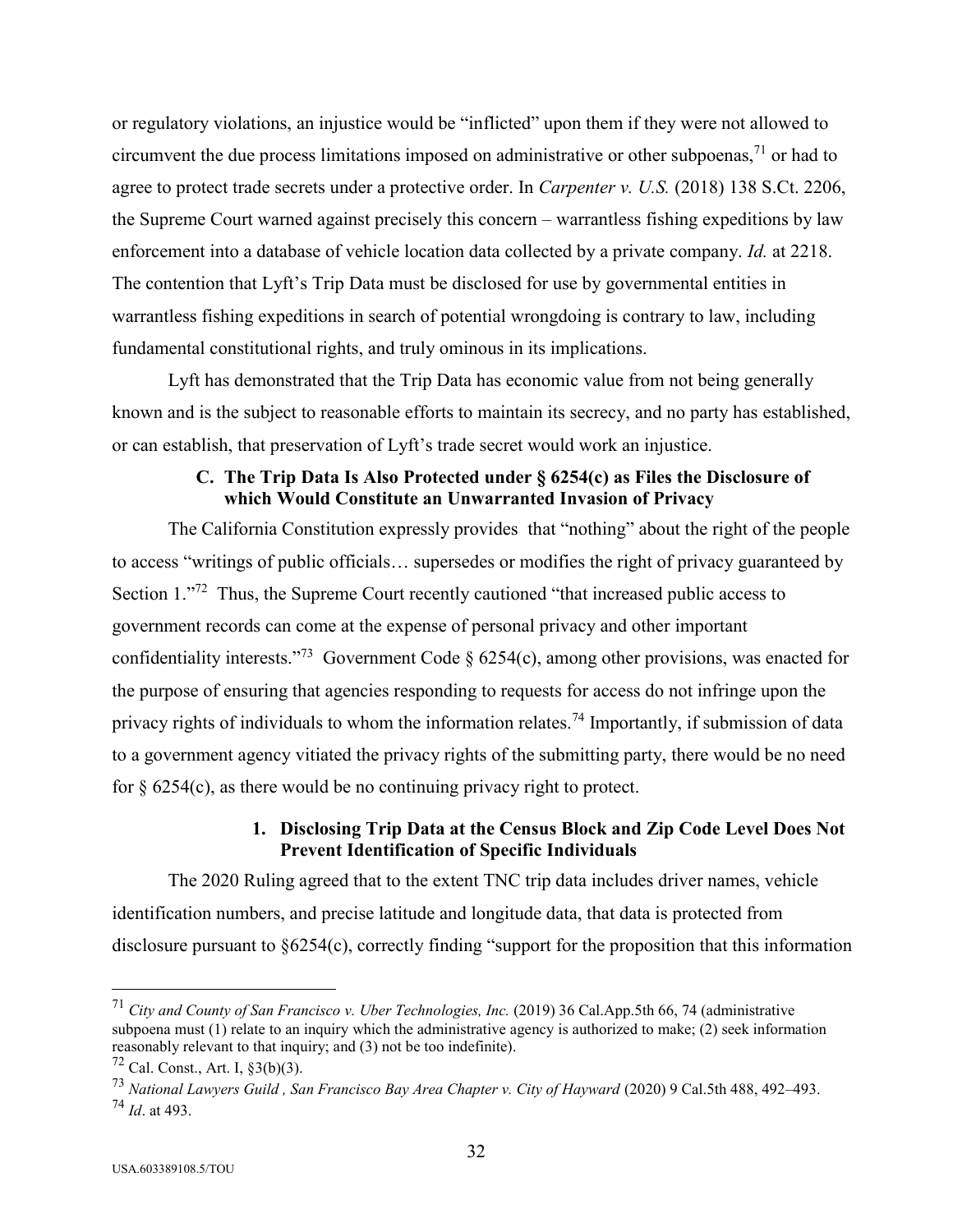might be engineered to identify the exact starting and ending addresses of a trip, which can then be combined with other information to identify a driver and/or passenger."<sup>75</sup> The 2020 Ruling rejected confidential treatment for "the balance of the geolocational data (date and time, census block and zip code of both the driver and rider; when the rider is picked up and dropped off; when the driver's app is turned on or the last rider dropped off; time a trip request was made; and when the trip request was accepted on the TNC's app). $\frac{1}{76}$  The 2020 Ruling found that Lyft and Uber "failed to make the necessary granular showing" to support confidential treatment.<sup>77</sup>

Lyft supports the Ruling's determination to protect driver details, vehicle and license numbers, and precise latitude and longitude data, and does not dispute that redaction of such fields reduces the risk of re-identification of TNC trip data. However, the balance of the Trip Data also includes a wealth of information concerning millions of rides completed on the Lyft platform over the preceding year, including the precise date and time of pick-up and drop-off, and the location of the requester, pick-up location of the passenger, and drop off location of the passenger, by zip code and census block, as well as the miles traveled. As explained below, mobility data of precisely this level of granularity can be readily used to identify specific individuals and track their movements, potentially revealing intimate personal details, such as medical visits, political affiliations, personal relationships, sexual orientation, etc.

As the US Census Bureau explains, the census block is the "smallest level of geography you can get basic demographic data for, such as total population by age, sex, and race" and is "[g]enerally small in area. In a city, a census block looks like a city block bounded on all sides by streets."<sup>78</sup> Indeed, as the Census Bureau vividly illustrates in the presentation attached as Exhibit A hereto, a census block may include as few as *five* individuals.<sup>79</sup> In her declaration, Rosenthal explains that the Census Office of the State of California has created an interactive map that identifies census tracts and census blocks within California, along with a variety of statistics and

 $^{75}$  2020 Ruling, p. 5.

<sup>76</sup> *Id.*

<sup>77</sup> *Id.*

<sup>78</sup> <https://www.census.gov/newsroom/blogs/random-samplings/2011/07/what-are-census-blocks.html> Lyft requests official notice of this document by the Census Bureau pursuant to Evid. Code  $\S$  452(c) and  $\S$  452(h), and Rule of Pract. and Proc. 13.10.

 $79$  Rosenthal Decl., Exhibit A, slide 9. Lyft requests official notice of this document by the Census Bureau pursuant to Evid. Code § 452(c) and § 452(h), and Rule of Pract. and Proc. 13.10.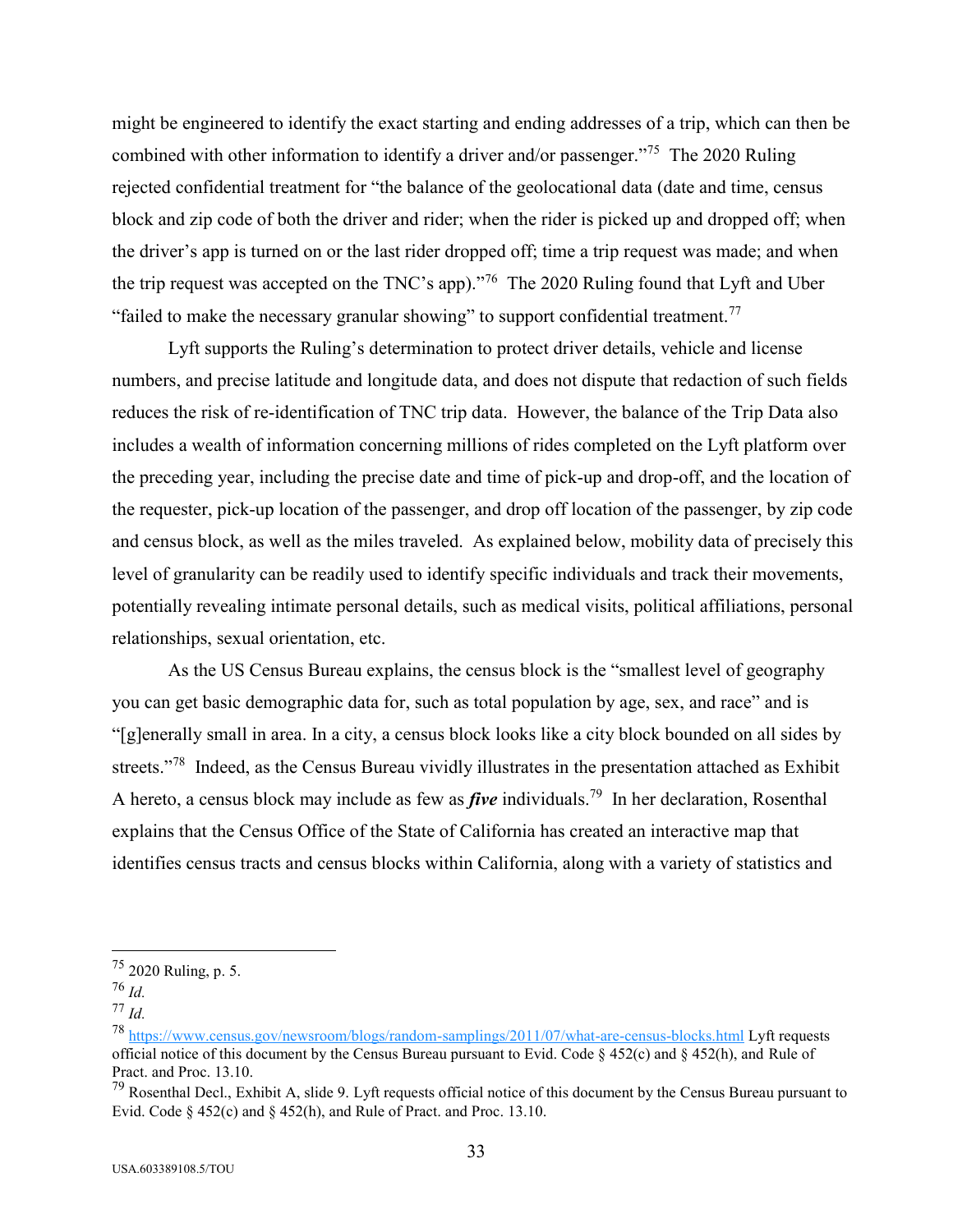demographic information related to such blocks and tracts.<sup>80</sup> The map can be found at [https://census.ca.gov/htc-map/.](https://census.ca.gov/htc-map/)<sup>81</sup> The map itself is located at

[https://cacensus.maps.arcgis.com/apps/webappviewer/index.html?id=48be59de0ba94a3dacff1c911](https://cacensus.maps.arcgis.com/apps/webappviewer/index.html?id=48be59de0ba94a3dacff1c9116df8b37)  $6d8b37$ <sup>82</sup> Each census tract and block is assigned a unique GEOID.<sup>83</sup> The Census Office map allows users to isolate each census block and to examine various statistics and demographic information.<sup>84</sup> The map reveals that California has numerous census blocks which include only a handful of individuals.

For example, Census Bloc GEOID 06059021813, in Placentia, California – in Orange County and only six miles from Anaheim  $-$  has a population of three individuals.<sup>85</sup> Census Block GEOID 06037980009, located in Los Angeles halfway between Hollywood and Glendale, has a population of five individuals.<sup>86</sup> Census Block GEOID 06037980034, in Los Angeles County, near Buena Park, has a population of nine individuals.<sup>87</sup> Census Block GEOID 06083980500, in Santa Barbara County, just north of the Vandenburg Airforce base, has a population of nineteen individuals.<sup>88</sup> Census Block GEOID 06001982000, in Alameda, has a population of twenty-six individuals.<sup>89</sup> Census Block GEOID 06075980300, in San Francisco, has a population of thirtytwo individuals.<sup>90</sup> As Rosenthal attests, Lyft's rideshare service is available in each of these census blocks.<sup>91</sup> The foregoing are examples of census blocks with few individuals, but there are many other census blocks with only a handful of individuals who live there.<sup>92</sup>

In census blocks with a small number of individuals, mobility data on the census block level provides little or no opportunity for anonymity, and makes the tracking of individuals'

 $81$  *Id.* 

- <sup>82</sup> *Id.*
- <sup>83</sup> *Id.*
- <sup>84</sup> *Id.*

 $80$  Rosenthal Decl., ¶19. Lyft requests official notice of the California Census Office website, the interactive map, and the data contained therein (some of which is set forth in Exhibits  $B - G$  to Rosenthal's Declaration) pursuant to Evid. Code  $\S$  452(c) and  $\S$  452(h), and Rule of Pract. and Proc. 13.10

<sup>85</sup> Rosenthal Decl., Exhibit C.

<sup>86</sup> Rosenthal Decl., Exhibit D.

<sup>&</sup>lt;sup>87</sup> Rosenthal Decl., Exhibit E.

<sup>88</sup> Rosenthal Decl., Exhibit F.

<sup>89</sup> Rosenthal Decl., Exhibit G.

<sup>90</sup> Rosenthal Decl., Exhibit H.

 $91$  Rosenthal Decl.,  $\P$  20.

<sup>92</sup> *Id.*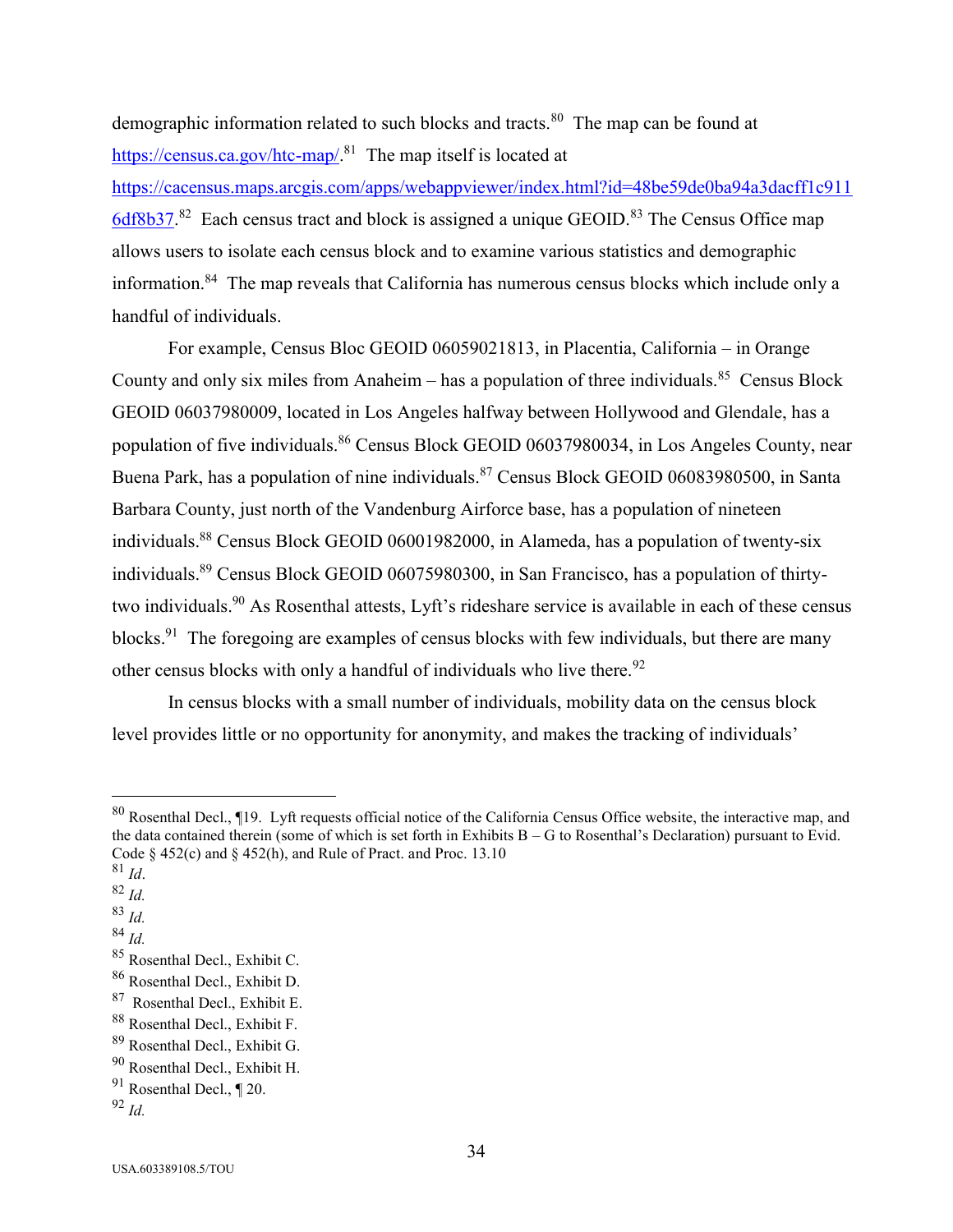movement quite easy. By sorting the Trip Data by census block, one can identify every trip made by one of the few individuals who live in these census blocks. With a only a modicum of additional information, one can rather easily identify specific individuals living within these census blocks and track their movements over the course of a year – or many years as time goes on. In the 2020 Ruling affirmed in D.22-05-003, the Commission "agree[d] with Moving Parties with respect to the latitude and longitude of both the driver and rider of a particular TNC trip" finding "[s]upport for the proposition that this information might be engineered to identify the exact starting and ending addresses of a trip, which can then be combined with other information to identify a driver and/or passenger."<sup>93</sup> Having found that latitude and longitude information might be combined with other information to identify specific individuals, the Commission must also acknowledge that disclosing census blocks, many of which have few individuals, could similarly allow for the identification of specific individuals, in violation of the right to privacy implicitly recognized by the 2020 Ruling.

Furthermore, although the above-cited census blocks present a particularly compelling demonstration of the lack of anonymity provided by census block reporting, it must also be acknowledged that even densely populated city blocks implicate similar privacy concerns. Consider the revealing information one can learn with just a few details regarding an individual and the time and location at which a ride commenced. An individual standing on a street corner in his San Francisco neighborhood who happens to see his neighbor get into a Lyft or Uber could, by reference to the Trip Data, ascertain the person's destination by simply sorting the data by date, time and census block; whether to her office located in one census block or zip code, to a suspected paramour's residence, to a healthcare or psychiatric facility, to an AIDS clinic, to a political rally, or to another suspected location known to be in a different census block or zip code. Indeed, given the modern day ubiquity of third party surveillance video outside many office and apartment buildings, restaurants, private residences, and other locations in densely populated cities, one would not need to be standing on a street corner to acquire the information necessary to identify a specific individual and track their movements, as the combination of the video and the Trip Data would effectively create a persistent historical record of the data necessary to do so. Likewise, using a combination of surveillance video and Trip Data, law enforcement could

<sup>93</sup> 2020 Ruling, p. 5.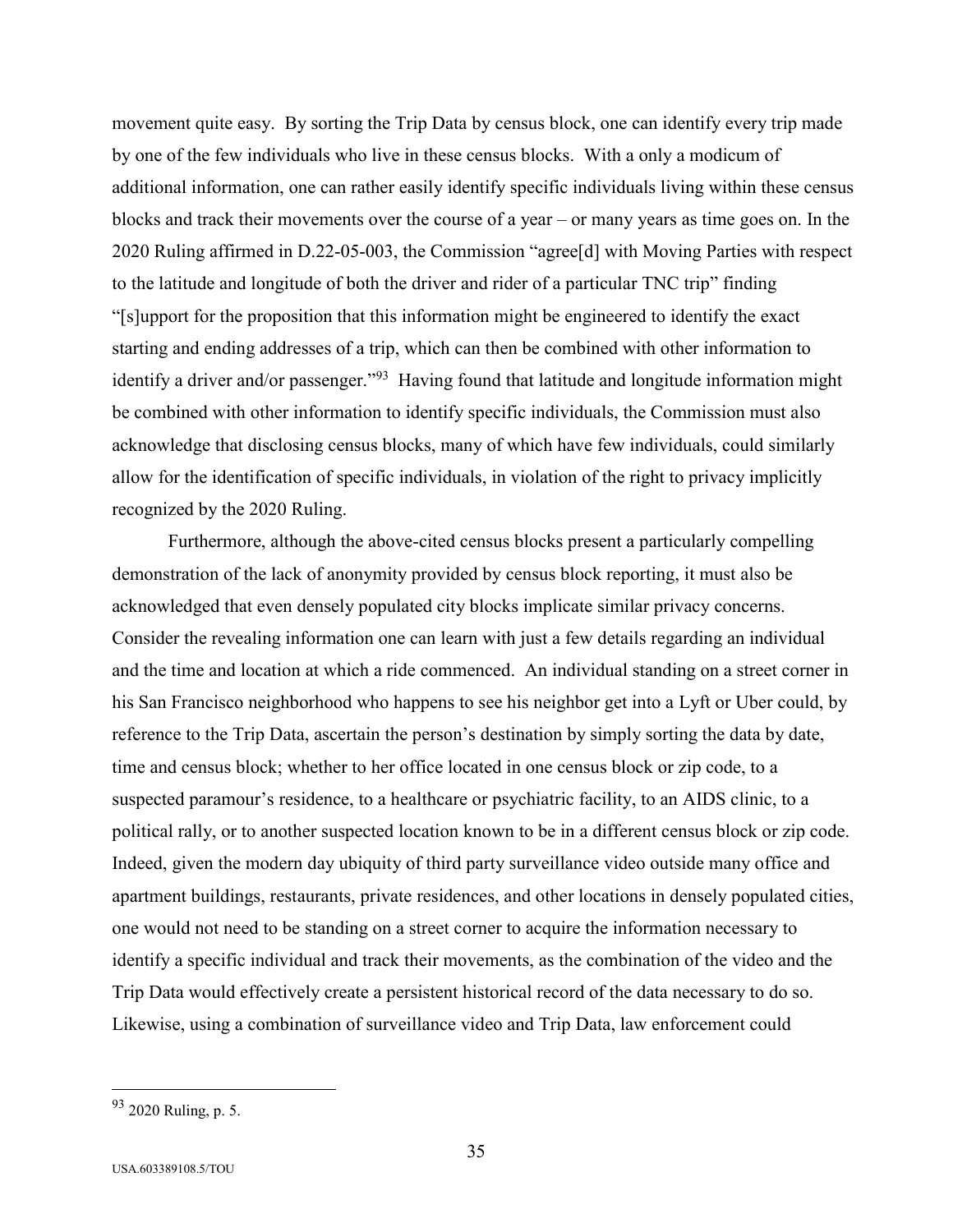effectively travel back in time to ascertain an individual's whereabouts without the necessity of obtaining a warrant or otherwise gaining lawful access to geolocation data for a suspect. As the above examples illustrate, with only a few additional details, acquiring private and personally revealing information regarding specific individuals is a rather rudimentary exercise, even without knowledge of advanced data re-identification techniques. Put simply, the Commission can provide no assurances to the TNC-using public that such a massive, detailed, and content-rich database will not be misused for a variety of nefarious purposes. Ordering that such data be publicly disclosed in the absence of such assurances is exceedingly unwise.

Confirming the foregoing, the Census Bureau openly acknowledges the privacy implications of publicly disclosing data at the census block level, sharply limiting the data it will release that is linked to census block, even as to researchers who may gain access only for limited approved uses and subject to contractual restrictions on dissemination.<sup>94</sup> In fact, for the  $2020$ Census, the Census Bureau embarked on a massive Disclosure Avoidance Modernization project with assistance from leading experts on data anonymization to ensure that its data cannot be reidentified to expose private details regarding individuals.<sup>95</sup> It is highly unlikely that the Census Bureau would undertake such a costly and time-consuming effort to anonymize its data if data at the census block level did not implicate serious personal privacy concerns.

The Federal Trade Commission has also recognized that it is not merely precise latitude and longitude coordinates that constitute sensitive personal information. The FTC considers any "geolocation information sufficient to identify street name and name of a city or town" to be sensitive and subject to restrictions on collection.<sup>96</sup> As the Director of the Federal Trade Commission's Bureau of Consumer Protection testified before Congress:

> Geolocation information can divulge intimately personal details about an individual. Did you visit an AIDS clinic last Tuesday?

<sup>&</sup>lt;sup>94</sup> Univ. of Michigan, Inst. For Social Research, Panel Study of Income Dynamics ("Because particular Census Blocks may consist of small populations, the Census makes available relatively few variables to which Census Block can be linked.") at

[https://simba.isr.umich.edu/restricted/Geospatial.aspx#:~:text=Block%2DGroup%3A%20A%20higher%20level,area\)](https://simba.isr.umich.edu/restricted/Geospatial.aspx#:~:text=Block%2DGroup%3A%20A%20higher%20level,area)%20called%20Block%2DGroup.&text=For%20example%2C%20for%20Census%202000,numbered%20from%203000%20to%203999) [%20called%20Block%2DGroup.&text=For%20example%2C%20for%20Census%202000,numbered%20from%20300](https://simba.isr.umich.edu/restricted/Geospatial.aspx#:~:text=Block%2DGroup%3A%20A%20higher%20level,area)%20called%20Block%2DGroup.&text=For%20example%2C%20for%20Census%202000,numbered%20from%203000%20to%203999) [0%20to%203999.](https://simba.isr.umich.edu/restricted/Geospatial.aspx#:~:text=Block%2DGroup%3A%20A%20higher%20level,area)%20called%20Block%2DGroup.&text=For%20example%2C%20for%20Census%202000,numbered%20from%203000%20to%203999) Lyft requests official notice of this study pursuant to Evid. Code § 452(h).

<sup>95</sup>[https://www.census.gov/programs-surveys/decennial-census/decade/2020/planning-management/process/disclosure-](https://www.census.gov/programs-surveys/decennial-census/decade/2020/planning-management/process/disclosure-avoidance.html)

[avoidance.html](https://www.census.gov/programs-surveys/decennial-census/decade/2020/planning-management/process/disclosure-avoidance.html) Lyft requests official notice of the US Census Bureau documents cited herein pursuant to Evid. Code § 452(c) (official acts) and § 452(h) (facts subject to verification by reference to sources of reasonably indisputable accuracy).

 $96$  16 C.F.R. § 312.2.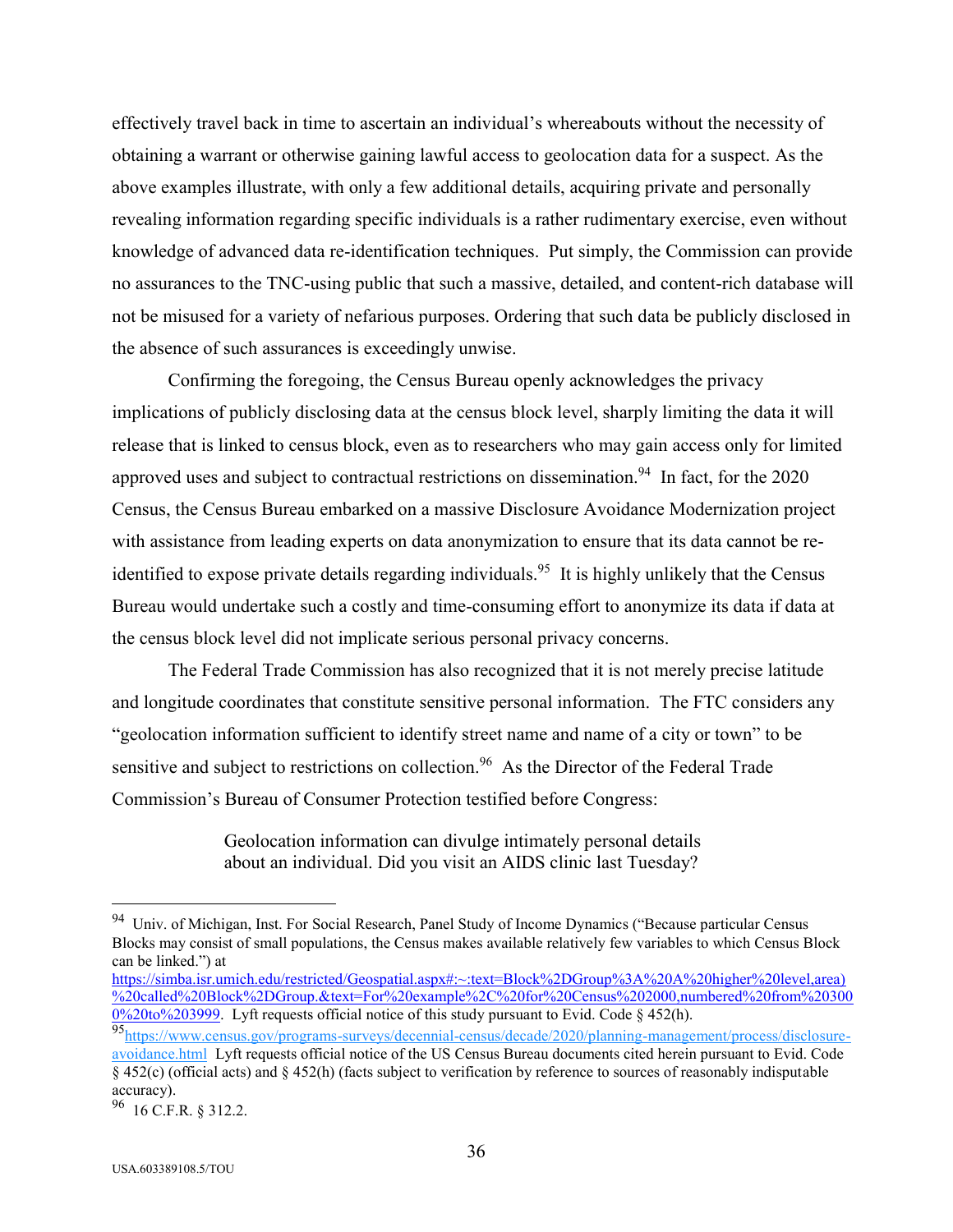What place of worship do you attend? Were you at a psychiatrist's office last week? Did you meet with a prospective business customer?"<sup>97</sup>

Numerous academic studies have also shown that similarly granular data can be reverseengineered to identify individuals and track their movements. For example, a study involving the inadvertent release of New York City taxi data, which included time and generalized pick up location, as well as an anonymized license number, found that the data allowed researchers to track the movements of individual drivers and passengers.<sup>98</sup> Other studies have found that mobility data of various types can be used to identify individuals and that 95% of individuals can be identified using only four spatio-temporal data points.<sup>99</sup> As noted above, the Trip Data includes far more than four spatio-temporal data points; e.g., date, time, zip code, and census block for the trip request and passenger pick up and drop off, as well as miles traveled, over the span of a year and millions of individuals trips.

Although the 2020 Ruling ordered that latitude and longitude be redacted, other studies show that this does *not* eliminate the risk of re-identification. For example, a paper entitled *The Tradeoff between the Utility and Risk of Location Data and Implications for Public Good* found that even geolocation data aggregated to the census block level presents a serious risk of deidentification.<sup>100</sup> As the study explained:

> Mere observation of this data reveals the movements of individuals between neighborhoods. With simple tooling, mobility data at this resolution is detailed enough to describe traffic flows, geographic areas that an individual frequents, and a person's daily routines [citation]. [Cell Data Records] with this type of location data have been used in machine learning models to correctly infer the

 $97$  [https://www.ftc.gov/news-events/press-releases/2014/06/ftc-testifies-geolocation-privacy.](https://www.ftc.gov/news-events/press-releases/2014/06/ftc-testifies-geolocation-privacy) Lyft requests official notice of the FTC Director's testimony pursuant to Evid. Code  $\S$  452 (c) and (h). <sup>98</sup> Motion, p. 27, fn 145.

<sup>&</sup>lt;sup>99</sup> See Id. at fn. 146; see also "Spatio-temporal techniques for user identification by means of GPS mobility data," Luca Rossi, James Walker & Mirco Musolesi, EPJ Data Science volume 4, Article number: 11 (2015) at <https://epjdatascience.springeropen.com/articles/10.1140/epjds/s13688-015-0049-x> (analyzing CabSpot data on taxi cabs and concluding that "When the full-resolution 5 digits GPS coordinates are used, we have that in both the CabSpot-ting and the CenceMe datasets as little as two points are sufficient to uniquely identify nearly 100% of the individuals…. Remarkably, we see that the number of points in P plays a fundamental role in the determination of the level of uniqueness in the CabSpotting dataset. Here increasing the number of points to 3 or more raises the uniqueness to 100%, regardless of the number of users in the dataset."). Lyft requests official notice pursuant to  $\S$  $452(g)$ .

<sup>100</sup> Rosenthal Decl., ¶ 22. *See* <https://arxiv.org/pdf/1905.09350.pdf> for study.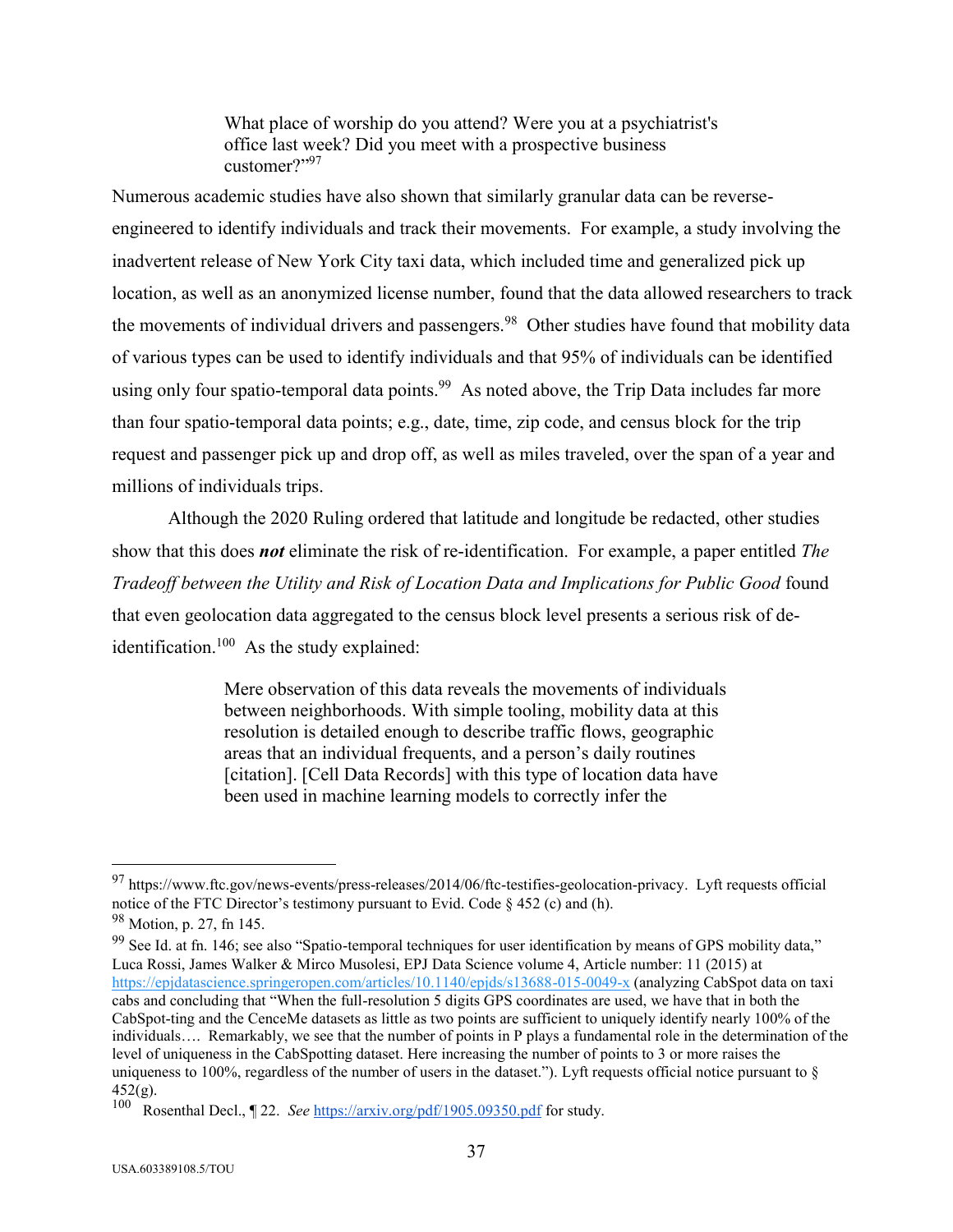professions and unemployment status of individuals, as well as other socio economic characteristics.<sup>101</sup>

As the authors explain, "[t]his data no longer reports people's precise locations, making it more difficult to infer home addresses or the sensitive places they may have visited[, h]owever, understanding the daily mobility traces of individuals still provides valuable information to skiptracing firms and law enforcement agencies … to track suspects' movements and using their locations to implicate them at the time of trial has become common."<sup>102</sup> The study further finds that even when census block data is fully aggregated, "with advanced methods, the likely trajectories of neighborhood residents can be estimated" and "[r]ecent research has shown that in ideal scenarios, user trajectories can be recovered with up to 91% accuracy from aggregated location data that was collected from mobile applications."<sup>103</sup> The study ultimately concludes that the "[t]he re-identifiability risk in this data is high."<sup>104</sup>

Similar concerns have been expressed regarding the release of data by zip code.<sup>105</sup> This is not surprising. As of the 2010 census, California had thirty-six zip codes with fewer than onehundred residents and eighty-three zip codes with fewer than two-hundred residents.<sup>106</sup> By comparison, rules adopted to implement the Health Insurance Portability and Accountability Act (HIPAA) recognize that where data is linked to zip codes with fewer than 20,000 residents, additional de-identification measures must be taken to prevent re-identification of medical data.<sup>107</sup> Courts have also held that a consumer's zip code constitutes personally identifiable information.<sup>108</sup> And, as explained above, rich datasets which include numerous spatio-temporal data points,

<sup>101</sup> Id. at p. 10.

<sup>102</sup> *Id.* at p. 11.

<sup>103</sup> *Id.* at p. 13.

 $104$  Id. at p. 11.

<sup>&</sup>lt;sup>105</sup> "Do Data Releases Based on ZIP Codes Endanger Patient Privacy?" at https://www.govtech.com/health/releasingcovid-19-case-numbers-in-zip-codes-may-violate-patient-privacy.html; "Open Police Data Re-identification Risks," Lorrie Cranor, FTC Chief Technologist, at https://www.ftc.gov/news-events/blogs/techftc/2016/04/open-police-datare-identification-risks (zip codes with homogeneous populations present higher risks of re-identification for heterogeneous residents). Lyft requests official notice pursuant to §452(c) and (g).

<sup>106</sup> https://www.california-demographics.com/zip\_codes\_by\_population.

 $107$  45 CCR §164.514 (de-identification safe harbor requires masking zip code for zip codes with fewer than 20,000 people); "Simple Demographics Often Identify People Uniquely," (individuals can be identified with only zip code, gender and age) at<https://dataprivacylab.org/projects/identifiability/paper1.pdf>

<sup>108</sup> *Pineda v. Williams-Sonoma Stores, Inc.* (2011) 51 Cal.4th 524, 531; *Tyler v. Michaels Stores, Inc*. (2013) 464 Mass. 492, 506 ("a zip code constitutes personal identification information").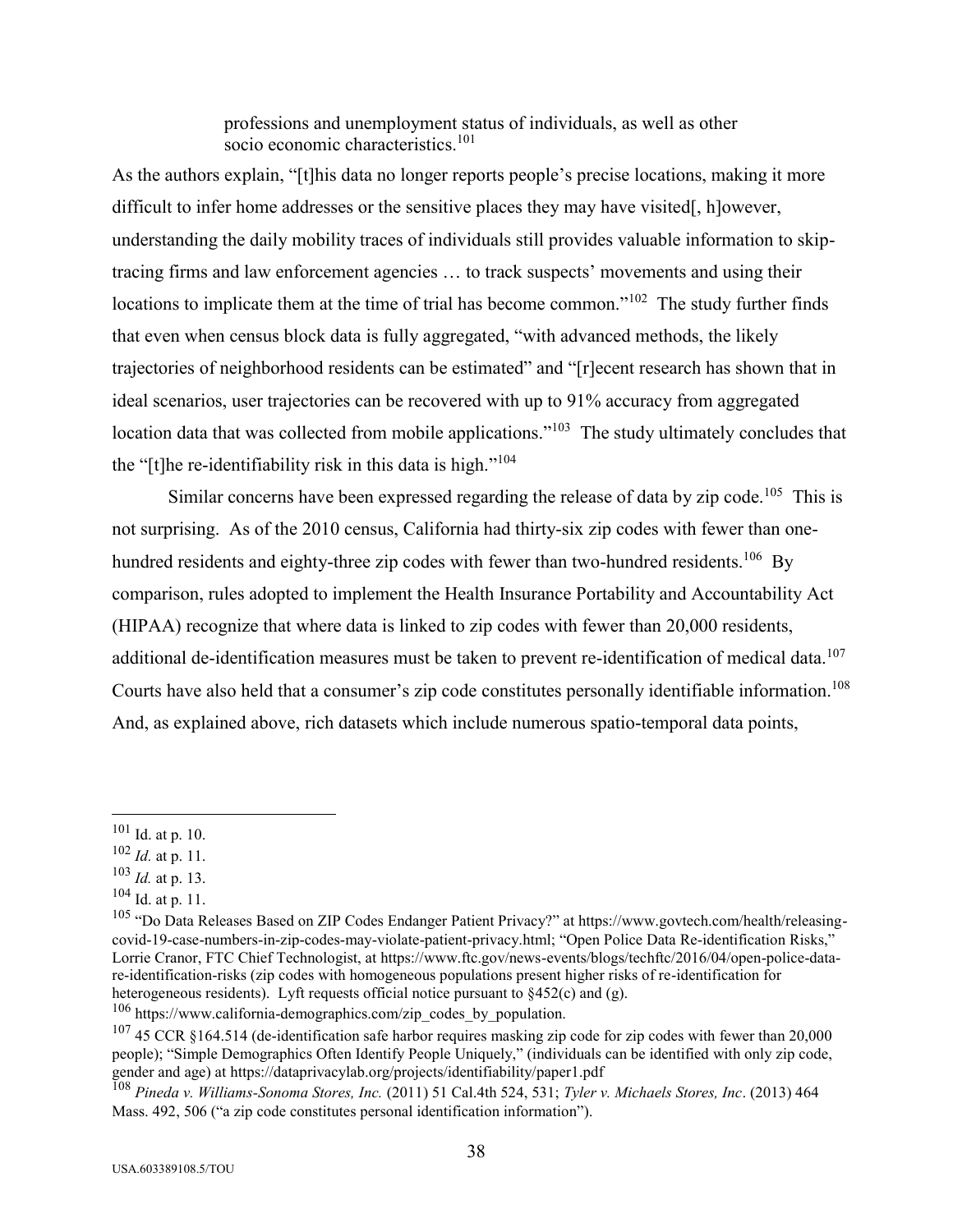particularly over time, allow for ready re-identification of individuals and their movements, even without precise geolocation coordinates.

The 2020 Ruling acknowledges that "Moving Parties also cite to a series of research papers and reports showing the manipulation of that anonymized data sets can, with a high probability, reveal individual identifications," but dismisses those studies on the grounds that Lyft and Uber "fail to demonstrate that any of these research papers and reports used the same geolocational data that Moving Parties must provide in an unredacted form."<sup>109</sup> However, as the MIT study cited above makes clear,<sup>110</sup> it is cell-phone derived mobility data that presents privacy implications. The precise manner in which such mobility data is collected – whether by a Lyft app, a Google app, a Facebook app or a vehicle's internal GPS system-- is irrelevant and offers no basis to conclude that re-identifying TNC mobility would be significantly more difficult.

#### **2. The Courts Have Expressly Acknowledged the Dangers of Allowing Unfettered Access to Data Which Can Be Reverse-Engineered to Identify Specific Individuals**

In D.22-05-003, the Commission implicitly holds that disclosure of Trip Data at the census block and zip code level does not implicate user privacy concerns. As shown above, however, merely redacting latitude and longitude does not prevent re-identification, and the courts have made clear that data that is capable of re-identification implicates the constitutional right of privacy. For example, in *Sander v. Superior Court,* 26 Cal. App. 5th 651 (2018), a researcher sought to compel the State Bar to produce "individually *un*identifiable records for all applicants to the California Bar Examination from 1972 to 2008 in the following categories: race or ethnicity, law school, transfer status, year of law school graduation, law school and … GPA, LSAT scores, and performance on the bar examination." *Id.*, at 658 (emphasis added). Plaintiffs sought no names, addresses or other personally identifiable information and argued that "making these records available to the public in a manner that protects the applicants' privacy and anonymity" would allow study of bar passage rates between racial and ethnic groups. The State Bar refused, saying the data might be re-identified. Although plaintiffs proposed various de-identification protocols, the Court of Appeal upheld the State Bar's refusal, affirming the determination that

 $109$  Id., at pp. 5-6.

<sup>110</sup> <https://arxiv.org/pdf/1905.09350.pdf>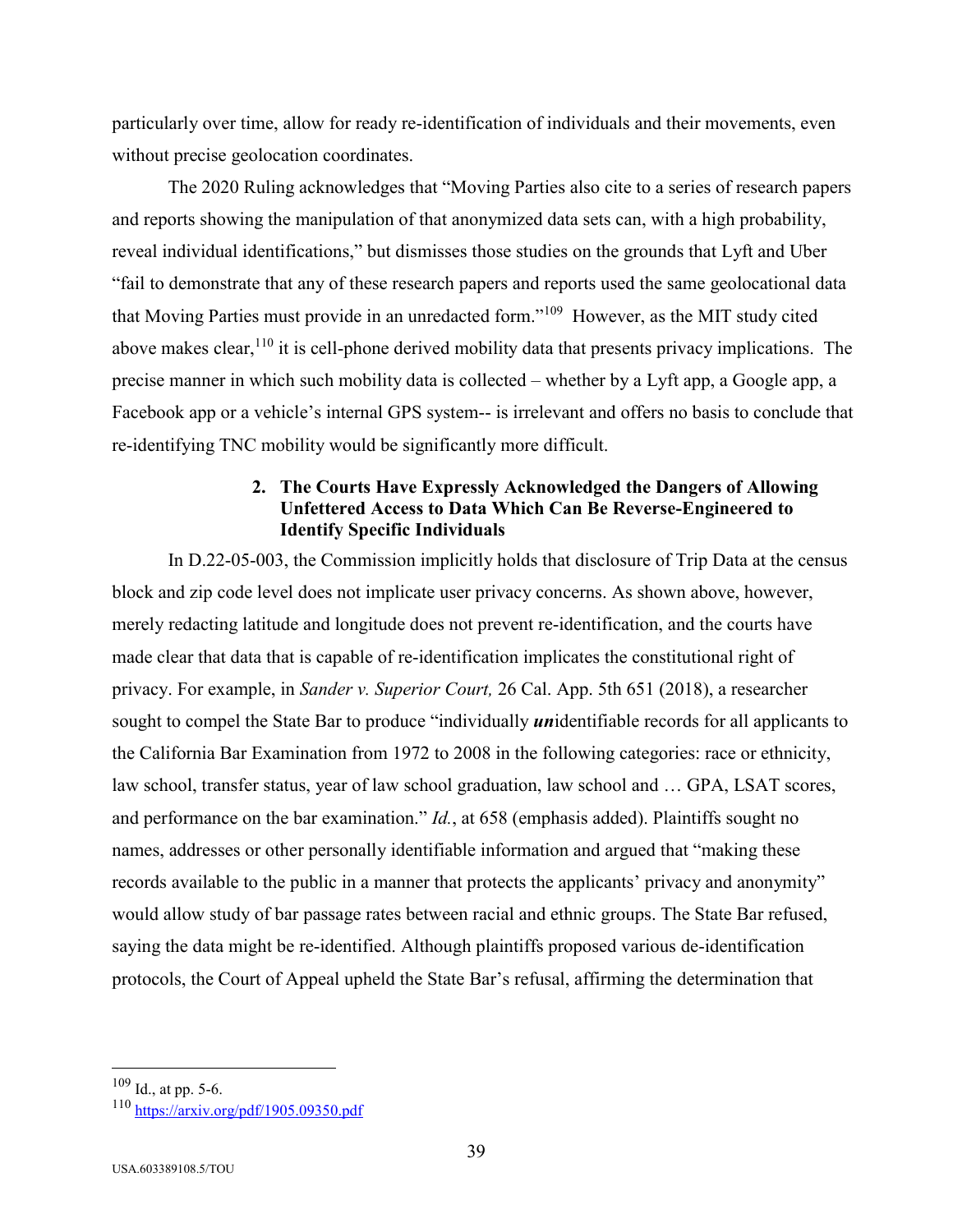"individual applicants may be identified from the data" and further holding that the CPRA does not require manipulation of data to prevent re-identification. *Id.* at 665.

In *Carpenter*, the Supreme Court likewise warned of the dangerous consequences of allowing access even to coarse location data where the data chronicles an individual's movements over time. At issue was whether the defendant had a reasonable expectation of privacy in Cell-Site Location Information ("CSLI") collected by a mobile carrier. The Court explained that even where data is collected by "leverag[ing] the technology of a wireless carrier,… an individual maintains a legitimate expectation of privacy in the record of his physical movements as captured through CSLI." *Id*. The Court rejected the government's contention that CSLI presented no privacy concerns because it is "less precise than GPS information" and sufficient only to place the defendant "within a wedge-shaped sector ranging from one-eighth to four square miles" – essentially the same as a census block – but the Court disagreed, "reject[ing] the proposition that 'inference insulates a search'" and noting that "[f]rom the 127 days of location data it received, the Government could, in combination with other information, deduce a detailed log of Carpenter's movements,…" *Id.* at 2218. "[T]he time-stamped data provides an intimate window into a person's life, revealing not only his particular movements, but through them his "familial, political, professional, religious, and sexual associations." *Carpenter*, at 2217. Most ominously, the Court explained:

> [T]he retrospective quality of the data here gives police access to a category of information otherwise unknowable. In the past, attempts to reconstruct a person's movements were limited by a dearth of records and the frailties of recollection. With access to CSLI, the Government can now travel back in time to retrace a person's whereabouts, subject only to the retention policies of the wireless carriers…. Critically, because location information is continually logged for all of the 400 million devices in the United States—not just those belonging to persons who might happen to come under investigation—this newfound tracking capacity runs against everyone…. [P]olice need not even know in advance whether they want to follow a particular individual, or when. Whoever the suspect turns out to be, he has effectively been tailed every moment of every day for five years.

138 S.Ct. 2206, 2218. The same concerns expressed by the Supreme Court in *Carpenter* and *Sander* are presented here. Public disclosure of a massive database of historical location data concerning the movements of the millions of people who used Lyft in California 2020 would allow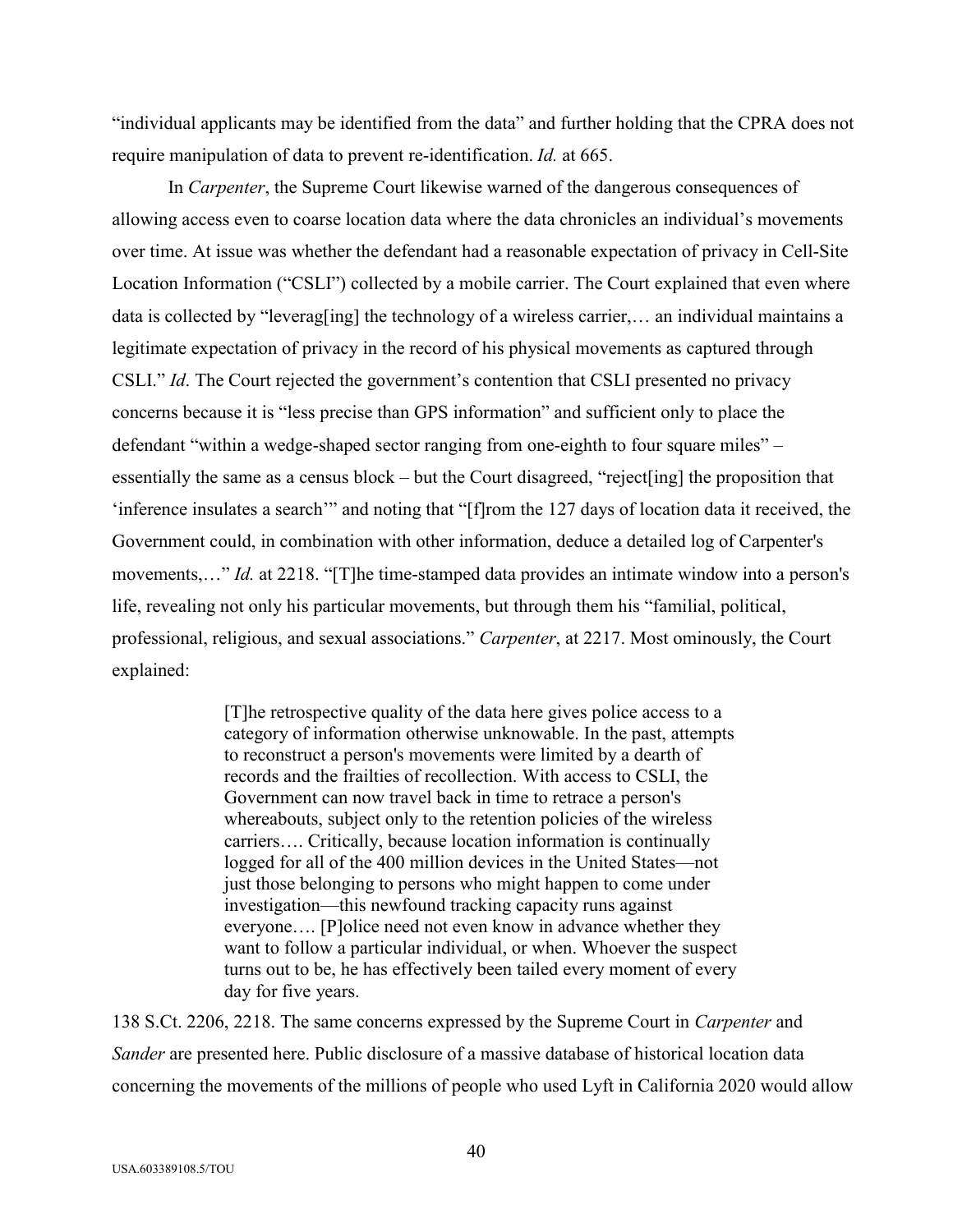anyone to essentially travel back in time to reveal intimate details of their lives. Lyft respectfully submits that such a decision would have profound, negative reverberations for users of TNCs in California, without soliciting any input from those users as to whether they want their data released.

The evidence presented by Lyft shows that the Trip Data pinpoints location to an area the size of a city block,<sup>111</sup> materially indistinguishable from the CLSI at issue in *Carpenter*, which discloses a wedge shaped area between an 1/8 and four square miles. Thus, although the Trip Data does not itself identify individuals, it presents a serious risk of re-identification— just like the data in *Sander* and the lat/long data D.22-05-003 agreed to protect. And like the data in *Carpenter*, the retrospective quality of the Trip Data would, in effect, create a massive and permanent historical record of the *every* Lyft trip taken by anyone in California, and as with the CLSI in *Carpenter*, once disclosed, it would represent precisely the historical repository of mobility data that the Supreme Court feared. It requires no stretch of the imagination to envision that once produced, a massive historical database of time-stamped records of every ride completed by TNCs in California could be mined by law enforcement, jilted ex-lovers, jealous spouses, and others for myriad purposes, both benign and nefarious. No one – the Commission included – can predict how such data might be used, and once released, there is no clawing it back. The Commission should grant Lyft's request for confidential treatment of its Trip Data.

## **D. D.22-05-003 Errs in Failing to Even Acknowledge Lyft's Constitutional Right to Privacy**

As explained above, the Supreme Court recently affirmed that even closely regulated entities, such as TNCs, retain a constitutionally protected right of privacy in the data collected in the course of their operations. *See Patel*, 738 F.3d at 1061-1062; *City of Los Angeles, Calif. v. Patel* (2015) 576 U.S. 409, 426 (affirming). The expectation of privacy recognized in *Patel* extends to internet-enabled platforms such as Lyft. *Airbnb, Inc. v. City of New York*, 373 F. Supp. 3d 467; *Airbnb, Inc. v. City of Boston,* 386 F.Supp.3d 113, 125 ("Airbnb has a reasonable expectation of privacy in the nonpublic usage data for its listings—especially when paired with additional information such as the location of the unit…"). So too here, Lyft has compelling

<sup>111</sup> [https://www.census.gov/newsroom/blogs/random-samplings/2011/07/what-are-census-blocks.html;](https://www.census.gov/newsroom/blogs/random-samplings/2011/07/what-are-census-blocks.html) Rosenthal Decl., Exhibit A.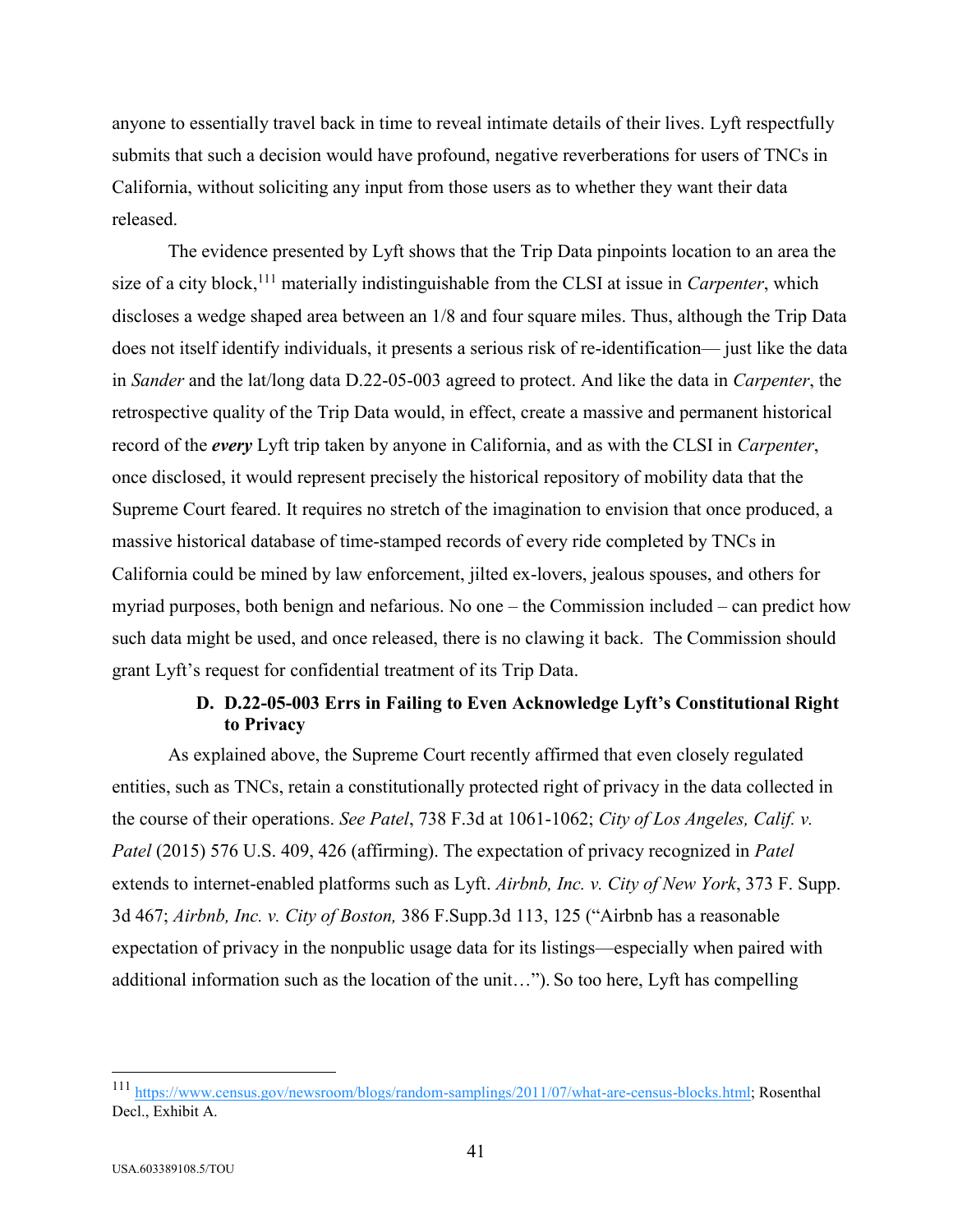reasons to maintain the confidentiality of its data – both to preserve its competitive position and to promote its relationship with its users by maintaining their privacy.

D.22-05-003 dismissed the *Airbnb* decisions by claiming that because specific names and addresses are not disclosed, the decisions are distinguishable. But those decisions are clear that the property right at issue is Lyft's, not that of its users, and that right in no way depends upon the granularity of the data disclosed. Furthermore, as shown in *Carpenter* and *Sander,* even coarse data implicates constitutionally protected rights where it might be re-identified. Before ordering the disclosure of Lyft's Trip Data, the Commission is required to acknowledge Lyft's constitutionally protected interest in nondisclosure of its data and establish a lawful basis for violating that interest.

## **E. The Commission Should Allow Redaction of Vehicle Make, Model, and Year from the Assault and Harassment Report for the Same Reasons Identified in the Confidentiality Ruling as to That Report**

In addition to the Trip Data for which Lyft seeks confidential treatment, Lyft also seeks confidential treatment of the following fields in the report entitled Assaults and Harassment: Vehicle Make; Vehicle Model; and Vehicle Year. The 2020 Ruling found that the following fields may be redacted from the Assaults and Harassment Report on the grounds the disclosure would implicate a significant privacy interest: Waybill ID; DriverID; VIN; AssaultHarassLat; AssaultHarassLong; AssaultHarassType; AssaultHarassDef; AssaultHarassDescr. Lyft believes that the fields for Vehicle Make, Vehicle Model, and Vehicle Year should be treated confidentially for the same reason. Although in the vast majority of instances, disclosure of the make, model, and year would not allow a third party to identify a particular owner of a vehicle, there may be instances in which disclosure of these fields might allow identification of a particular individual, including the fact that the individual was subject to an unverified and unsubstantiated allegation of harassment or sexual assault or the victim of such an actual assault; for instance, where a particularly unique or rare vehicle model or year is involved. Furthermore, there is no substantial public interest in disclosing this information. Thus, these fields should be protected from disclosure pursuant to Government Code §6254(c), as a file the disclosure of which would constitute an unwarranted invasion of privacy,  $\S 6254(k)$  and the Right of Privacy guaranteed by Article I, Sect. 1, of the California Constitution, and the public interest exception of Government Code §6255, in that the public interest in disclosure is significantly outweighed by the privacy implications of disclosure.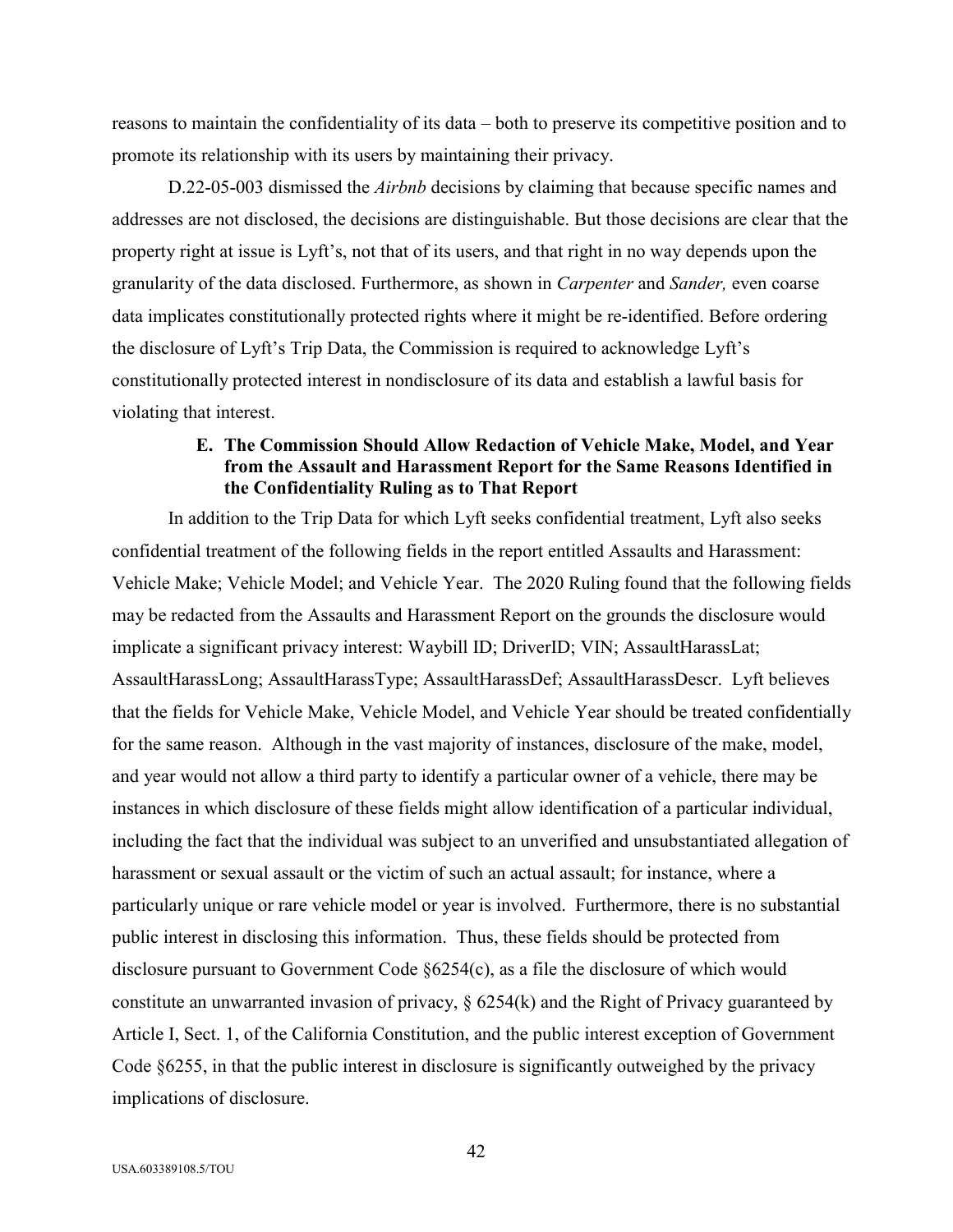### **F. Lyft's Evidence Is Not Inadmissible on Hearsay Grounds or For Lack of Authentication**

Both the 2020 Ruling and D.22-05-003 refused to consider Lyft's evidence by variously claiming either that it was inadmissible hearsay or lacked authentication, and then, having excluded Lyft's evidence, declared that Lyft had unsurprisingly failed to carry its evidentiary burden. Lyft had submitted, and also proffers here, a variety of evidence, including: (1) US Health and Human Services administration regulations; (2) Congressional testimony of the Director of the Federal Trade Commission's Bureau of Consumer Protection; (3) official publications of the United States Census Bureau describing census blocks and the Bureau's Disclosure Avoidance Modernization project (designed to minimize the privacy risk of disclosing census-block level data); and (4) academic studies, including one by Massachusetts Institute of Technology data scientists entitled "The Tradeoff Between the Utility and Risk of Location Data and Implications for Public Good,"<sup>112</sup> speaking directly to the risks of disclosing mobility data at the level of granularity proposed by the 2020 Ruling and D.22-05-003. D.22-05-003 dismissed all of this evidence as "inadmissible hearsay" and questioned why Lyft "did not follow the procedure of procuring declarations under oath to support their conclusions, or why declarations were not secured from the authors of the testimony, paper, and Health Insurance Portability and Accountability Act rules and submitted along with Lyft's Motion."<sup>113</sup> As explained below, D.22-05-003 misconstrued the hearsay rule and contravened the Commission's own rules and precedent. In so doing, it resulted in a denial of due process. *App. of Pac. Gas & Elec. Co. for 2013 Rate Design Window Proceeding (U39e)* (June 11, 2015) 2015 WL 3879847, \*12 ("It would be unlawful for the Commission to entirely exclude evidence on one side touching on an essential matter at issue, as this would amount to a denial of due process of law.").

First, reliance on the hearsay rule to exclude evidence is directly inconsistent with D.20-03- 014, which created a "new protocol" that requires submissions of only a declaration and allows no hearing, leaving TNCs with *no choice but to rely upon hearsay*. Hearsay is any "statement that was made other than by a witness while testifying at the hearing and that is offered to prove the truth of the matter stated." Evid. Code § 1200. Because D.20-03-014 does not allow for a hearing, any evidence offered for its truth in support of confidential treatment is hearsay. In fact, D.20-03-

<sup>112</sup> 2021 Motion, pp. 28-31.

<sup>113</sup> D.22-05-003, p. 97.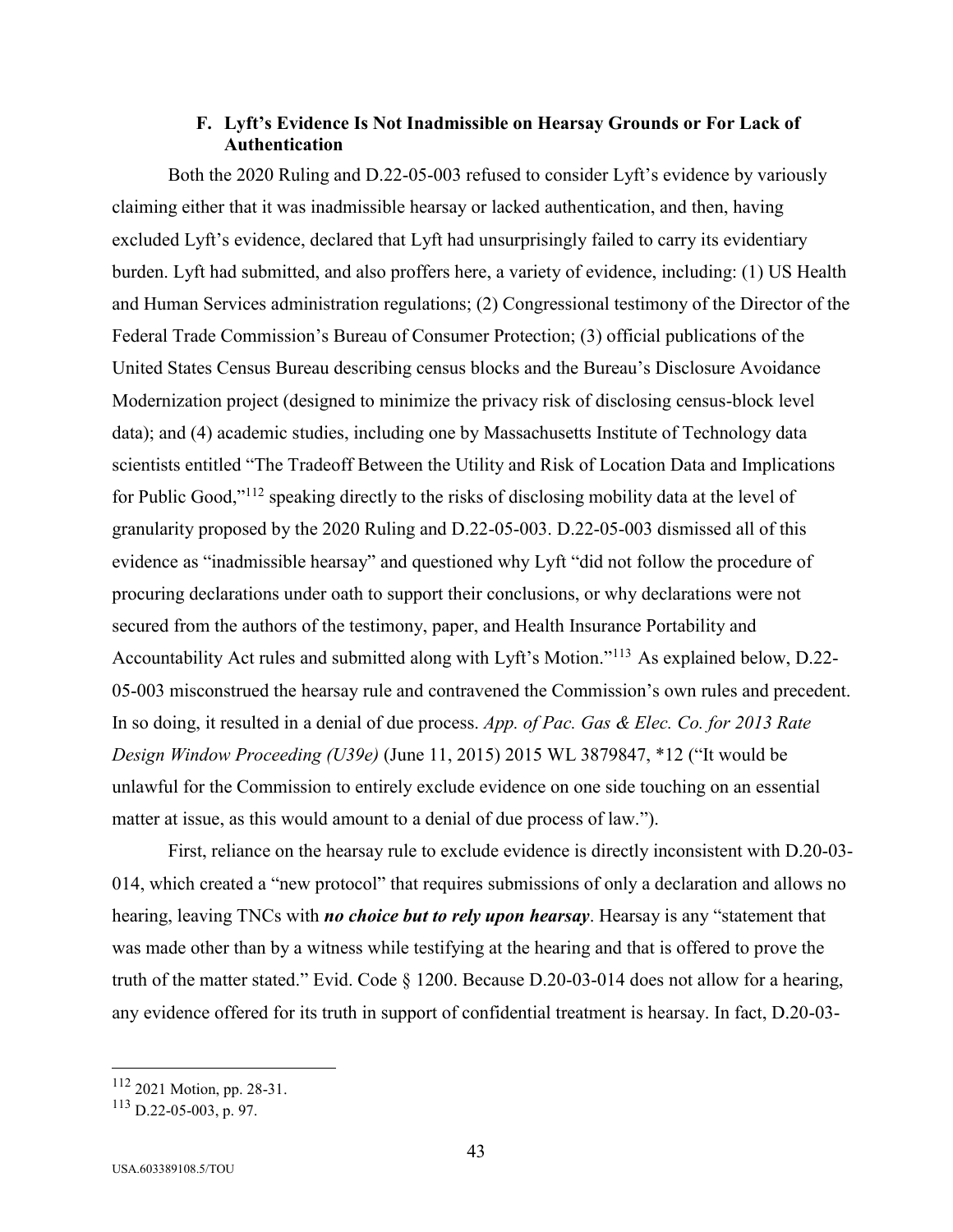014 expressly *requires* that TNCs rely on hearsay, by requiring a written declaration, which is itself a classic form of hearsay. *Rushing v. Neuschmid* (N.D. Cal., May 12, 2020, No. 18-CV-02351-BLF) 2020 WL 2404666, at \*33, citing *In re Fields*, 51 Cal. 3d 1063, 1070 (1990) ("[A]n out-of-court declaration is hearsay,…"); *Fortune v. Fortune* (Fla. Dist. Ct. App. 2011) 61 So.3d 441, 445 ("The affidavit, an out-of-court statement offered to prove the truth of the matter asserted, is the most basic form of hearsay.").

D.22-05-003's rejection of Lyft's evidence as hearsay also contradicts longstanding Commission precedent and the Commission's own Rules of Practice and Procedure, which recognize that "hearsay evidence is admissible in Commission proceedings…." D.99-01-029, 84 CPUC 2d 698 (Jan. 20, 1999); D.99-01-029 (accepting into evidence a form submitted to the Securities Exchange Commission and explaining "[t]he Commission generally allows hearsay evidence if a responsible person would rely upon it in the conduct of serious affairs."); *see also The Utility Reform Network v. Public Utilities Com*. (2014) 223 Cal.App.4th 945, 959–960 ("The Commission's own precedent establishes that hearsay evidence is admissible in its proceedings.").

D.22-05-003 also fails to recognize that much of the evidence offered by Lyft and identified as "inadmissible hearsay" is not hearsay at all, as it is not submitted for the truth of the matter asserted. *People v. Turner* (1994) 8 Cal.4th 137 ("[A]n out-of-court statement is admissible if offered for a nonhearsay purpose—that is, for something other than the truth of the matter asserted—and the nonhearsay purpose is relevant to an issue in dispute."). The evidence cited above is submitted not for the truth of any particular statement asserted therein but as circumstantial evidence of the privacy implications of releasing even granular location data. Additionally, even if certain evidence did constitute hearsay, numerous exceptions are recognized; for example, where indicia of trustworthiness are present or where the veracity of the declarant is of less concern. *People v. Cudjo* (1993) 6 Cal.4th 585, 608, *as modified on denial of reh'g* (Feb. 9, 1994) ("Because the rule excluding hearsay is based on these particular difficulties in assessing the credibility of statements made outside the jury's presence, the focus of the rule's several exceptions is also on the reliability of the out-of-court declaration. Thus, the various hearsay exceptions generally reflect situations in which circumstances affording some assurance of trustworthiness compensate for the absence of the oath, cross-examination, and jury observation."). D.22-05-003 simply declared all of Lyft's evidence "inadmissible hearsay," without analyzing the evidence, the purpose for which it was submitted, and whether it falls within a recognized exception.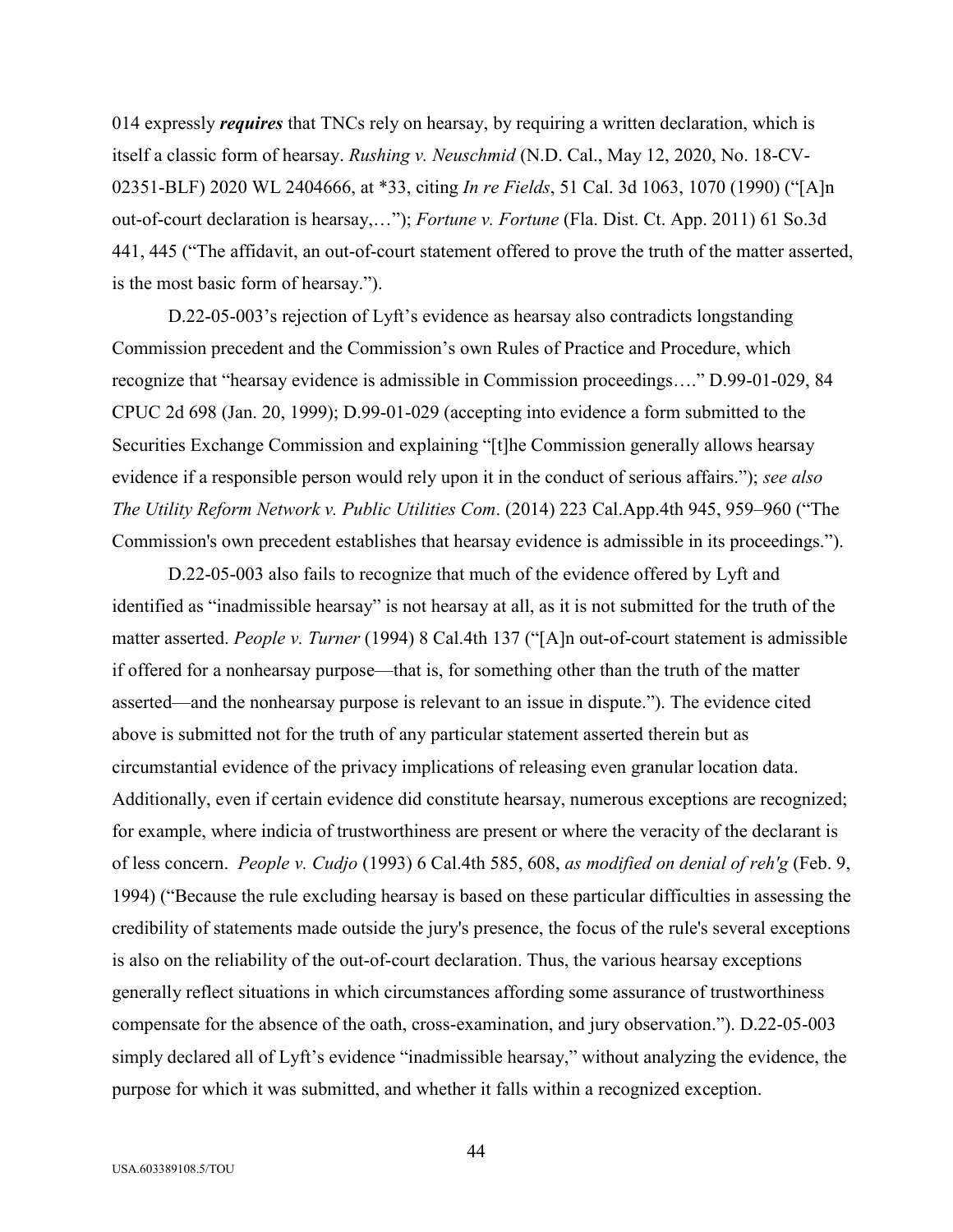For example, D.22-05-003 refuses to consider duly promulgated federal regulations, going so far as to fault Lyft for not obtaining a declaration from the "author" of the "Health Insurance Portability and Accountability Act rules."<sup>114</sup> It cannot seriously be maintained that Lyft must obtain a sworn declaration from the Secretary of the Department of Health and Human Services in order to have the Commission consider federal HIPAA regulations. In any event, the rules are not even hearsay, as they are not offered for the truth of any assertion therein, but as circumstantial evidence of the federal government's concern that even data aggregated at a level far beyond what is contemplated here carries a significant risk of re-identification. Nor are the official publications of the US Census Bureau, which provide statistics on census block population and describe the Bureau's 2020 Disclosure Avoidance Modernization project, inadmissible hearsay. They are official US government publications and thus constitute non-hearsay public records under both state and federal law.<sup>115</sup> A finder of fact is entitled to presume that a public report is authentic and trustworthy, as public officials are presumed to perform their duties properly without motive or interest other than to submit accurate and fair reports. *See Gilbrook v. City of Westminster,* 177 F.3d 839, 858 (9th Cir. 1999); *Johnson v. City of Pleasanton,* 982 F.2d 350, 352 (9th Cir. 1992). As a result, cross-examination is unnecessary to test their credibility. *Ibid*. Furthermore, the Census Bureau records are offered not for the truth of any particular statement made therein, but as circumstantial evidence of the Bureau's acknowledgement of the serious privacy implications of disclosing data at the census block level. Finally, official government statistics and publications are the kinds of documents upon which responsible people rely, and are thus properly considered by the Commission. *People v. ConAgra Grocery Prods. Co*., 17 Cal. App. 5th 51, 138 (2017) ("…if the documents that are being proffered are the product of a public agency, they will be admitted as an exception to the hearsay rule under Evidence Code Section 1280. That's a general proposition I don't think anyone can argue with.").

Moreover, although the official congressional testimony of the Director of the Federal Trade Commission's Bureau of Consumer Protection is technically hearsay, the testimony of a high ranking government official under oath and penalty of prosecution for lying to Congress

 $114$  D.22-05-003, p. 83

<sup>&</sup>lt;sup>115</sup> See Fed. Rule of Evid. 803(8) (public records); 803(17) (compilations or publications relied upon by people in certain occupations); Ca. Evid. Rule 1280 (record by public employee); Ca. Evid. Rule 1340 (published compilation relied upon as accurate by business); See *Gilbrook v. City of Westminster*, 177 F.3d 839, 858 (9th Cir. 1999) (A trial court is entitled to presume that a public report is authentic and trustworthy.)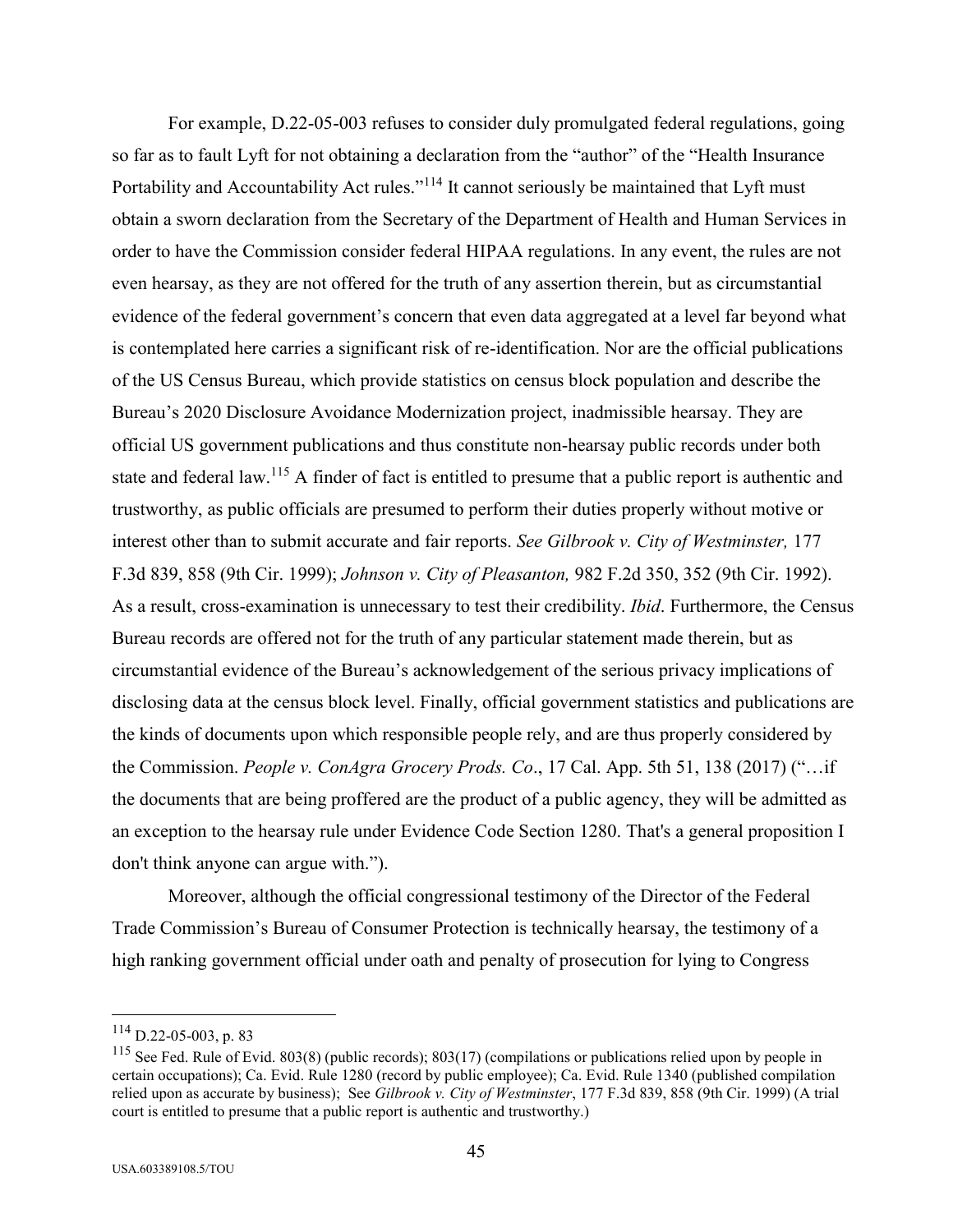constitutes an admissible public record. *Nelson v. Gaunt*, 125 Cal. App. 3d 623 (1981) (admitting testimony of a public health official concerning dangers of silicone in malpractice suit concerning silicone breast implants). Even if it were not, it is certainly the kind of evidence upon which responsible persons would rely and is therefore admissible under Commission precedent.

Similarly, although the academic studies cited by Lyft, such as the published research report by MIT data scientists, are hearsay, the reports were prepared by leading scientists whose methods and assumptions are documented therein, and whose accuracy and reliability can be fairly evaluated by the Commission and accorded the weight appropriate thereto. This is significant because the reason administrative agencies are allowed to rely upon hearsay is that they are presumed to be more sophisticated than juries and can assess the appropriate weight to be accorded such evidence. *The Utility Reform Network v. Public Utilities Com.* (2014) 223 Cal.App.4th 945, 959–960 ("Administrative agencies like the Commission are given more latitude to consider hearsay testimony than are courts (ibid.), in part because 'factfinders in administrative proceedings are more sophisticated than a lay jury.'"); *Re Landmark Communications, Inc.* (1999) 84 C.P.U.C.2d 698, 701 (Commission can weigh hearsay evidence along with all other evidence); *cf. People v. Veamatahau* (2020) 9 Cal.5th 16, 29 ("As these examples make clear, an expert may consult specific sources in a case — a textbook, a treatise, or an academic paper — and supply the information found therein to the jury as background information without running afoul of the hearsay rules."); *People v. Bui* (2001) 86 Cal.App.4th 1187, 1196 ("Logan relied on scientific literature, statistical data, and an epidemiological study, all of which are the type of matter that reasonably may be relied on by an expert in forming an opinion."). Thus, the Commission may not, consistent with its own rules and longstanding precedent, use the hearsay rule as a way to avoid addressing evidence that is contrary to its desired outcome. It must determine whether the evidence is supported for the truth of the matter asserted or for a non-hearsay purpose, and if it is indeed hearsay, whether it falls within an exception or is the kind of evidence upon which responsible persons might rely. *See, e.g, Gregory v. State Bd. of Control* (1999) 73 Cal.App.4th 584, 596, *as modified on denial of reh'g* (July 27, 1999) ("Hearsay is admissible in an administrative hearing if it is relevant and 'the sort of evidence on which responsible persons are accustomed to rely in the conduct of serious affairs.'"). Only after so doing can the Commission assess the appropriate weight to be accorded to such evidence.

D.22-05-003 attempted to justify its refusal to consider Lyft's evidence by stating:

46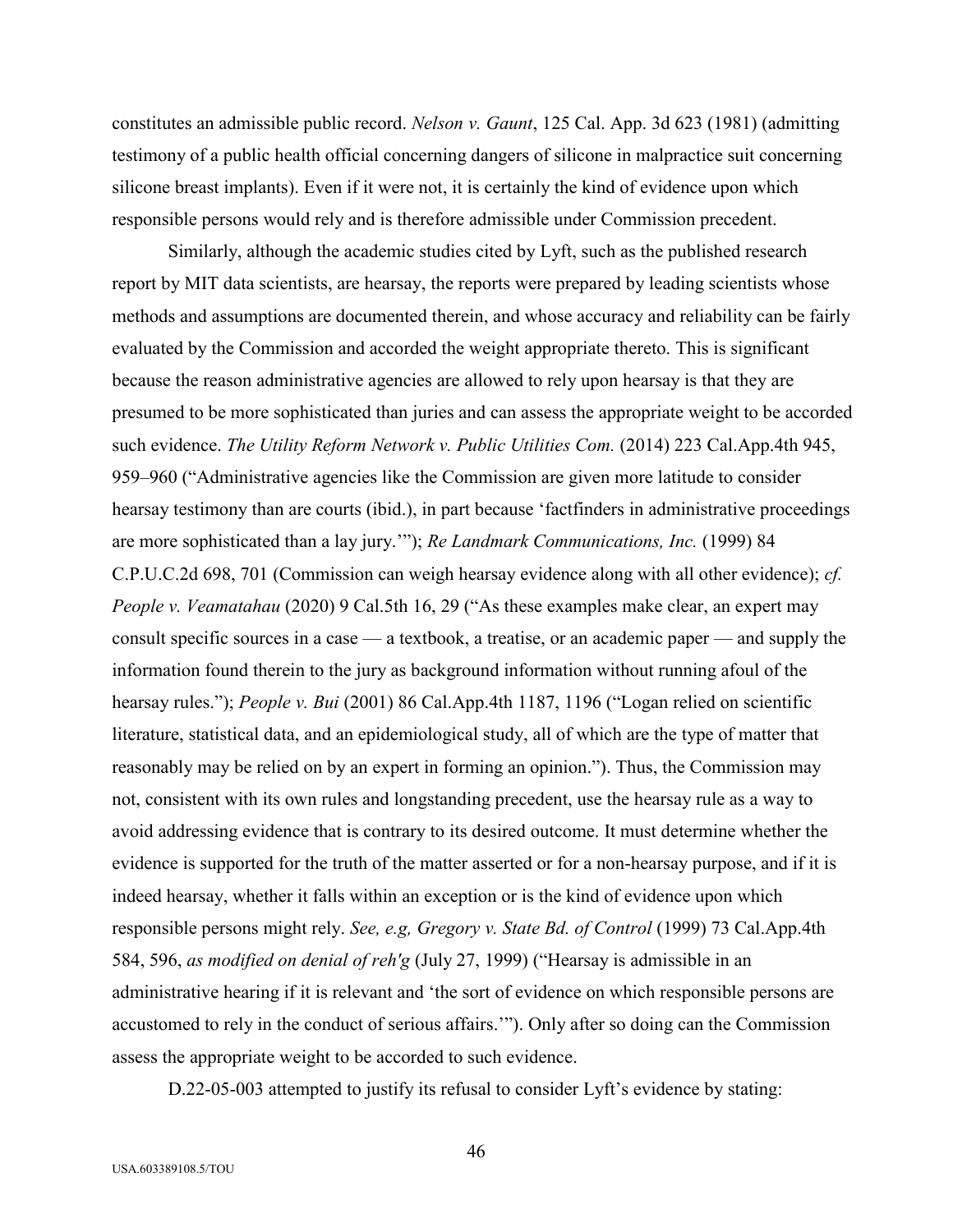The problem that Lyft is facing is one of authentication of the various studies and publications that its declarant did not author and does not have personal knowledge of the truth of their contents. Had Lyft obtained declarations from the authors of these studies, it would have overcome the hearsay evidentiary threshold and the Commission could have considered this evidence.

D.22-05-003, p. 117. But this attempted explanation conflates authentication and hearsay and only further muddies the waters. Authentication and hearsay are distinct and largely unrelated legal principles. *People v. Dawkins* (2014) 230 Cal.App.4th 991, 1004 ("the issues of hearsay and authentication are independent of one another."), *as modified* (Oct. 21, 2014). Authentication is any evidence sufficient to establish that "the writing is actually what its proponent claims it to be." *Osborne v. Todd Farm Service* (2016) 247 Cal.App.4th 43, 53; Evid. Code § 1401. As the court in *People v. Valdez* (2011) 201 Cal.App.4th 1429, 1435 explained, "[t]he author's testimony is not required to authenticate a document (§ 1411); instead, its authenticity may be established by the contents of the writing (§ 1421) or by other means." Thus, it is clearly not the case that Lyft must produce a declaration from the author of a document to authenticate it. Rosenthal's testimony is competent evidence that the documents are, in fact, what Lyft claims they are, and no one has questioned their authenticity. Nor would a declaration from the author of these articles solve any hearsay problem, as a declaration is a classic form of hearsay. *Rushing*, 2020 WL 2404666, at \*33, citing *In re Fields*, 51 Cal. 3d 1063, 1070 (1990) ("[A]n out-of-court declaration is hearsay, and unless subject to some exception permitting it to be admitted, should be excluded upon timely and proper objection."); *Fortune,* 61 So.3d 441, 445 ("The affidavit, an out-of-court statement offered to prove the truth of the matter asserted, is the most basic form of hearsay."). As explained above, the evidence submitted by Lyft here is in most instances not hearsay at all, but in those instances which do qualify as hearsay, is the kind of evidence upon which responsible persons rely and is therefore admissible under the Commission's own rules and precedent.

Lastly, in this motion, Lyft seeks official notice of various items of evidence pursuant to Evidence Code § 452(c) and (h), as appropriate. *See* footnotes 78, 80, 94, 95, 97, and 99, *infra*. Pursuant to Rule of Practice and Procedure 13.10, "official notice may be taken of such matters as may be judicially noticed by the courts of the State of California pursuant to Evidence Code section 450 *et seq.*" Thus, the Commission can and should take official notice of such evidence and accord it the weight it deserves in consideration of its source, reasoning, and method of analysis.

47